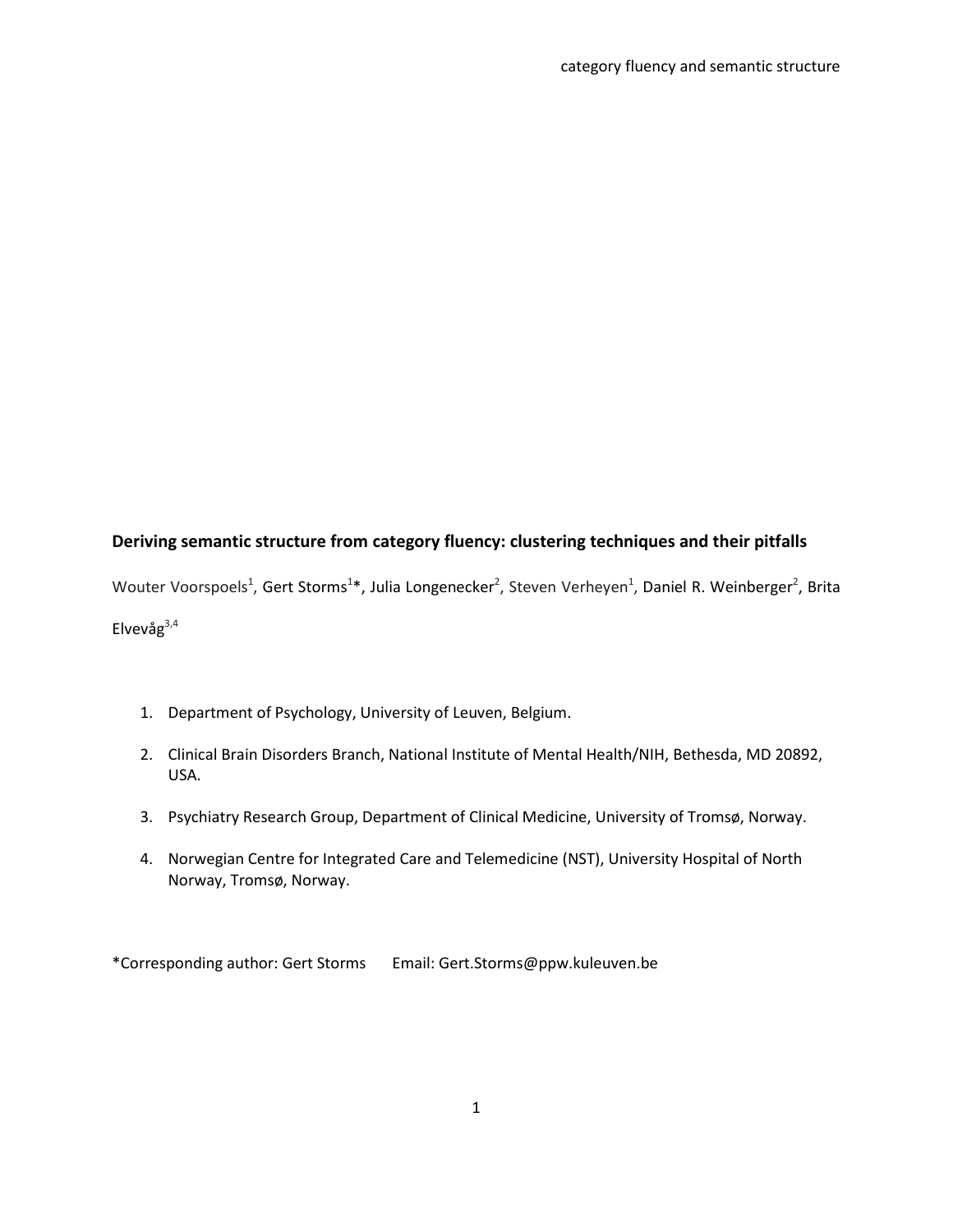#### **Abstract**

Assessing verbal output in category fluency tasks provides a sensitive indicator of cortical dysfunction. The most common metrics are the overall number of words produced and the number of errors. Two main observations have been made about the structure of the output, first that there is a temporal component to it with words being generated in spurts, and second that the clustering pattern may reflect a search for meanings such that the 'clustering' is attributable to the activation of a specific semantic field in memory. A number of sophisticated approaches to examining the structure of this clustering have been developed, and a core theme is that the similarity relations between category members will reveal the mental semantic structure of the category underlying an individual's responses, which can then be visualized by a number of algorithms, such as MDS, hierarchical clustering, ADDTREE, ADCLUS or SVD. Such approaches have been applied to a variety of neurological and psychiatric populations, and the general conclusion has been that the clinical condition systematically distorts the semantic structure in the patients, as compared to the healthy controls. In the present paper we explore this approach to understanding semantic structure using category fluency data. On the basis of a large pool of patients with schizophrenia (n=204) and healthy control participants (n=204), we find that the methods are problematic and unreliable to the extent that it is not possible to conclude that any putative difference reflects a systematic difference between the semantic representations in patients and controls. Moreover, taking into account the unreliability of the methods, we find that the most probable conclusion to be made is that no difference in underlying semantic representation exists. The consequences of these findings to understanding semantic structure, and the use of category fluency data, in cortical dysfunction are discussed.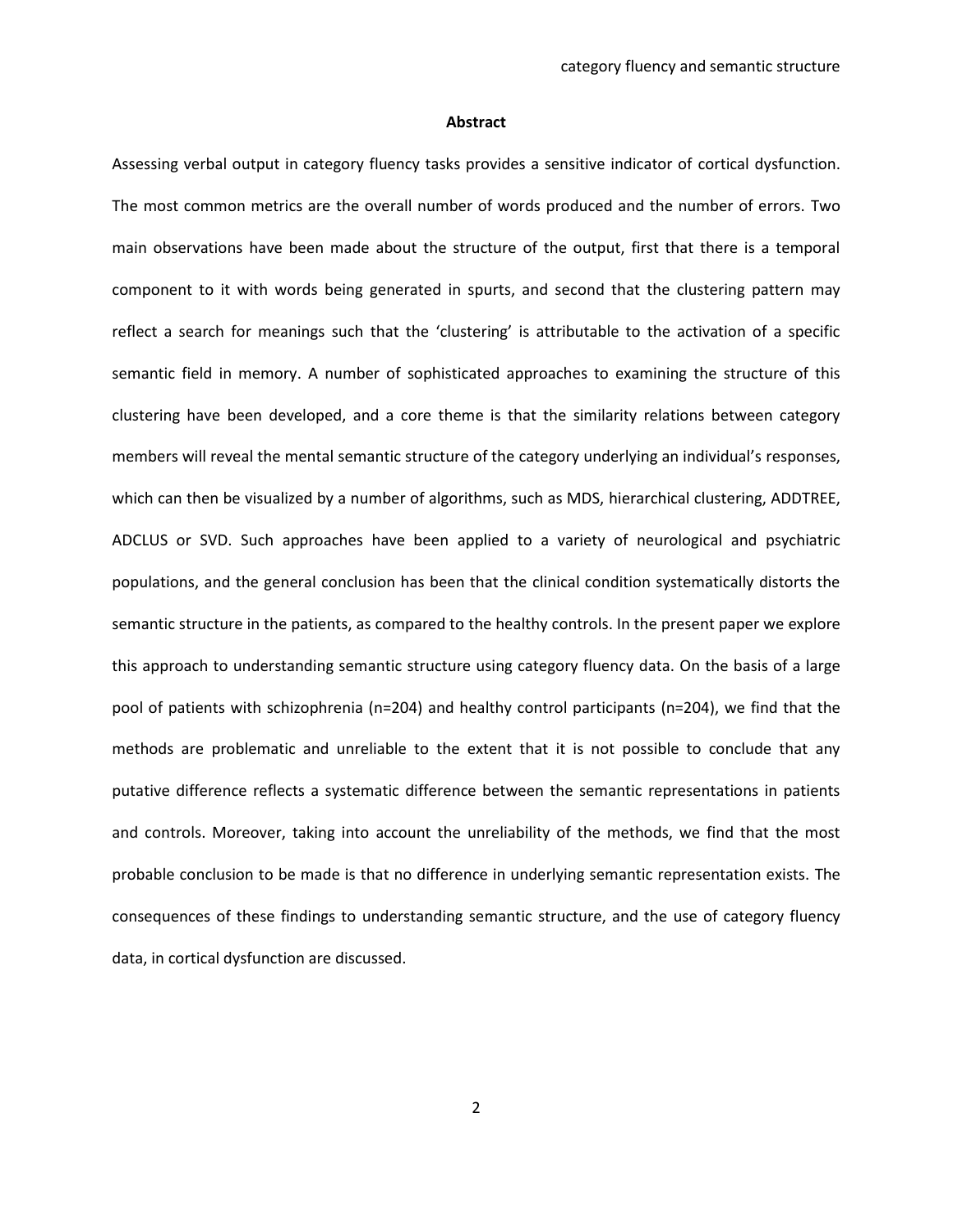#### **1. Introduction**

Assessing verbal fluency has a long history within neuropsychology and its clinical value as a sensitive indicator of cortical dysfunction seems indisputable. At its simplest level participants are to name as many words belonging to a certain category (e.g., animals) as possible within a specified period such as a minute. Although of a seemingly straightforward nature, the numerous neurocognitive constructs and processes likely involved in word generation tasks made it an attractive probe of overall mental ability even in the early days of psychometric testing (e.g., Thurstone, 1938; Lezak, 1995). Likely because of their simplicity and brevity of administration, as well as their usefulness as indicators of overall general brain dysfunction, fluency tasks (category and letter) are routinely administered to assess function in a very wide range of neuropsycholological conditions, and most commonly the core metrics are the overall number of words produced and the number of errors (that is, non-members generated for a target category).

The focus of the current paper is category fluency tasks. Two main observations have been made about the structure of the output in these tasks: First, there is a temporal component to it and second, the clustering pattern may reflect underlying semantic mechanisms. Concerning the first issue, it has been noted that words are generated in spurts rather than uniformly in time, and this has been variously modeled (as exponential - Bousfield and Sedgewick, 1944; or hyperbolic - Bousfield et al. 1954). Regarding the second issue, the recall process has been speculated to involve a search for meanings rather than individual items and thus it is assumed that the 'clustering' of words reflect the activation of a specific semantic field in memory (Gruenewald and Lockhead, 1980). Such conceptions are rooted firmly in popular ideas of semantic networks (e.g., Collins and Loftus, 1975; Collins and Quillian, 1969) and in the resulting methodologies with which to assay the speed and efficiency of information search and retrieval from these underlying storage systems putatively arranged as a network (e.g., semantic priming methodology). In the case of category fluency data, many approaches to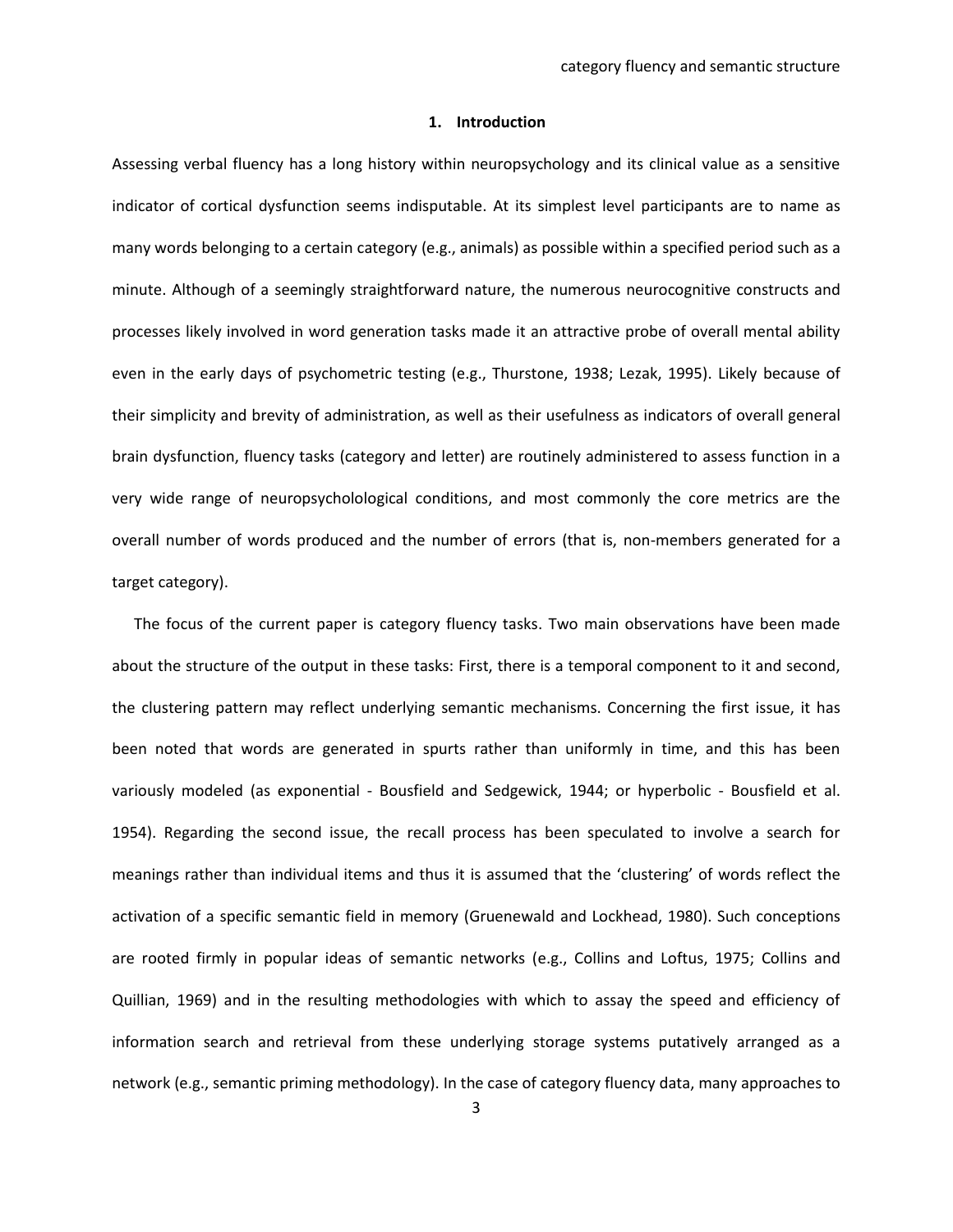examining the structure of the clustering have been developed, as well as calculating the location and frequency of switching to a new subcategory (e.g., in the category 'animals', switching from the subcategory 'domestic' to 'farm'; e.g., Elvevåg et al., 2002; Troyer et al., 1997). However, there are numerous inherent confounders in any methodology that requires so much subjective judgment of cluster boundaries, and indeed Bousfield's concern in 1953 is equally relevant today: "In this situation we cannot rely on the experimenters' subjective judgment, and we would prefer not to rely on the subject's introspections" (p. 229; Bousfield, 1953).

Inspired by the observation that people cluster responses in a category fluency task, a number of studies have focused on the derivation of semantic relatedness, and thus semantic structure, between words (Chan et al., 1993; Prescott et al., 2006; Sung et al., 2012). Two techniques, that form the topic of the present research, have been applied. First, a particularly widely adopted technique to derive semantic structure from verbal fluency consists of calculating the proximity between words during recall (Chan et al., 1993; Prescott et al., 2006). The key intuition underlying this technique is that people cluster similar exemplars of the category in their response order, and thus that the proximity between two items in a response sequence reflects the extent to which these two items are deemed similar. If many items separate the items one is interested in, these items presumably are unrelated and thus not very similar. If few items separate them, the target items are probably rather similar. The similarity relations between category exemplars in turn reveal the mental semantic structure of the category underlying one's responses, which can be visualized by a number of algorithms, such as MDS (Borg and Groenen, 2005; Kruskal and Wish, 1981), hierarchical clustering (Johnson, 1967), ADDTREE (Sattath and Tversky, 1977) or ADCLUS (Arabie and Carroll, 1980). In what follows, we refer to this technique as *VF-PROX<sup>1</sup>* .

 $\overline{\phantom{a}}$ 

<sup>&</sup>lt;sup>1</sup> VF-PROX refers to the use of inter-item proximities (PROX) in a verbal fluency (VF) response sequence to arrive at pairwise similarity.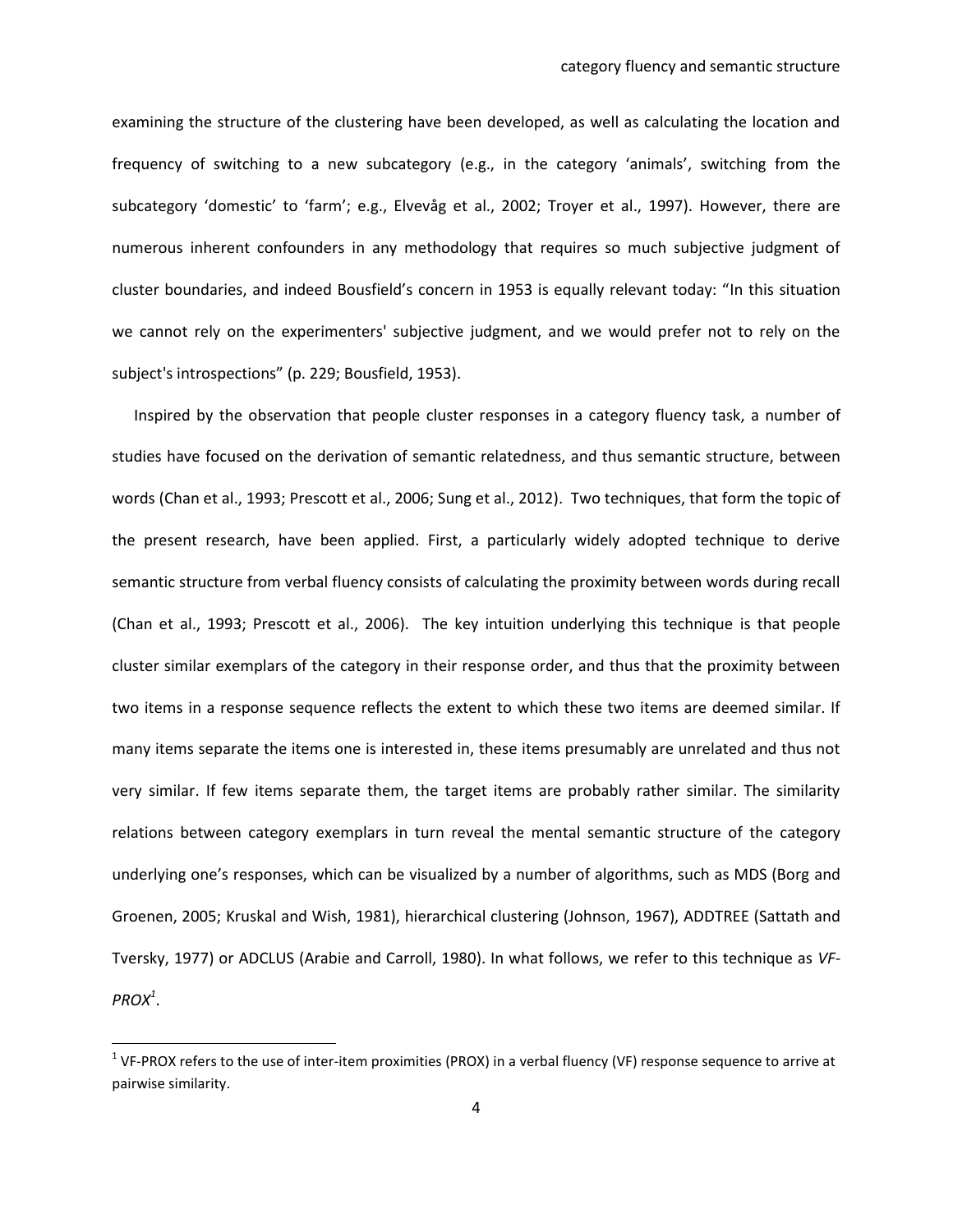More recently, a second approach has been proposed, relying on singular value decomposition. Instead of deriving similarity on the basis of inter-item distance in a participant's response sequence, singular value decomposition only takes into account mere co-occurrence patterns of items across participants' response sequences (Sung et al., 2012). That is, if two items often co-occur in response sequences, the analyses will yield a high similarity score for these items, irrespective of their relative position in the sequences. If two items only rarely occur together in the same response sequence, this will result in a low similarity score. Moreover, singular value decomposition would also capture the relatedness between two words that never co-occur together in response sequences, but across sequences do co-occur often with the same words. In the present paper, we refer to this technique as *VF-SVD<sup>2</sup>* . VF-SVD is attributed a number of advantages, in particular regarding the number of items that can be included in the analysis and the dimensionality of the derived representation (we return to this in more detail). Note that VF-SVD is different from more traditional applications of singular value decomposition to derive high dimensional spaces from co-occurrence of words in large text corpora (e.g., Landuaer and Dumais, 1997; for application in the context of schizophrenia, see, e.g., Elvevåg et al., 2007). Indeed, VF-SVD aims at deriving semantic spaces from a relatively small set of word cooccurrence data from response sequences.

Probably due to the ease of administration and availability of category fluency data, the technique of deriving semantic structure from the data has been widely applied in comparisons of semantic structure of patients with various neuropsychological conditions – including Alzheimer's disease and schizophrenia – and healthy control participants (e.g., Aloia et al., 1996; Chan et al., 1993; Chang et al., 2011; Iakimova et al., 2012; Moelter et al., 2001, 2005; Paulsen et al., 1996; Prescott et al., 2006; Rossell et al. 1999; Schwartz et al., 2003; Sumiyoshi et al., 2001, 2006a, 2006b; Sung et al., 2012). The general

 $\overline{a}$ 

 $2$  VF-SVD refers to using singular value decomposition (SVD) to extract similarity from verbal fluency response sequences.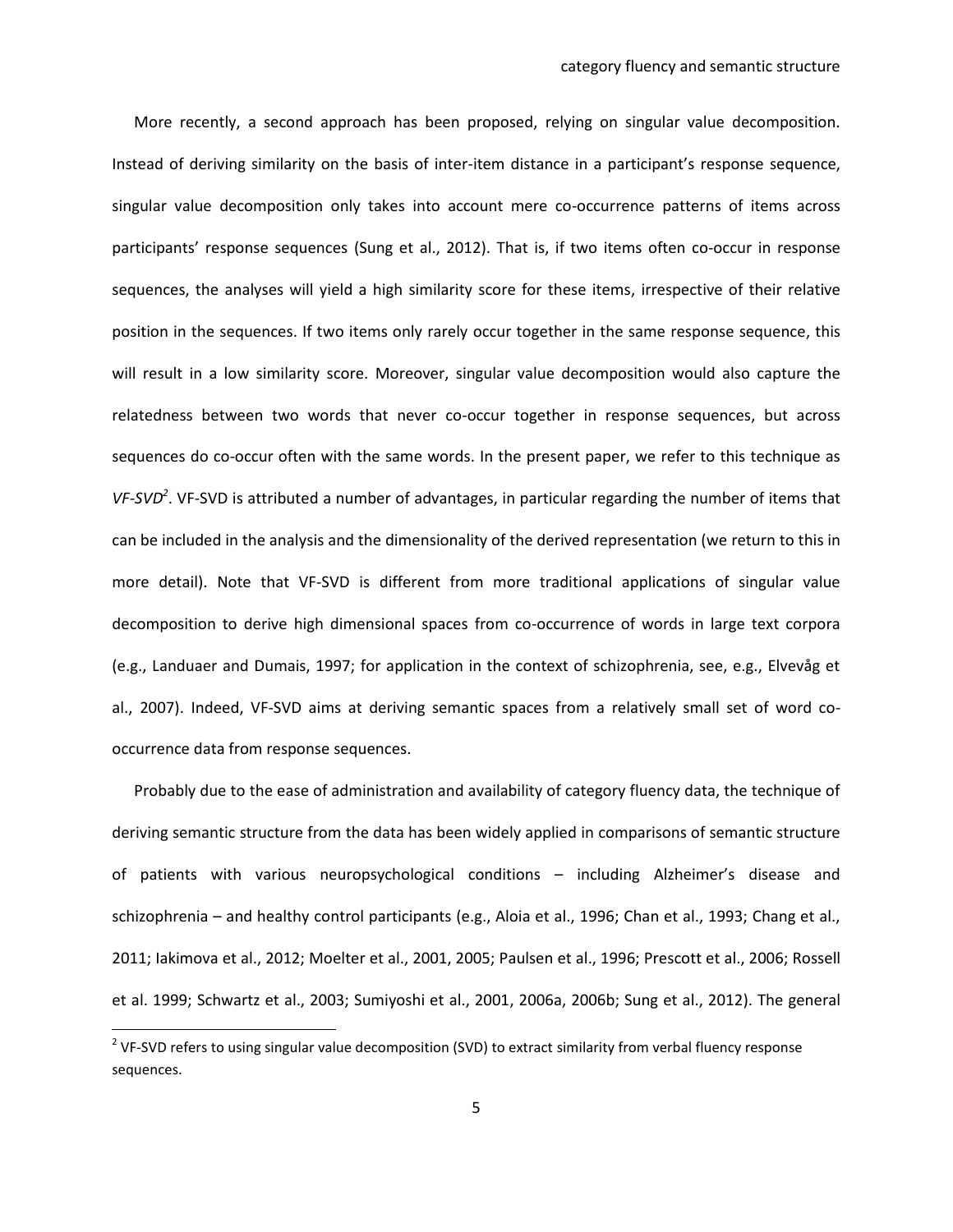conclusion of this approach is that a number of neuropsychological conditions systematically affect and distort the semantic structure of the patients, as compared to healthy control participants (but see Elvevåg and Storms, 2003; Storms et al., 2003a and 2003b). VF-PROX has also found its way in other disciplines such as developmental psychology (e.g., Crowe and Prescott, 2003) and cross-cultural psychology (e.g., Winkler-Rhoades et al., 2010).

In the present study, we find the conclusions that follow from application of VF-PROX and VF-SVD to be fundamentally flawed. On the basis of analyses on category fluency data from a large pool of patients with schizophrenia and healthy controls, our data suggest that: (i) Both techniques fail at yielding a reliable measure of inter-item similarity. Neither patient groups nor control groups show sufficient within-group consistency to derive a sensible estimate of the population average, and, consistent with this, the replication reliability is low. (ii) Due to unreliability of the inter-item similarity measure, not only in the patients but also in healthy controls, comparisons make no sense, because the conclusion depends too much on the particular sample and on what is essentially noise in the data. (iii) If we take into account that the data are not reliable, our best estimate, by application of classical psychometric theory, is that the patient group does not systematically differ from the group of healthy control participants.

# **1.1.Outline**

In what follows, we will first present the data that were gathered for the present purpose. We will then demonstrate, separately for the VF-PROX and VF-SVD technique, that the conclusions drawn on the basis of applying the techniques to category fluency data – that is, systematic distortion of the semantic structure due to a specific neuropsychological condition – are flawed. For each method, we start with a brief technical overview and then perform a repetition of earlier research using the data presented, followed by analyses aimed at addressing three questions: (i) Are the similarity data extracted from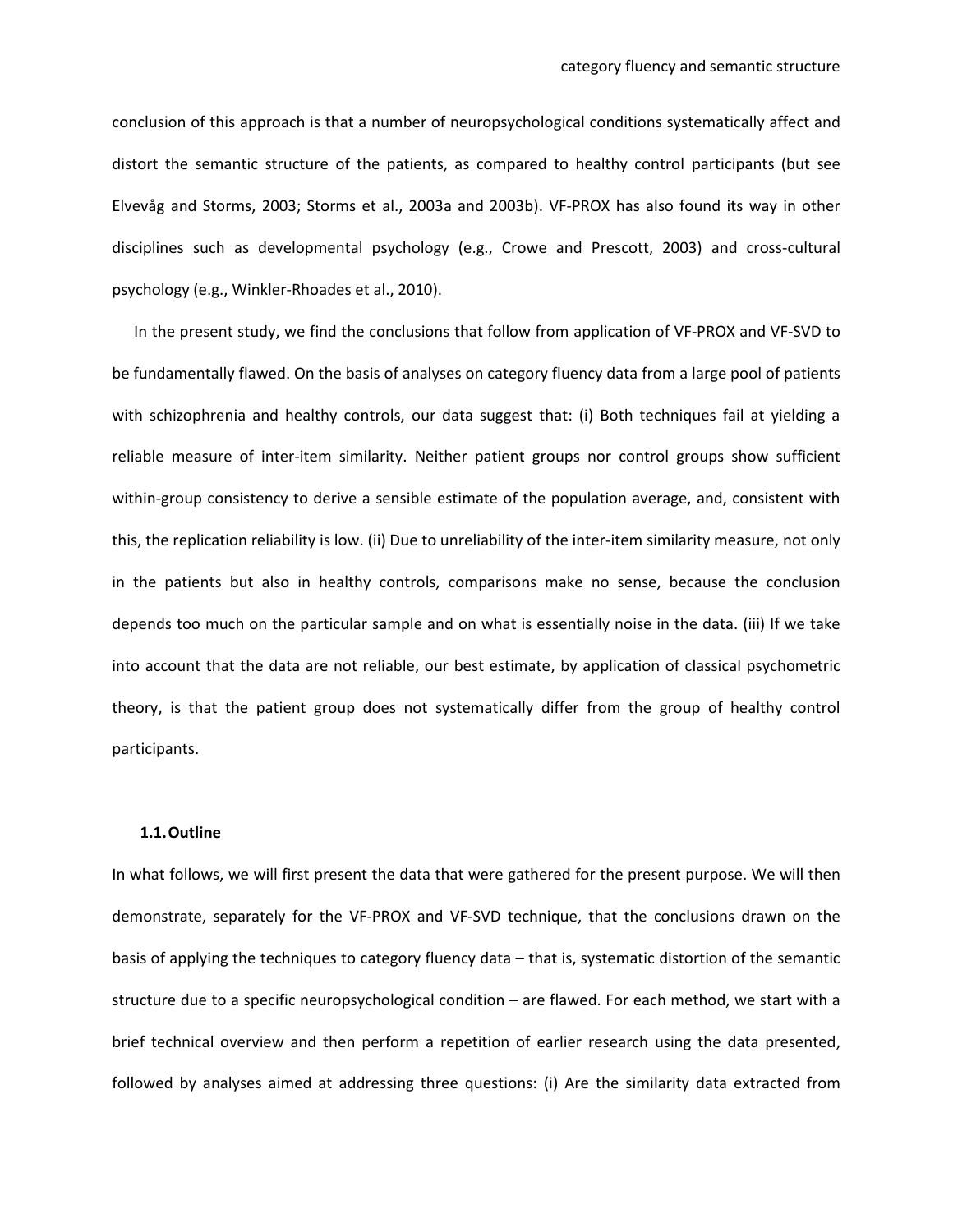category fluency reliable? (ii) Can we make group comparisons on the basis of the extracted similarity data? (iii) What conclusions can we draw taking into account unreliability of the extracted similarity data. Finally, the consequences of our findings for neuropsychology are considered in the general discussion.

# **2. Data**

# **2.1.Participants**

All analyses involve data from a set of 204 patients with schizophrenia and 204 healthy volunteers matched for premorbid intelligence as measured by the Wide Range Achievement Test-Reading (WRAT-R; Jastak and Wilkinson, 1984). All participants were recruited as part of the Clinical Brain Disorders (NIMH) Schizophrenia Sibling Study (DR Weinberger, PI) (Egan et al., 2000). Participants were aged between 21-55 years, free of other medical or neurological problems that might affect performance, learning disabilities, and history of alcohol or drug abuse. Patients were diagnosed by clinicians using the Structured Clinical Interview for DSM-IV Axis I and II Disorders (First et al., 1996). Healthy volunteers received full structured clinical interviews to determine they were free of DSM-IV Axis I and II diagnoses. Participants signed informed consent forms approved for the protocol by the NIMH Institutional Review Board. Age, education, and scores from the WRAT-R and WAIS-R (an estimation of current intelligence from a short form of the Wechsler Adult Intelligence Scale-Revised; WAIS-R – Wechsler, 1981; see also Missar et al, 1994) and corresponding p-values from a one-way ANOVA are listed in Table 1.

Table 1

--------------------------

--------------------------

7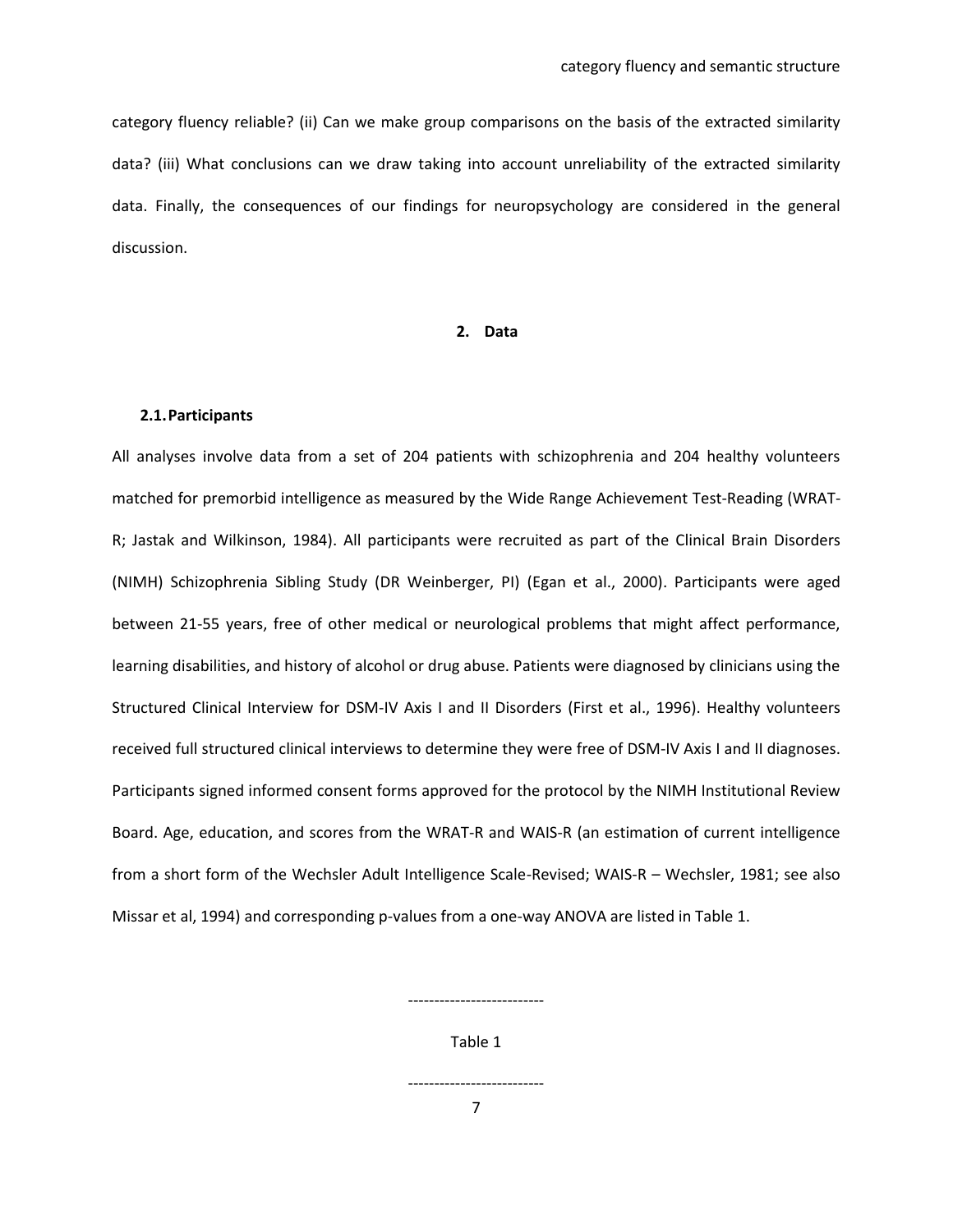#### **2.2.Materials**

Each participant completed the category fluency task for three different categories (animals, fruits, vegetables) as part of a larger neuropsychological battery. For each category, participants had one minute to generate as many exemplars as they could. They were directed to name any sort of animal, whether it is a group such as "fish" or a species variety such as "rainbow trout". Repetitions and intrusions (non-category words) were not counted in the global score (see Table 1 for score). For the present purpose, we only examined "animals" because there is considerable blurring of semantic boundaries between the other two categories, namely fruits and vegetables (e.g., an avocado and tomato are examples of fruits, but they are often generated as exemplars of the vegetable category; see Storms, De Boeck and Ruts, 2000) and consequently the semantic search process can be expected to be somewhat more complex. Furthermore, the vast majority of neuropsychological studies that used category fluency data to study semantic deficits have focused on animals (Chan et al. 1993; Storms et al., 2003a).

The words were transcribed electronically from hand-written psychometric sheets by the original task administrator in the original order so that we could consider the words in addition to their counts. Instances of identical semantic meanings, but different words (cougar, catamount, puma), or variations in plurality (dog, dogs) were changed to the same form. However, subordinate or superordinate terms were considered unique (e.g. fish vs. trout). Controls generated 303 unique animals, for a total of 4294 words; patients generated 283 unique animals for a total of 3107 words (on average, healthy controls generated more words than patients with schizophrenia, t=-10.25, p<.001).

8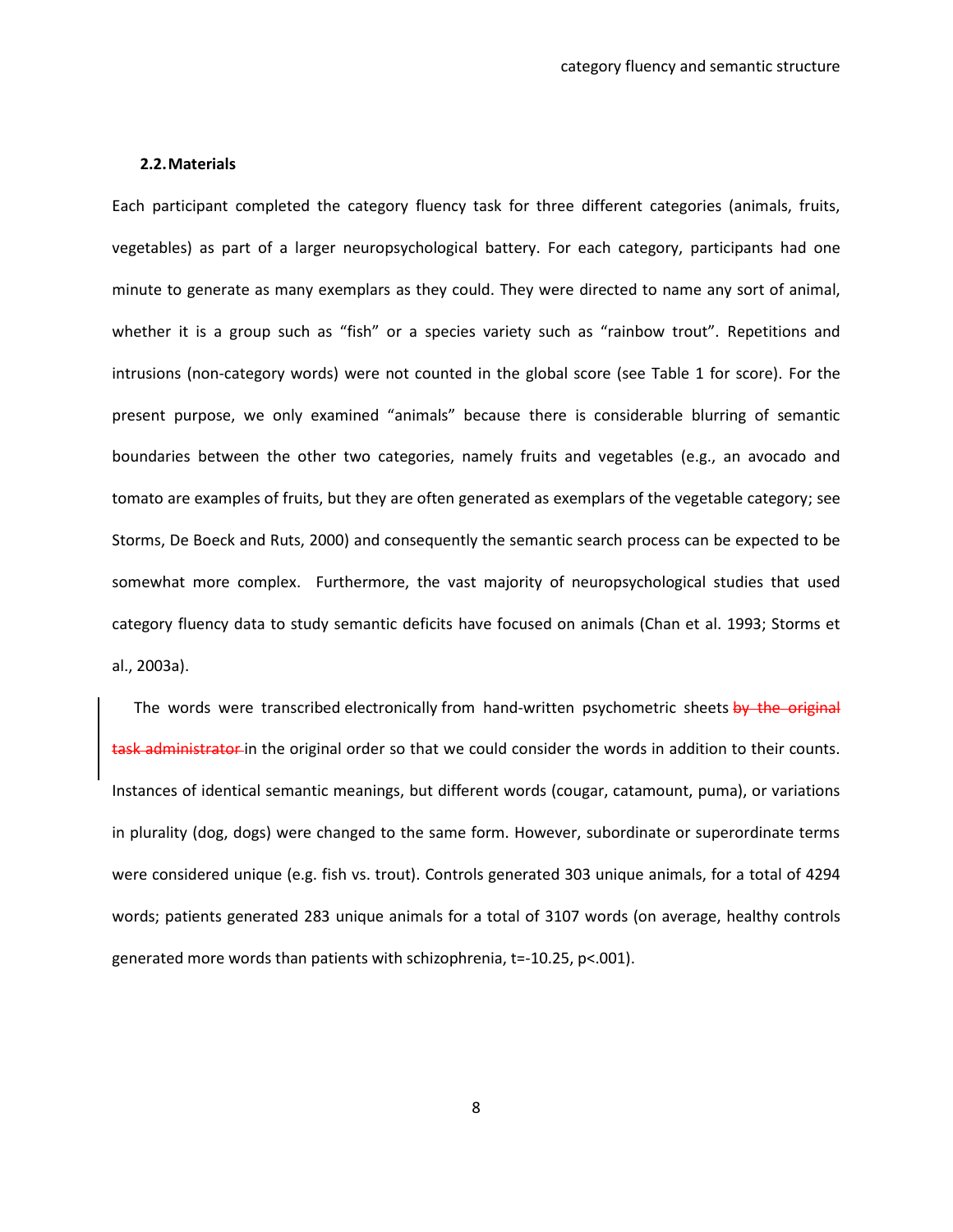#### **3. The VF-PROX procedure**

For each participant, a category fluency task provides an ordered list of category exemplars, that is, the response sequence. While many parameters that characterize the response sequence can be fruitfully examined, we focus on extracting information regarding semantic structure on the basis of conceptual similarity data. In the VF-PROX procedure, the similarity data are derived from the response sequences of all participants in a group, in the form of a similarity measure between each pair of items in a set. This procedure has become a widely adopted means of examining semantic structure, particularly in clinical groups (e.g., Aloia et al., 1996; Chan et al., 1993; Chang et al., 2011; Iakimova et al., 2012; Jarrold et al., 2000; Moelter et al., 2005; Paulsen et al., 1996; Prescott et al., 2006; Rossell et al. 1999; Schwartz et al., 2003; Sumiyoshi et al., 2001, 2006a, 2006b) but also in other contexts (e.g., Crowe and Prescott, 2003; Winkler-Rhoades et al., 2010). The key idea is that the underlying, high-dimensional semantic structure is compressed to a one-dimensional sequence of words. On the basis of a number of such onedimensional sequences (one for each participant who performed the category fluency task), it is hoped that one can derive the underlying semantic structure that is assumed common to all patients (Chan et al., 1993; Prescott et al., 2006) on the one hand, and all control participants on the other hand. Comparison of the underlying semantic structure can then lead to conclusions regarding potential distortions.

More precisely, in VF-PROX conceptual similarity is derived from interitem proximities, that is, the number of words separating two items in a participant's response sequence. For example, when a participant has generated the ordered list {*giraffe, zebra, dog}*, for this participant, the exemplars *giraffe* and *dog* are at distance 2 and the exemplars *zebra* and *dog* are at distance 1. The farther two items are separated, the less similar they are assumed to be. Taking into account length of the response sequence and multiple occurrences in the same sequence, the individual participants' distance scores are combined to form a group mean, the mean cumulative frequency (mcf), formally given by: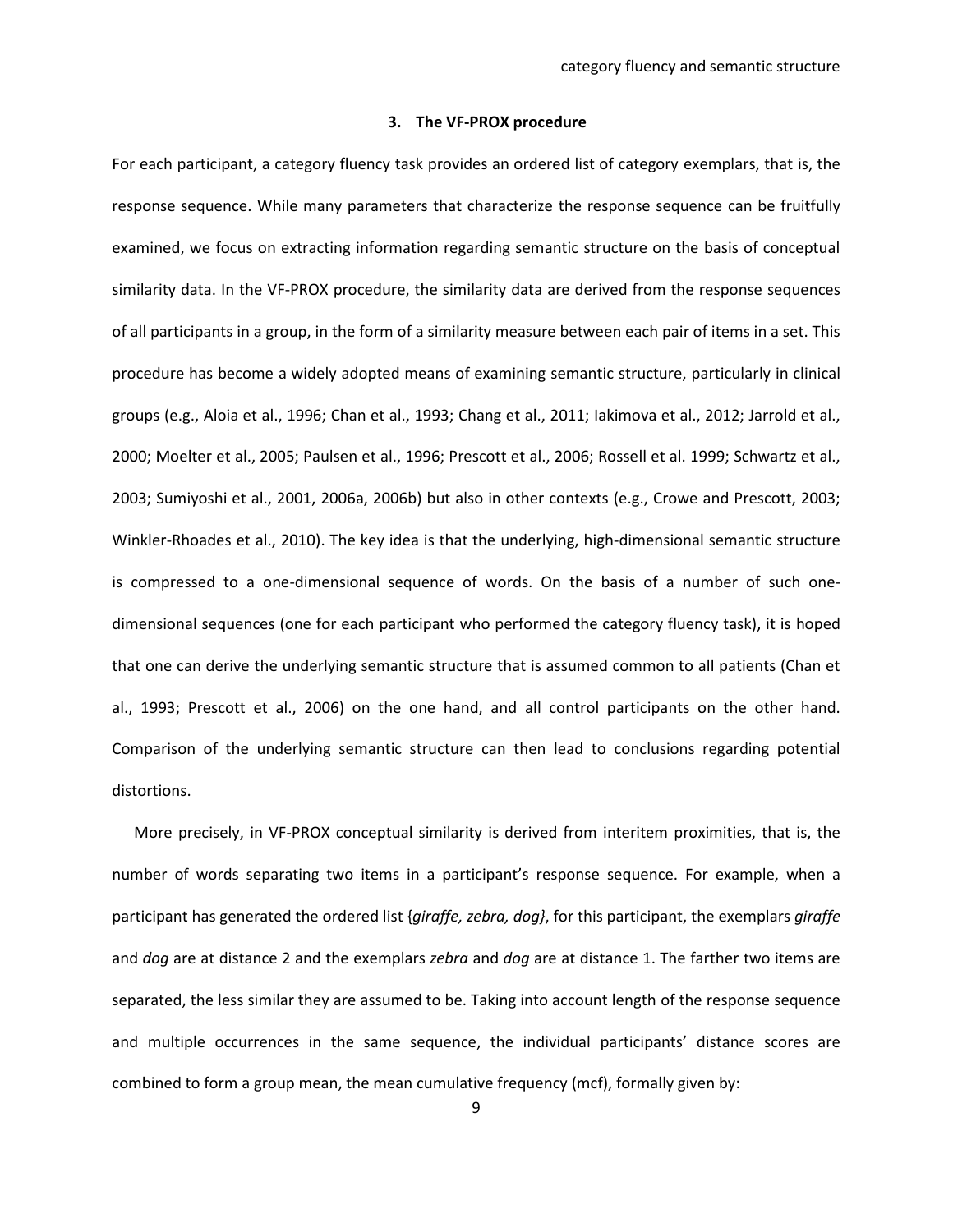$$
mcf(G,a,b) = \frac{1}{T_{Gab}} \left( \sum_{l \in G; a,b \in l} \hat{D}_{abl} \right),
$$

where  $D_{\alpha b}$  is the distance value of participant *l* for exemplars *a* and *b* (see Prescott et al., 2006, for the detailed calculations involved in this, including considerations for repeated words), *G* is the group of participants, *a* and *b* are generated exemplars, and *T* is the number of times *a* and *b* are both included in a participant's response sequence. The resulting distances are considered a measure of dissimilarity between each pair of exemplars, and are thought to reflect the underlying conceptual similarities of the population from which the group is a sample. The similarity scores can then be used as input to several algorithms that rely on proximity data, such as MDS, ADDTREE and ADCLUS. Importantly, however, these algorithms are not the object of our concern; they are merely convenient ways of representing similarity data. The most important aspect of VF-PROX lies in the extraction of pairwise similarity from the response sequences based on interitem proximities.

Our evaluation of the VF-PROX procedure is guided by three questions that are crucial to justify any conclusions: (i) are VF-PROX data reliable, (ii) do group comparisons on the basis of VF-PROX data make sense and (iii) what can we conclude from VF-PROX data regarding the issue of distorted semantics.

#### **3.1.Prelude: An application of VF-PROX**

In a first analysis, our aim is an application of VF-PROX in a manner similar to earlier research that has examined differences in semantic structure between patients with schizophrenia and healthy volunteers on the basis of similarity data derived from a category fluency task (e.g., Aloia et al. 1996; Paulsen et al., 1996). This research typically relies on fairly small participant groups of patients and controls (e.g., n=20 per group; we will perform similar analyses for larger samples later). The participants perform a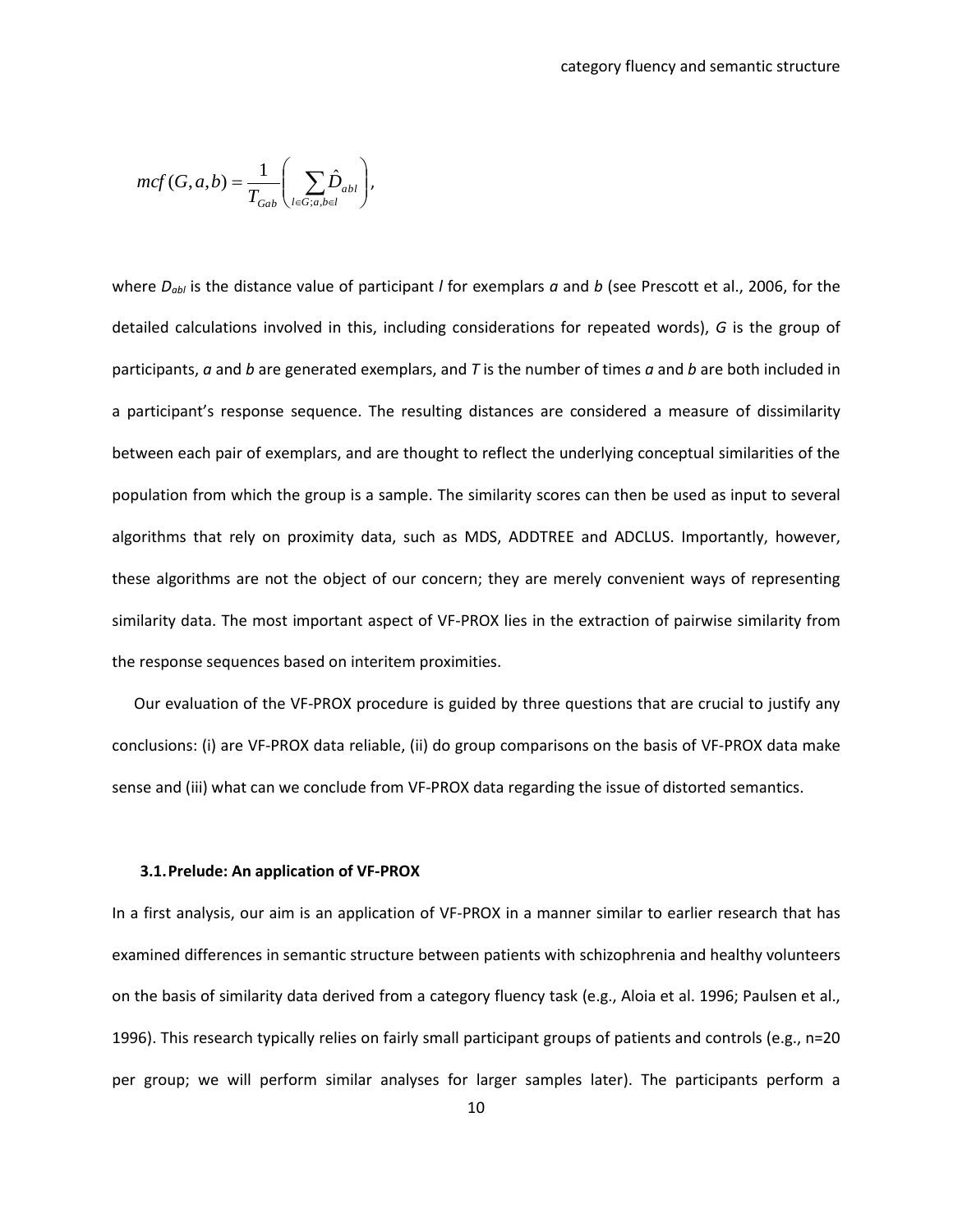category fluency task, from which the pairwise similarities for a fairly small set of exemplars (e.g., 12) of a category is extracted following the VF-PROX procedure.

For the present analyses, we follow the exact same procedure. In later analyses, we will illustrate that the VF-PROX procedure does not lead to reliable measurements of similarity and by consequence the observation of differences in pairwise similarity between groups does not warrant conclusions regarding systematic, consistent group differences, let alone conclusions regarding semantic deficits. For now, however, our aim is to observe differences in the MDS-representations of patients and controls, in a way similar to earlier research. The large pool of controls and patients allows us to randomly select a smaller sample of controls and patients, in an identical manner to what is done in a typical study: Instead of going out into the world to find 20 volunteers, we randomly select 20 among the 204 we have available.

# *3.1.1. A note on sampling*

For all following analyses – both in the context of the VF-PROX procedure and later the VF-SVD procedure – it is crucial to appreciate that every single time we sample (for instance, 20 participants) from the large participant pools, the result can be thought of as a new study, as if we would go out in the world and do the study again with different participants. There is no essential difference. Thus, if we sample 10 times from both groups, we have data for 100 virtual studies, since each sample of the one group in combination with a sample of the other group constitutes a repetition. And, by extension, we expect that the results we get from these 100 studies show similar patterns. In the end, we want to infer to population parameters, and by sampling we want to attain good estimates of the population parameters. The population parameters are assumed to be stable unobserved values, and the corresponding sample parameters are expected to deviate from these values, but within acceptable boundaries.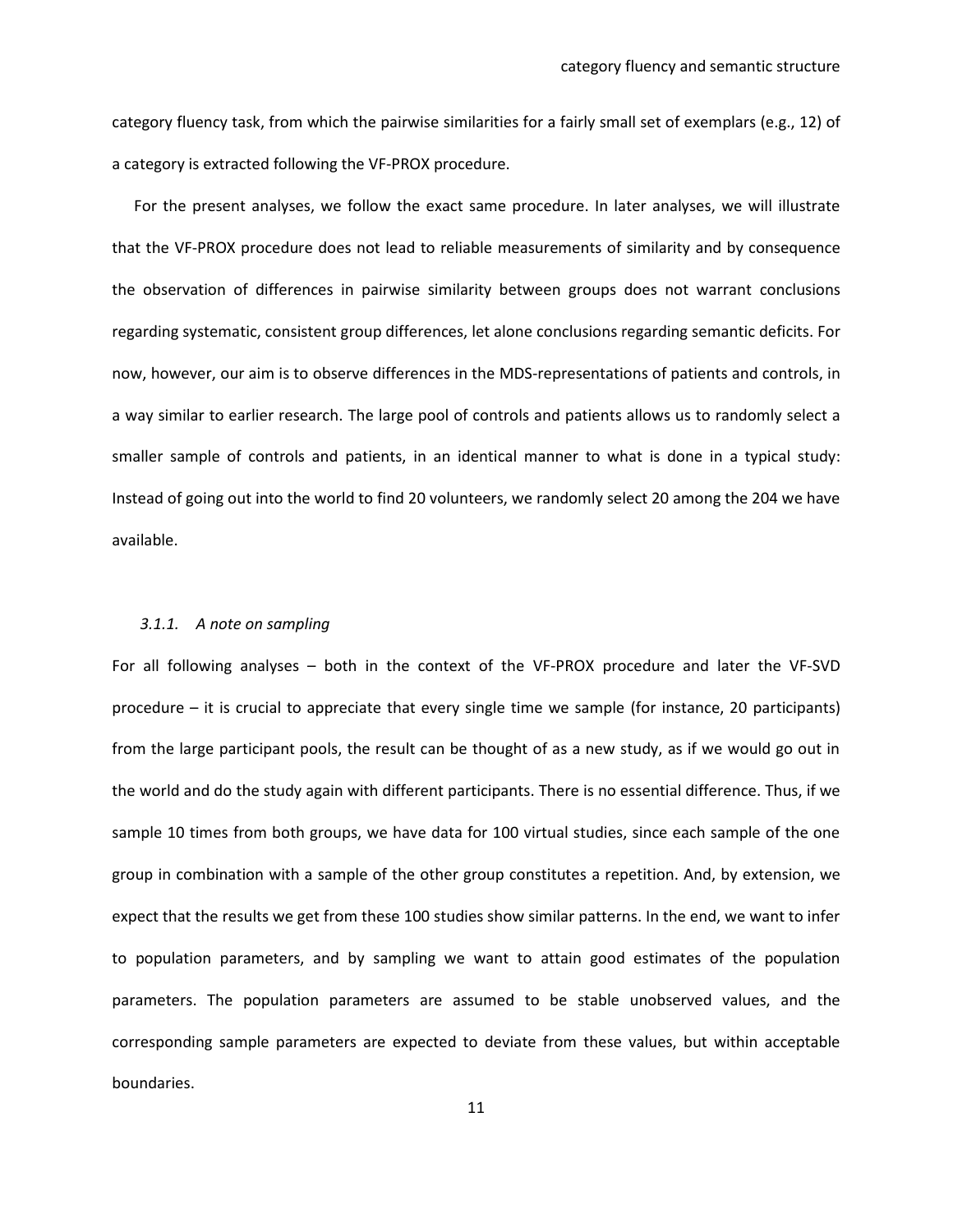# *3.1.2. Procedure*

From the large group of 204 controls and 204 patients, we randomly sample one group of patients and one group of controls, both of size 20. For all participants, we have available the recorded responses on the category fluency task for the category of animals. For both samples, we performed the VF-PROX procedure to extract similarity data. The reference words were the top twelve animals most frequently recalled by both patients and controls: *bear, bird, cat, cow, dog, elephant, fish, giraffe, horse, lion, snake,* and *tiger*.

### *3.1.3. Results and discussion*

For both the patients and the controls, the dissimilarity-matrix was used as input in a non-metric MDS analysis, which produces, for each group, a geometric representation of the similarity relations between the exemplars of the category. In a geometric stimulus representation, the category exemplars are represented by points, and the distance between points reflects the dissimilarity between the corresponding exemplars (Kruskal and Wish, 1981; Borg and Groenen, 1997). While other tools can be used to represent the dissimilarity data (e.g., tree representations, clustering algorithms, path representations), geometric representations are particularly easy to inspect visually in a simple two dimensional plot. We applied a procrustes transformation to make different MDS-solutions optimally similar without altering the relative distances between each pair of items (e.g., Sibson, 1978). The geometric representations for the patients and the controls are presented in Figure 1.

Clearly, there is some similarity between the geometric representation derived from the patients' category fluency data and the controls' data. In particular, the exemplar pairs *cow*-*horse*, *cat*-*dog* and *lion*-*tiger* are in similar relative position to each other. Closer inspection, however, reveals deviations of the patients group as compared to the controls. As an example, the exemplar pair *cow*- *giraffe*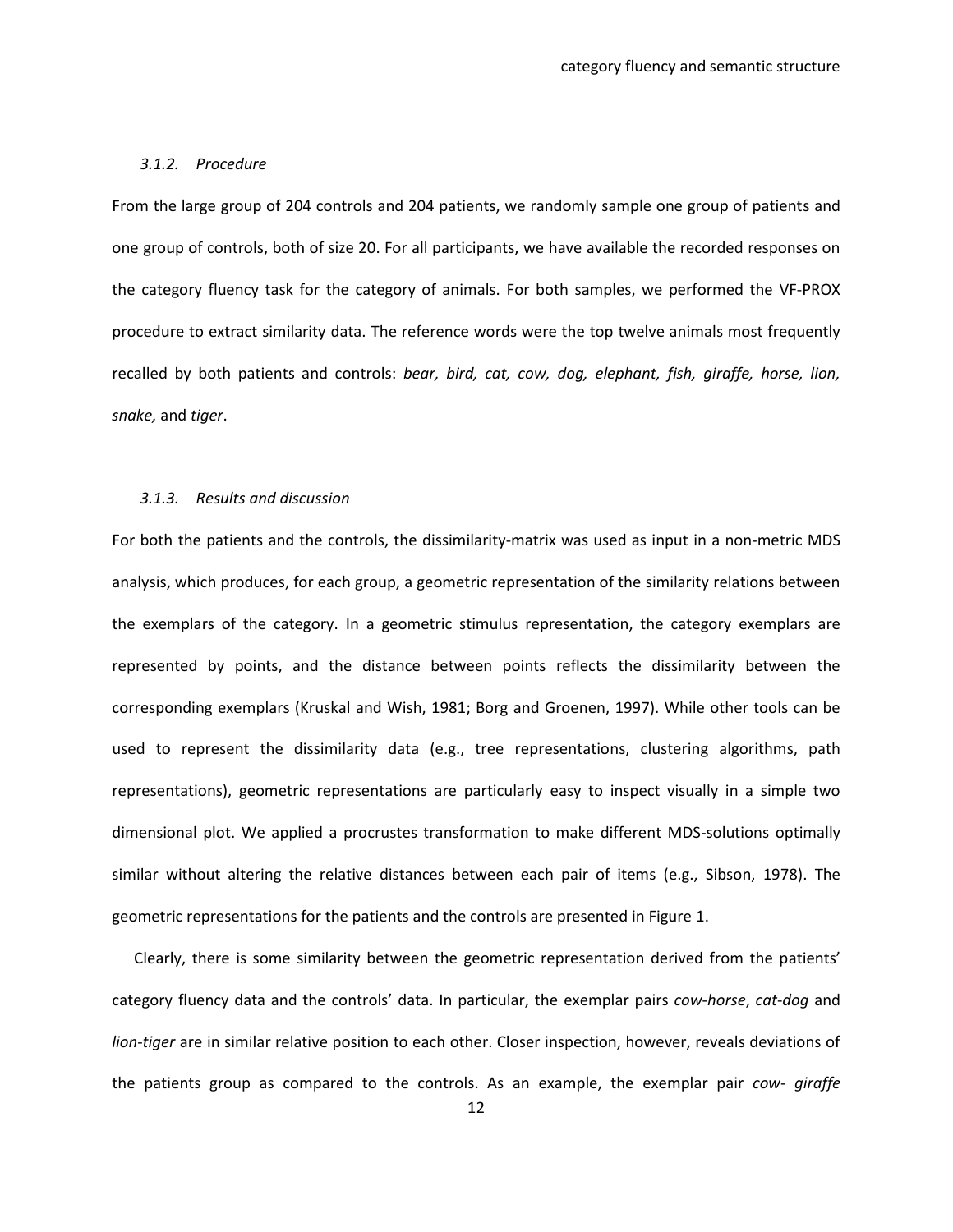(connected by a solid line in Figure 1) presents a difference between both groups. In particular, *giraffe* is in the "wild animals" cluster at the bottom of the controls representations, yet is clearly more in the "domesticated animals" cluster for the patients. Other differences between patients and controls can be observed for *elephant* and *fish*.

Figure 1

----------------------------

---------------------------

As in earlier studies (e.g., Aloia et al., 1996; Paulsen et al., 1996; Prescott et al., 2006), we find differences between the geometric representation of animals in the patient group and the control group. It is thus tempting to draw the conclusion that the underlying semantic structure of patients is systematically different from that of healthy participants: In particular, patients seem to think of wild and domesticated animals in a way that is different from healthy participants. Two important and extremely relevant considerations are appropriate before drawing such a far-reaching conclusion. First, it is not difficult to find differences on a certain criterion between any two groups; the challenge is to find out whether a difference reflects a real population difference or is solely due to random variability. For example, walking in New York one can measure the height of 20 people wearing a dark T-shirt and 20 people wearing a light T-shirt, and find a numerical difference in mean height. The question is whether the observed difference is reliable, which is evaluated by taking into account the variability of height in the populations. Obviously we expect that light-colored T-shirt people are neither smaller nor taller than dark-colored T-shirt people, and in this case, the observed difference is due to the variability of height, which leads to differences in means between imperfect estimates of the population mean.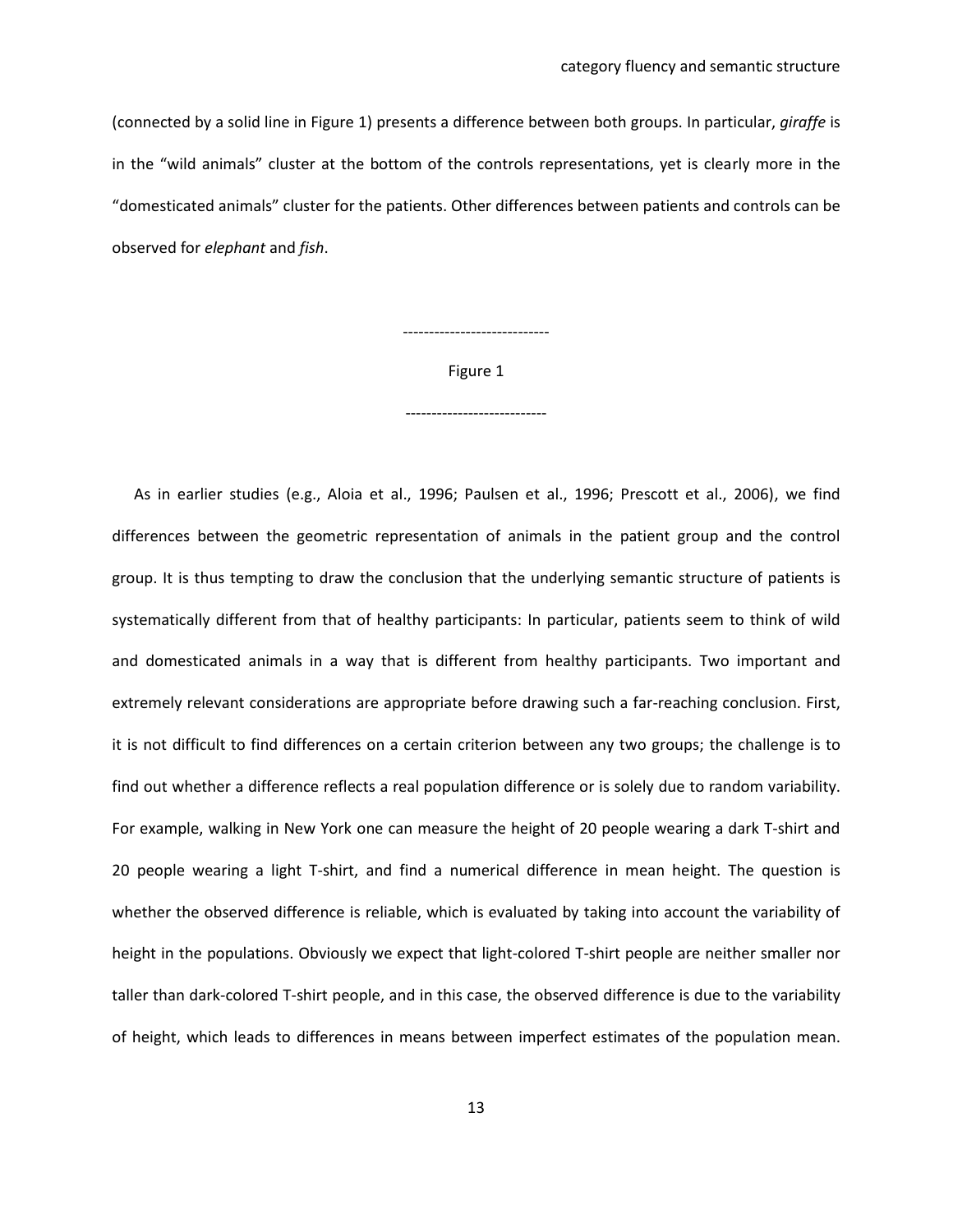Thus, it is not the case that, just because a difference is observed, that it necessarily is a meaningful difference.

A second consideration concerns the nature of the differences observed. While earlier studies, and our prelude study, have indeed reported differences between the semantic maps of patients with schizophrenia and healthy controls, little systematicity can be found across studies in the type of differences that are found. If a systematic and consistent difference exists between patients and healthy controls, one would expect the same difference to emerge in most studies. To take the analogy of the Tshirts a step further: If one were to repeat the height study a number of times, one would observe a difference between the mean height of dark T-shirt people and light T-shirt people on every repetition: More precisely, one can expect that in 50% of the repetitions the dark-colored T-shirt people are taller and in 50% of the repetitions the light-colored T-shirt people are taller. While each study shows a difference in mean height, it would be absurd to draw the conclusion that the population of dark T-shirt people has a different height than the population of light T-shirt people. Indeed, one would ascribe the observed differences, which are not consistent across samples, to variability in the population.

In what follows, we will show that the similarity measurements provided by VF-PROX are problematically variable across different samples of the same population. Earlier conclusions regarding differences in semantic structure crucially hang on the assumption that VF-PROX yields a stable and precise measurement of the semantic structure of both patients and controls. If the measurement is not sufficiently precise, the location of the exemplars in the MDS-space is not sufficiently certain, and by consequence, the conclusions are not justified.

# **3.2.Are VF-PROX data reliable? (i)**

If the VF-PROX procedure yields a precise and reliable measurement of conceptual similarity, and thus of a meaningful semantic structure, we expect the position of an exemplar of the category to be relatively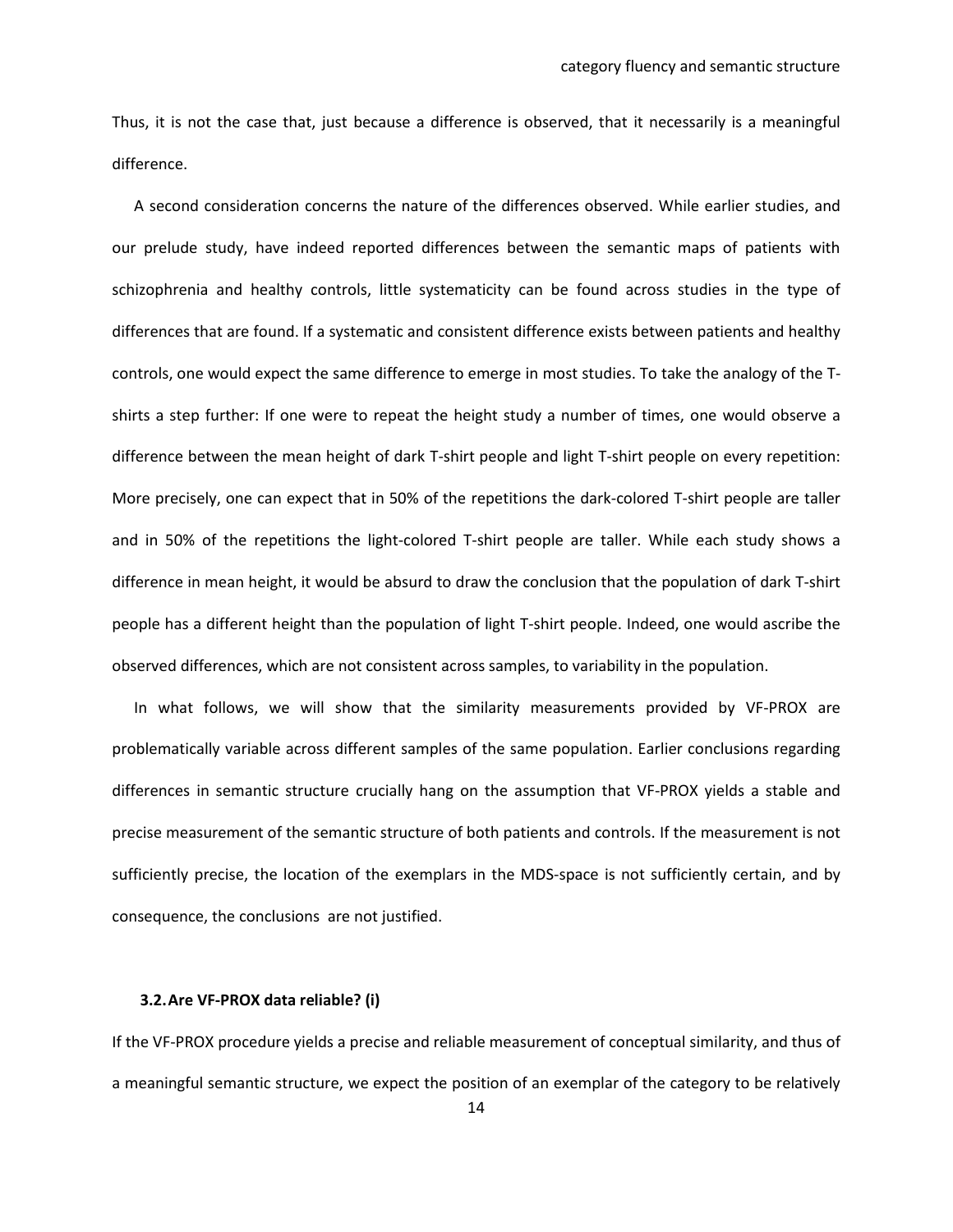invariant across different repetitions of the task with different participants. The assumption that the sample average converges to the population average lies at the heart of the VF-PROX procedure, and as such, different samples are expected to be very similar. Indeed, this assumption underlies all measurements. If this requirement is not met, for whatever reason, this is problematic for any subsequent analysis (e.g., MDS, ADDTREE, ADCLUS), and a population difference cannot be inferred from an observed difference between samples.

To put the precision and reliability of the measurement of semantic structure to the test, we repeat the study a large number of times on the basis of our large participant pools. In each repetition, we apply a procedure identical to the procedure in the prelude study, which results in a MDS-map of the category animals. Every repetition is a study that could have been performed and reported as the prelude study, and we expect similar results. If patients indeed think of wild and domesticated animals in a fundamentally and systematically different way, we expect  $a - q$ ualitatively and quantitatively  $$ similar finding to emerge in the large majority of repetitions.

#### *3.2.1. Sampling procedure*

A total of 100 random samples of size 20 were drawn from the patient group and the control group (100 samples for each group). For each sample, the exact same procedure as in the previous section was applied to arrive at a geometric representation of the same 12 animals. Again, these 100 samples for each group represent 100 separate studies for a particular group, the equivalent of going out into the world and randomly selecting 20 participants, administering the category fluency task, and performing the VF-PROX analysis to extract similarity data for the population that was sampled. Every combination of a patient and a control sample constitutes a repetition of the comparison made in the previous section.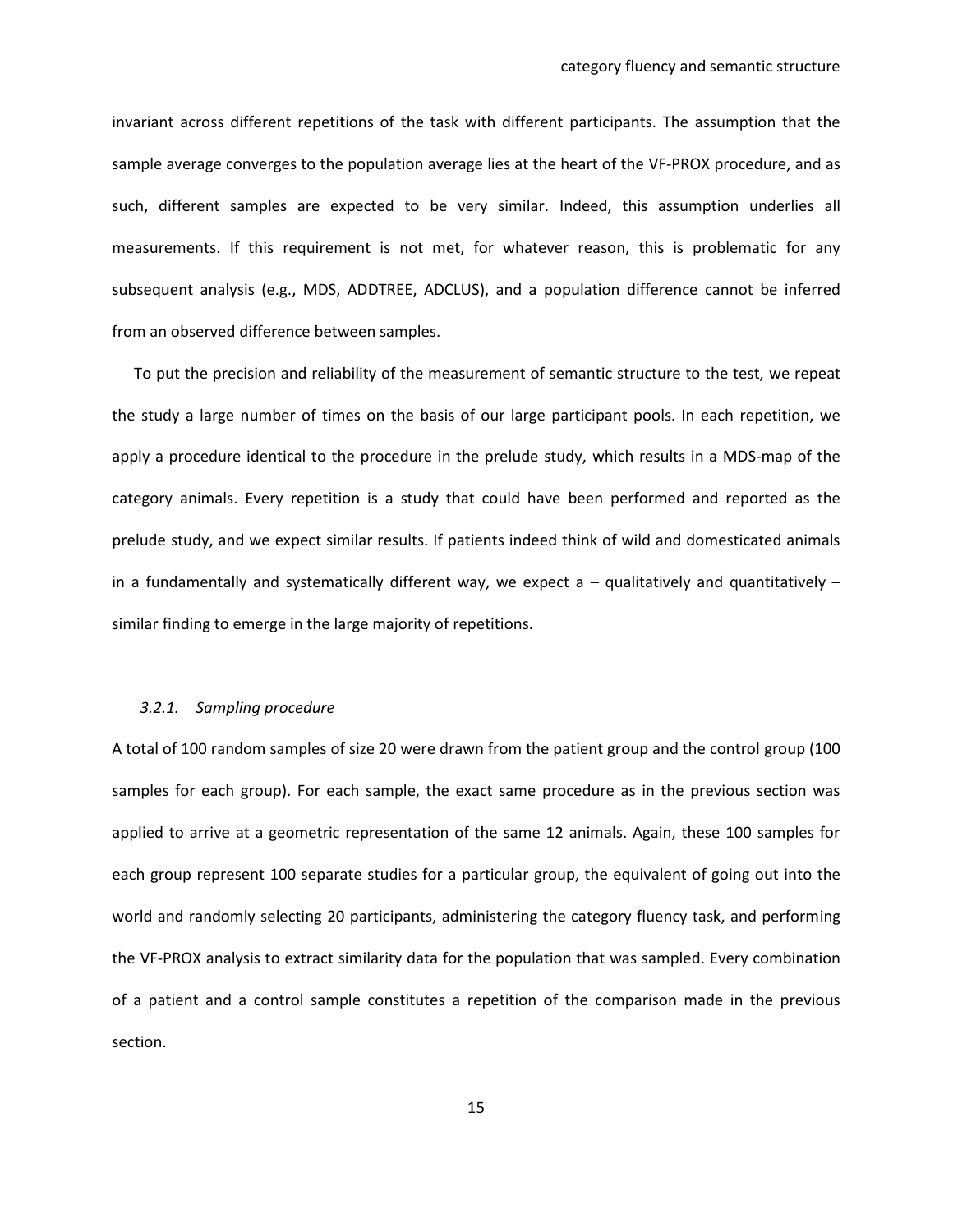#### *3.2.2. Results and discussion*

To evaluate the reliability of the similarity data extracted from verbal fluency, we used the resulting similarity data of each sample as input in a MDS-analysis to examine the extent to which the position of the category exemplars is invariant across repetitions. Figure 2 presents the geometric representation of the sample of patients and the sample of controls in the previous section. Depicted are the positions of the giraffe for each of the 100 repetitions of the experiment. For reasons of illustrative clarity, we focus on only one exemplar, the giraffe, but similar patterns emerge for every item in the set.

Figure 2

----------------------------

---------------------------

It is clear that the position of the giraffe varies greatly across different repetitions, both for the controls and the patients. Redoing the study with different participants apparently does not guarantee the derivation of a geometric representation in which the giraffe has the same location relative to the other animals. Importantly, differences in location were crucial in concluding that the underlying semantic structure is systematically distorted in patients with schizophrenia. Another sample of 20 patients and controls, however, may have lead to an entirely different conclusion regarding the semantic memory in patients. The giraffe can be considered a wild animal, but also a domesticated one in both populations, depending on the particular samples. The similarity data extracted from the category fluency data are not stable, neither for the patient group nor for the control participants.

#### **3.3.Do group comparisons of VF-PROX data make sense? (ii)**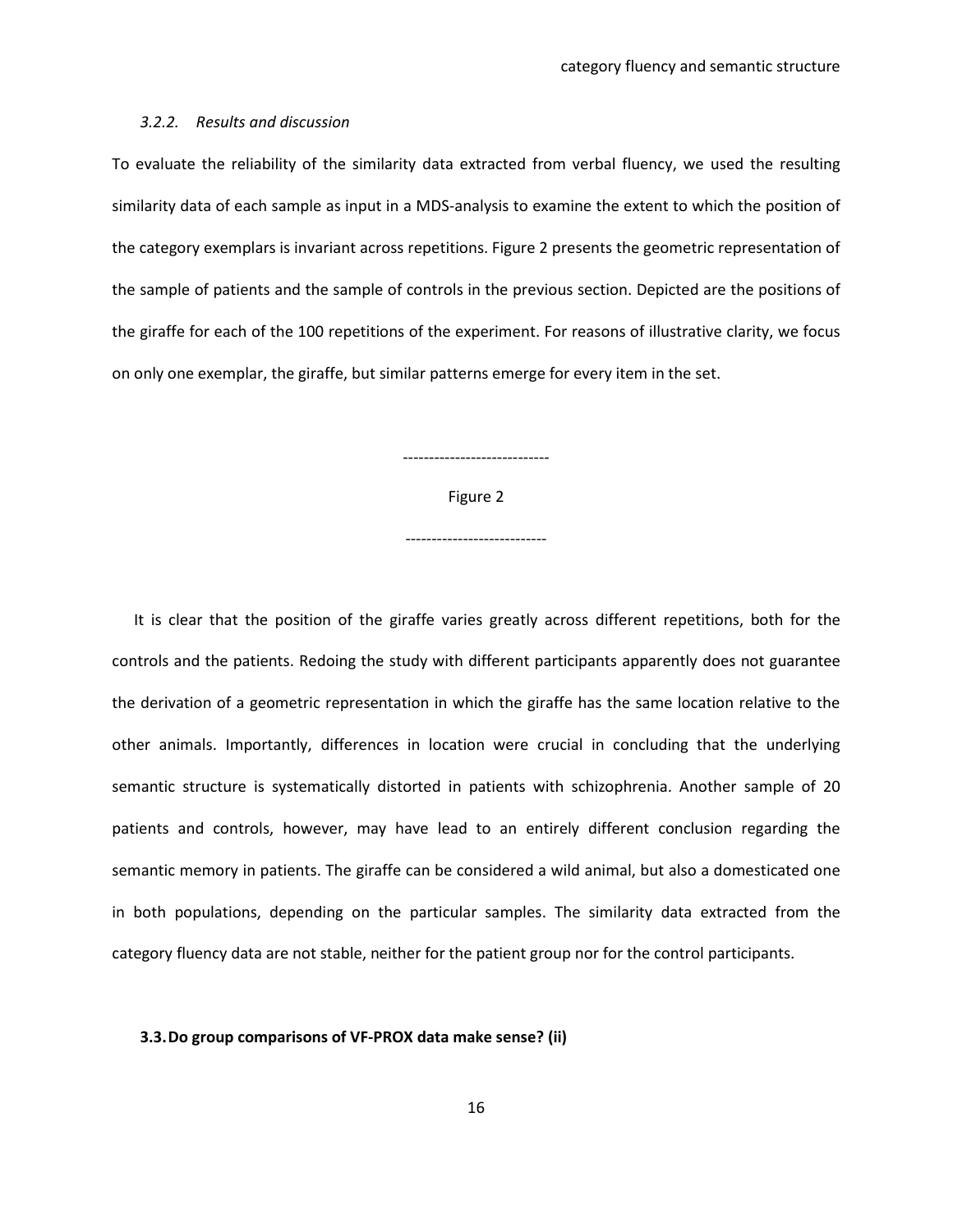The question is how the lack of reliability in the similarity estimates affects the comparison of these data across groups. Given that the position of exemplars is not reliable in either group, comparisons will lead to fundamentally flawed conclusions, as illustrated in Figure 3.

----------------------------

Figure 3

---------------------------

In Figure 3 the position of the giraffe is projected for all 100 control samples (triangles pointing up) and all 100 patient samples (triangles pointing down). It is clear that control giraffes and patient giraffes are largely among each other, and indeed this is why Figure 3 is difficult to read. It is imperative to realize that any pair of triangles, one pointing up and the other pointing down, represents a repetition of the experiment as presented in the prelude study.

Clearly, the VF-PROX procedure can lead to an array of very different conclusions: We can select a pair for which there is a substantial difference in the position of the giraffe between patients and controls, e.g., the pair that provided the data for our prelude study (indicated by the solid circles in Figure 3). For other samples, however, there is no substantial difference in position of the giraffe. For example, to the right of the control giraffe, one can find a triangle pointing down, referring to the position of the giraffe in a patient sample that shows little difference with the control group in the prelude study. Critically, this particular combination of a control and patient sample would not lead to the conclusion drawn in the prelude study. In other combinations of samples, we can observe a difference between groups in the location of the giraffe, yet of a completely different nature, e.g., a pair of samples in which healthy controls view the giraffe as more domesticated and the patients with schizophrenia consider the giraffe a wild animal. Again, while a difference is observed, this does not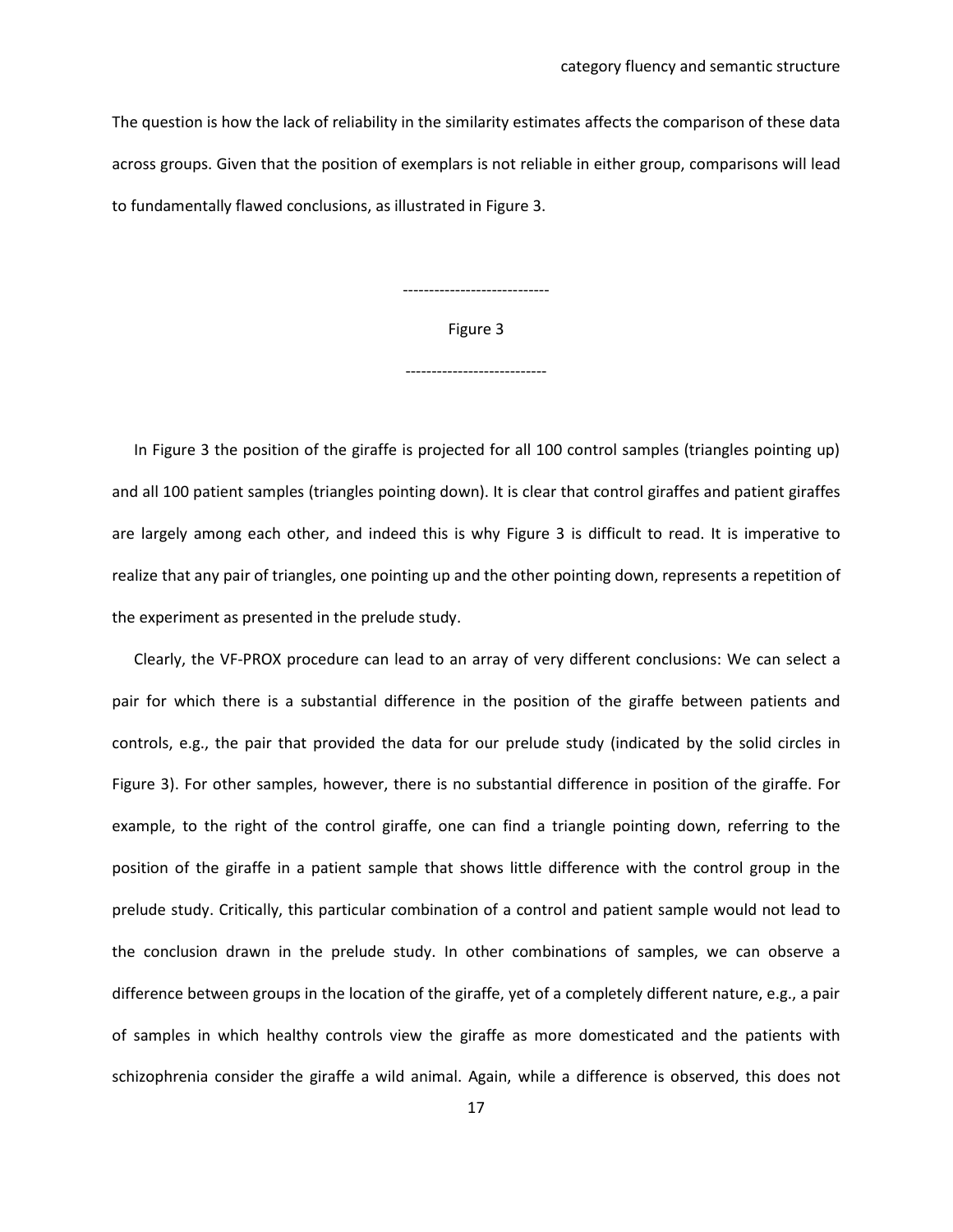support the findings in the prelude study, due to the completely opposite nature of the difference (keeping in mind the analogy with the dark and light T-shirts). Note that the above does not only apply to *giraffe*, but a similar pattern can be observed for every exemplar in the geometric space.

#### *3.3.1. Discussion*

Our analyses have revealed an important limitation of the VF-PROX procedure to uncover semantic structure in both patients and controls. By replicating the experiment 100 times for both patients and controls, we have observed problematic variability, not only for the patients, but also for the controls, in the position of the exemplars in the geometric representations. By consequence, observing differences in location of exemplars across the groups is more a matter of chance than anything else: The differences depend crucially on the particular samples rather than on systematic population differences in semantic memory, whether such differences exist or not. Claiming that groups are different requires replicability of the difference, both quantitatively and qualitatively. Whatever the source of the observed problematic variability<sup>3</sup> across samples – whether it is due to heterogeneous populations or an imprecise measuring methodology –, it leads to unreliable results and thus conclusions that are not justified.

# **3.4.What conclusions** *can* **we draw from the present data-set? (iii)**

Up to now, we have merely shown that the VF-PROX procedure is insensitive to systematic differences when small samples are considered. So, the question that remains is whether patients have a systematically distorted semantic representation. One logical strategy to remedy variability due to small sample size is to increase the sample size. Following the law of large numbers, we expect the estimation

 $\overline{\phantom{a}}$ 

 $3$  We return to this issue in the General Discussion.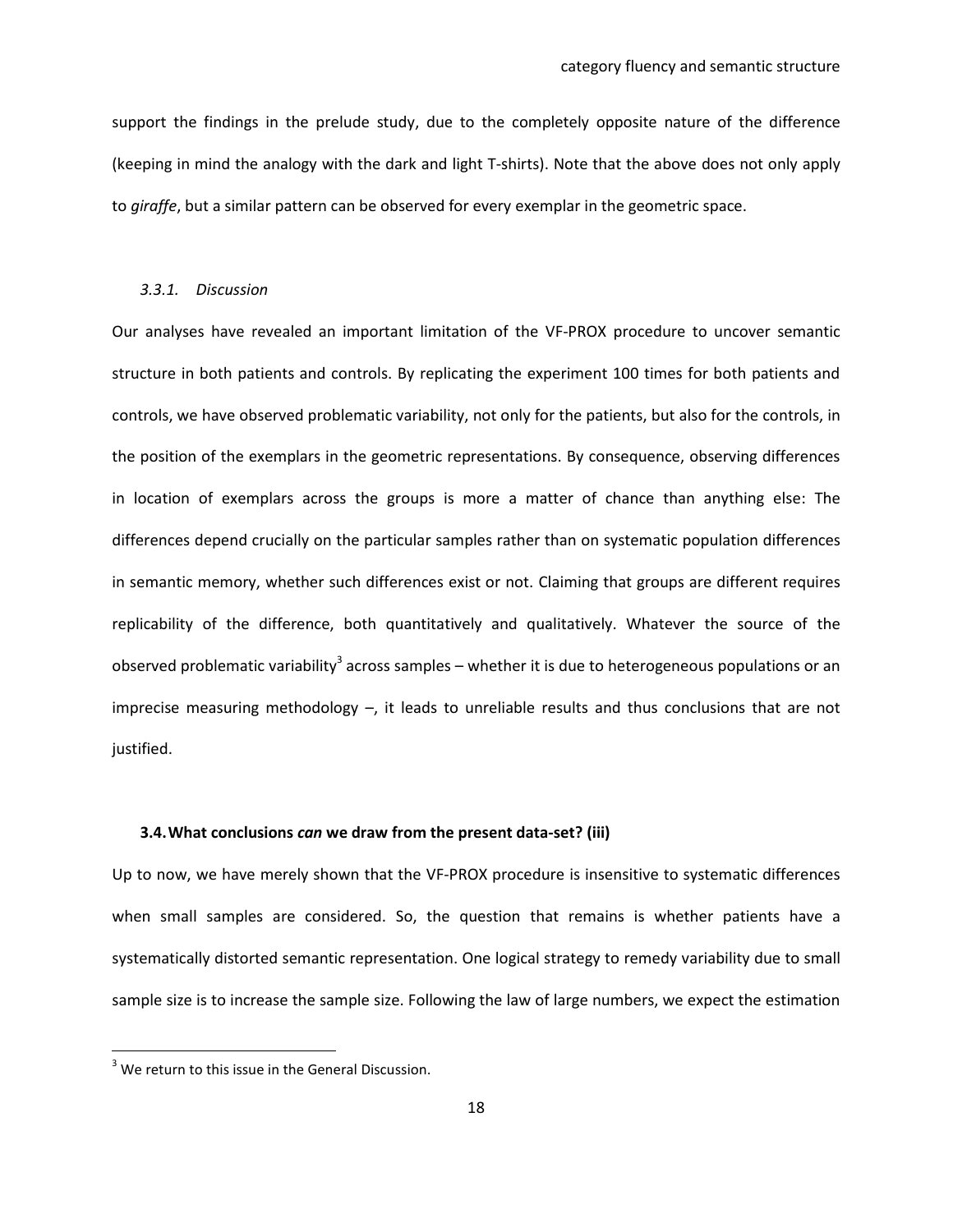of the population's semantic structure to improve as more participants are tested. Thus, if systematic differences in semantic memory exist between patients with schizophrenia and healthy comparison participants, larger samples should improve the sensitivity to detect these differences.

A second improvement lies in the use of all data, rather than focusing on only a few category exemplars (e.g., *giraffe*). Even when the data are more reliable, unlikely observations can still occur due to random error. To counter this issue, we focus on the Pearson's product moment correlation coefficient to quantify the relation between the control data and the patient data, which takes into account all pairwise similarities within the set of animals. A near-perfect correlation coefficient indicates that there is no difference in pairwise similarity between the category exemplars, and thus, that there is no difference in semantic representation between the patient and the control participants. The observation of correlations lower than 1 would suggest that differences exist, at least to some extent, again under assumption that the data are reliable.

#### *3.4.1. Increasing sample size*

On the basis of our large pool of 204 patients and 204 controls, we can simulate a large number of repetitions, sampling from these pools. For each repetition, we can evaluate the correlation between similarity derived from category fluency data of a patient group and a control group. In general, research using category fluency to extract similarity data relies on fairly small samples of participants. In the present analysis, we will illustrate the effect of increasing the size of the samples drawn from the pool of participants. Figure 4 presents the correlation between control and patient data of a number of repetitions of the experiment, using different sample sizes.

> 19 ----------------------------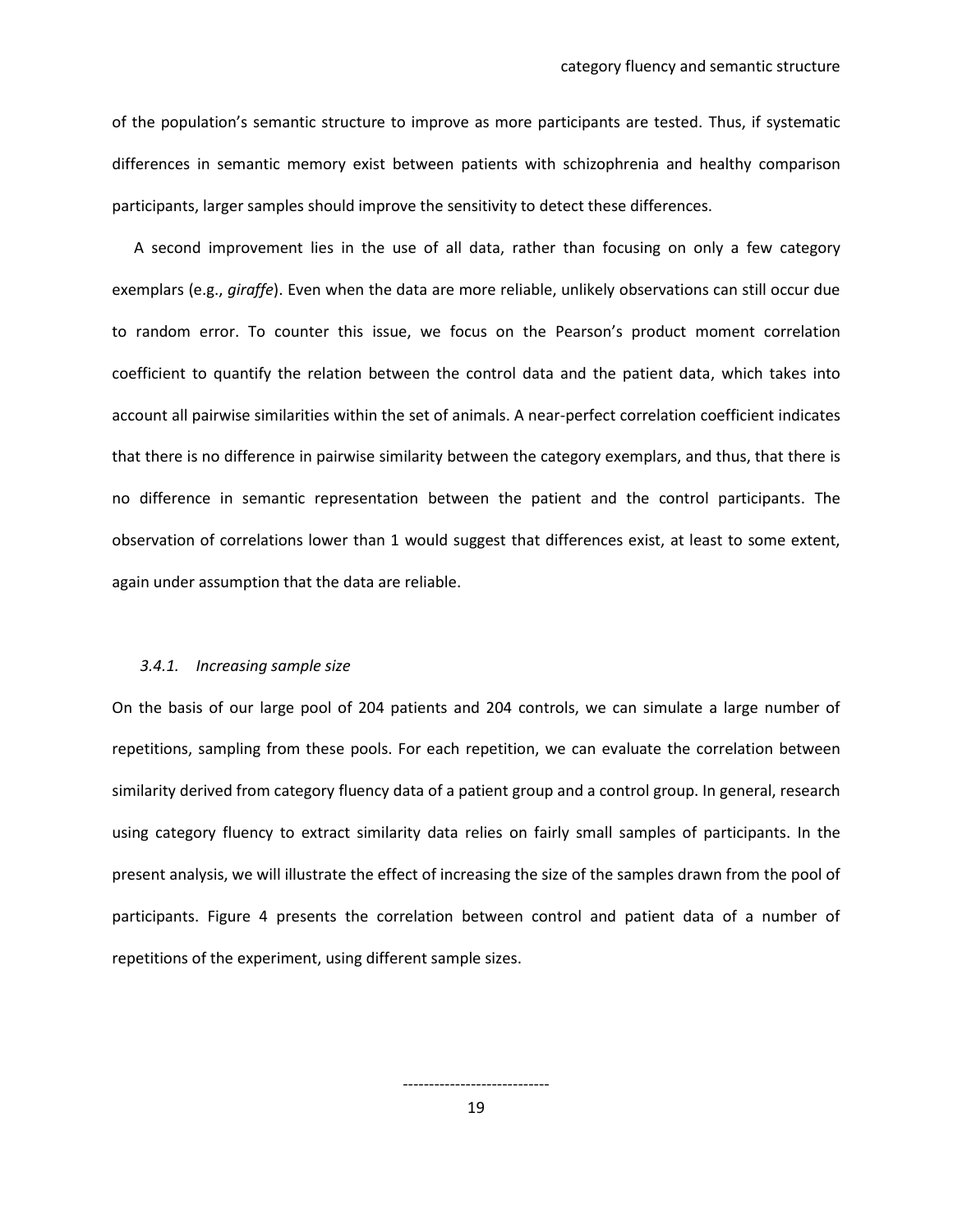Figure 4

---------------------------

It can be seen that, depending on the particular sample that is drawn, substantially different correlations are obtained, even with sample sizes as large as 100. In one study with, for example, sample size 100, one can observe a correlation of .2 and in another, identical study with different participants, one can observe a correlation of .9. This reflects our earlier finding that VF-PROX may not be ideally suited to extract similarity data from category fluency.

Interestingly, however, as sample size increases, the correlation between control and patient data increases. If we average across all correlations with a given sample size, we find an average correlation of .30 between controls and patients with sample size 20, a correlation of .45 with sample size 50 and .62 with sample size 100. Clearly, even with sample size 100 the correlation suggests that there still is a considerable difference between controls and patients. The general tendency, however, is that the correlation rises as sample size increases. More precisely, the correlations converge to the correlation between the full samples of 204 patients and 204 controls. At the very least, this suggests that patients and controls are more similar in their semantic representation than one might observe on the basis of samples of only 20 people.

# *3.4.2. Taking into account unreliability*

The ultimate question then is whether we find differences in semantic representation as sample size is increased even more. In other words, will there still be differences between the patient and the control group when the data become increasingly reliable?

Relying on the complete pool of 204 controls and 204 patients, the correlation between the two groups amounts to .82, which supports the pattern observed earlier that increasing sample size, and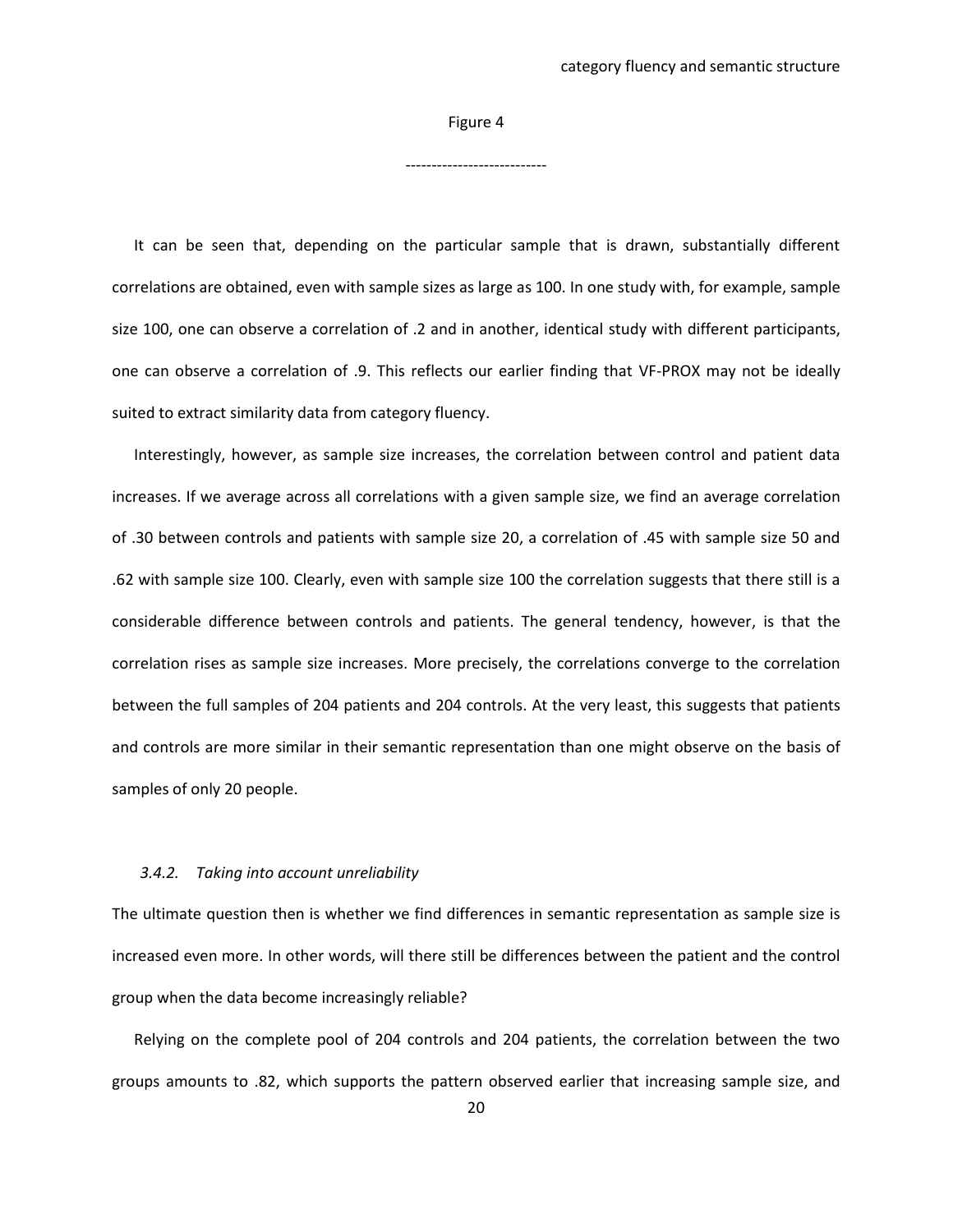thus, increasing the reliability of the data, raises the correlation between the groups. But even with as many as 204 participants per group, there still is a difference (i.e., .82 is still different from 1). Given the observed tendency that increasing sample size produces higher correlations, one can hypothesize that adding even more participants would raise the correlation even further, perhaps even arriving at a perfect correlation, implying that no differences exist between the two populations. Indeed, even with a sample size as large as 204, the data are still are not perfectly reliable: The estimated reliabilities, calculated by correcting the split-half correlation with the Spearman-Brown formula (Lord and Novick, 1968), of the similarity data extracted from the verbal fluency task for the controls and patients are .78 and .73, respectively

So, what would be the correlation if we had an infinitely large sample of patient data and an equally large sample of healthy control participants? Phrased differently, what would be the correlation if the data of both groups were perfectly reliable? This can be further examined using classical psychometric techniques (Lord and Novick, 1968). It has been shown that unreliability in variables tends to lower the correlation between two variables. This makes sense, since unreliability is essentially adding random noise, which by definition correlates with nothing. On the basis of this finding, formulas have been developed that allow estimating the correlation under assumption of perfectly reliable data. The formula in question relies on the observed correlation, based on the imperfect data, and the extent to which the data are imperfect, that is, the estimated reliability of the data<sup>4</sup>. Applying the formula, our

<sup>4</sup> The formula to estimate this correlation is: *XX YY*  $f_{XY} = \frac{r_{XY}}{\sqrt{r_{XX}r}}$  $\hat{r}_{XY} = \frac{r_{XY}}{\sqrt{r_{XY}}}$ , where  $r_{XX}$  and  $r_{YY}$  refer to the reliability of

respectively X and Y (Lord & Novick, 1968).

 $\overline{\phantom{a}}$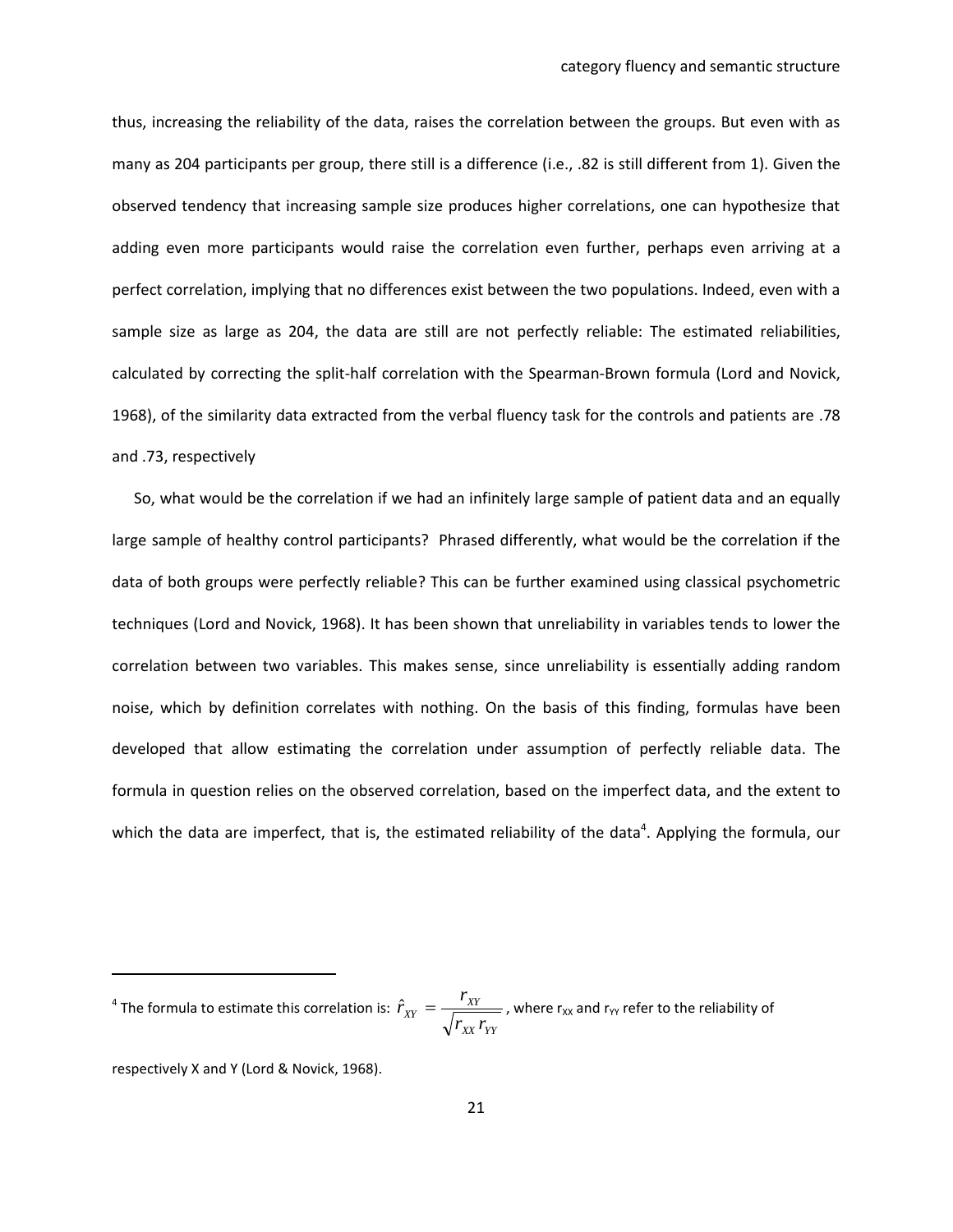best estimate of the correlation amounts to  $1^5$ . Thus, considering that our data are imperfect, and that this tends to lower correlations, we cannot refute the hypothesis that the correlation is 1.

#### **3.5.Conclusions**

 $\overline{\phantom{a}}$ 

Our analyses of the VF-PROX procedure lead to two important conclusions. First, extracting similarity data from a category fluency reflects considerable instability, even when testing up to a tenfold of the number of participants generally inscribed in similar research, and this is the case not only for patients with schizophrenia, but also for healthy controls. Apparently, the VF-PROX procedure unlocks too little systematic information to measure similarity relations within a category with satisfactory precision, and the resulting instability is detrimental for any group comparison: Conclusions on the basis of comparing samples from different populations will generally rely on characteristics of the particular sample rather than on population differences<sup>6</sup>.

Second, and contrary to the general conclusion that follows research applying the VF-PROX procedure, the best bet we can make on the basis of the data is that there is *no difference* in semantic representation between controls and patients for the category of animals. This is not to say that we have solid evidence that no differences exist (we return to this in the General Discussion), but it does mean that applying VF-PROX to verbal fluency data does not provide sufficient information to make the claim that there are systematic differences in semantic memory of both groups.

<sup>&</sup>lt;sup>5</sup> Actually, applying the formula yields a value slightly above 1, due to inevitable unreliability in the estimation procedure.

 $6$  Moreover, since VF-PROX does not automatically provide information regarding the within-sample variability, the lack of stability cannot be read from its output.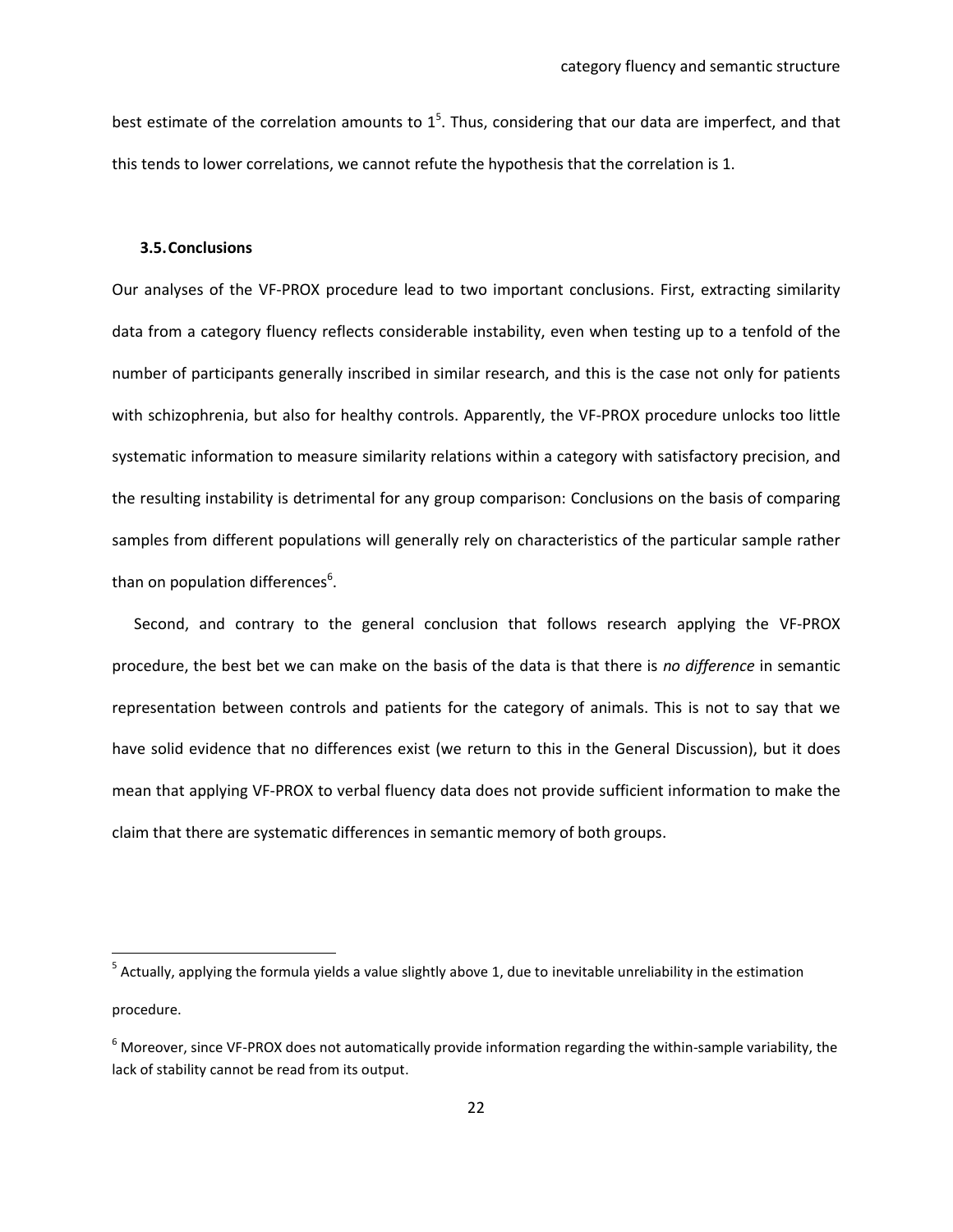### **4. The VF-SVD procedure**

Recently, a different technique has been applied to verbal fluency data, aimed at answering the same question, that is, whether disorders affecting cortical function lead to systematic distortion of the semantic structure in patients. As in VF-PROX, the aim is to derive a measure of conceptual similarity between category exemplars on the basis of verbal fluency data. Yet, instead of deriving similarity from inter-item proximities, VF-SVD makes use of singular value decomposition. Note that using SVD in this way is crucially different from applications that take large corpora as input for the analysis to derive a high-dimensional semantic space (e.g., Latent Semantic Analysis, Landauer and Dumais, 1997). LSA spaces have already been validated by relating them to behavioral measures of people's performance on a variety of semantic tasks. VF-SVD, on the other hand, used a relatively small data set as input for the singular value decomposition and has not yet been validated. Before presenting a thorough evaluation of VF-SVD, we first provide necessary details on the technique, as applied by Sung et al. (2012).

#### **4.1.Applying singular value decomposition to verbal fluency data**

The assumption behind the VF-SVD technique is that if two exemplars are generated by the same participant in a category fluency task, they are similar in one way or another. One can hypothesize that the degree of similarity between two words determines the proportion of participants that will generate the two exemplars in their response sequence. By consequence, if many participants generate the two exemplars, it can be expected that these exemplars have more in common than two items that are only rarely generated in the same response sequence. Put differently, words can be expected to be highly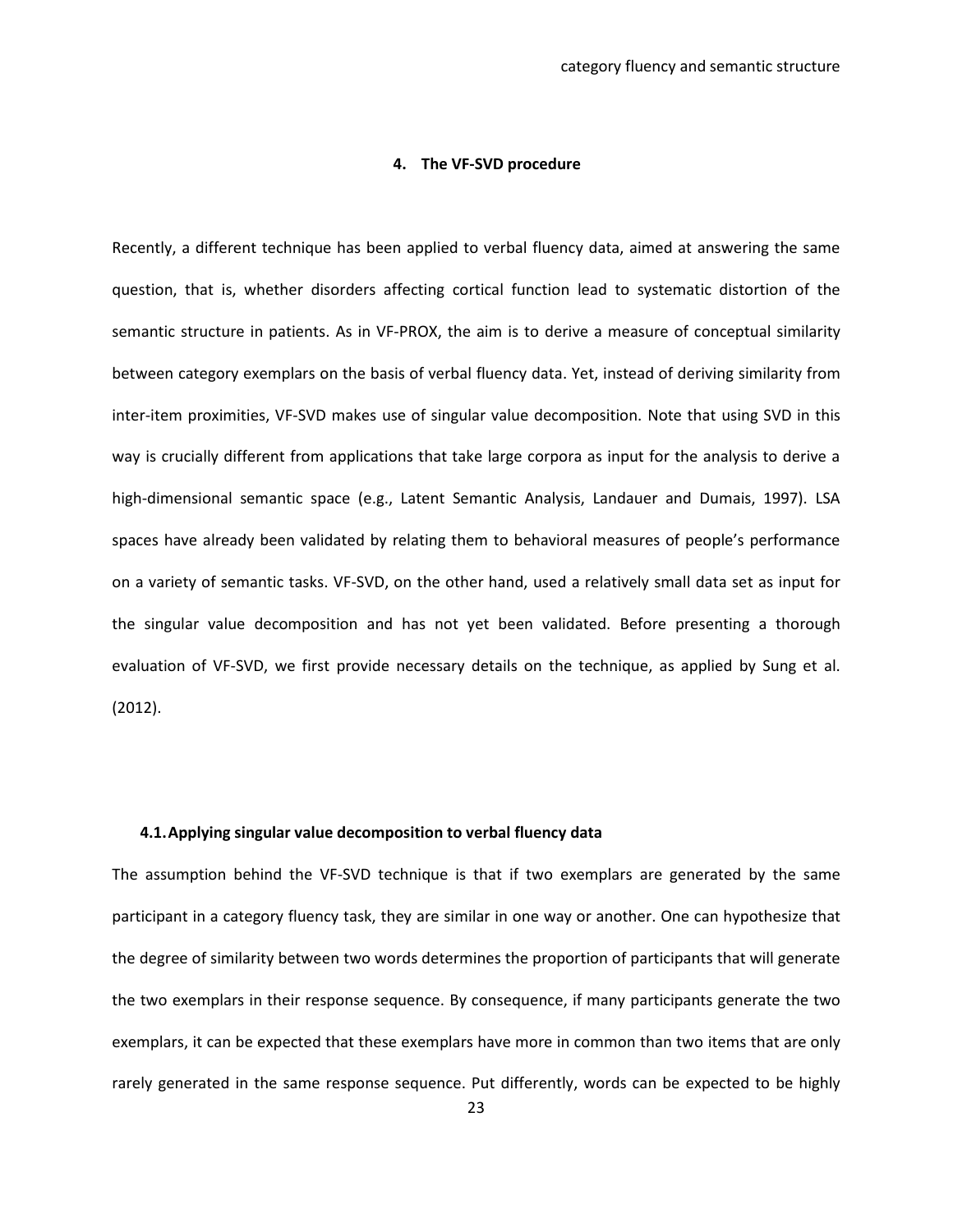similar when they co-occur often across response sequences, and highly dissimilar when they rarely cooccur in the response sequences.

In singular value decomposition, the underlying factor structure determining the similarity between all generated exemplars is extracted on the basis of co-occurrence across response sequences. More precisely, an input matrix with rows referring to exemplars and columns referring to participants – and entries denoting whether a participant has generated a particular exemplar – is deconstructed to the product of three matrices that approximates the input matrix, one of the matrices representing the participants in terms of the extracted factors, one matrix representing the exemplars in terms of the factors, and one matrix that links these two matrices. If the number of extracted factors is smaller than the number of exemplars, the dimensionality of the original input matrix is reduced, which is the purpose of SVD in most applications, as this can eliminate error variability. The exemplar by factor matrix contains an "exemplar vector" for each generated item, containing the values of an exemplar on the factors. A measure of similarity is derived in the form of the cosine of the angle between two exemplar vectors (Landauer and Dumais, 1997). The cosine is 1 if two vectors are identical (that is, if two exemplars have identical values across the factors), and 0 if two vectors are orthogonal (that is, if the two exemplars are generated independently across response sequences.

The VF-SVD procedure differs considerably from the VF-PROX technique in a number of respects. Most notably, the input of the singular value decomposition is a participants by items matrix, not encoding rank order information. In other words, whereas VF-PROX procedure extracts similarity on the basis of the co-occurrence of exemplars in a response sequence and their proximity in that sequence, VF-SVD relies only on the co-occurrence of the exemplars across the response sequences of the different participants.

A notable advantage of SVD is that it allows the inclusion of a greater number of category exemplars to evaluate differences in semantic structure. In the VF-PROX procedure, the number of items is limited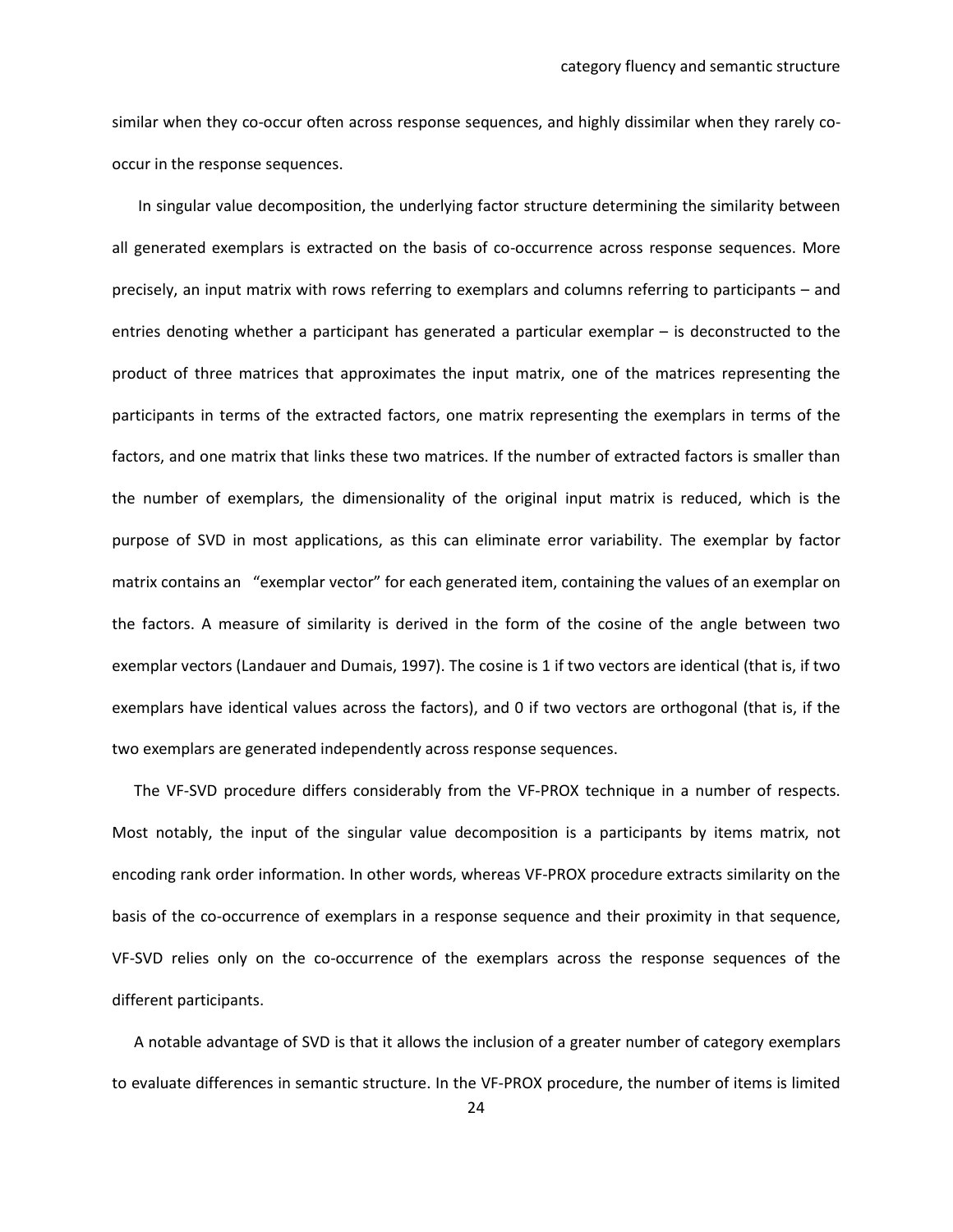because the similarity estimate for a pair of words gets (even more) unreliable if some participants did not generate one or both of the items. Thus, VF-PROX is limited to items that occur in the majority of response sequences (both for patients and healthy controls), a limitation not (explicitly) shared by VF-SVD. Moreover, whereas in general the VF-PROX output is presented in a low dimensional geometric space, Sung et al. (2012) allow a large number of factors in their application. By using a larger number of factors and larger number of items, VF-SVD is claimed to better capture the semantic structure, and thus be more sensitive to differences between groups.

In the following sections, we apply the VF-SVD procedure to our data set, following Sung et al. (2012). Next, we again focus on the three questions addressed earlier. Previewing our results, we find that the VF-SVD procedure suffers from the same problems as VF-PROX: (i) The similarity scores extracted by means of SVD are unreliable, not only for patients with schizophrenia but also for healthy control participants, (ii) by consequence, group comparisons are implicitly flawed, and (iii) if we take into account the unreliability, the VF-SVD procedure provides no convincing evidence that differences in semantic structure exist between patients and healthy controls. The basic line of reasoning is similar to that of the section on VF-PROX, that is, through repeatedly replicating the method we show the instability of the results.

#### **4.2.Prelude: An application of VF-SVD**

Sung et al. (2012) gathered verbal fluency data for the category of 'animals' and 'supermarket items' from 102 patients with schizophrenia and 102 controls and after applying the VF-SVD technique, they compared the vector cosines of the 40 most frequently generated exemplars between patients and controls. As in earlier research using VF-PROX, Sung et al. (2012, p. 571) conclude that "category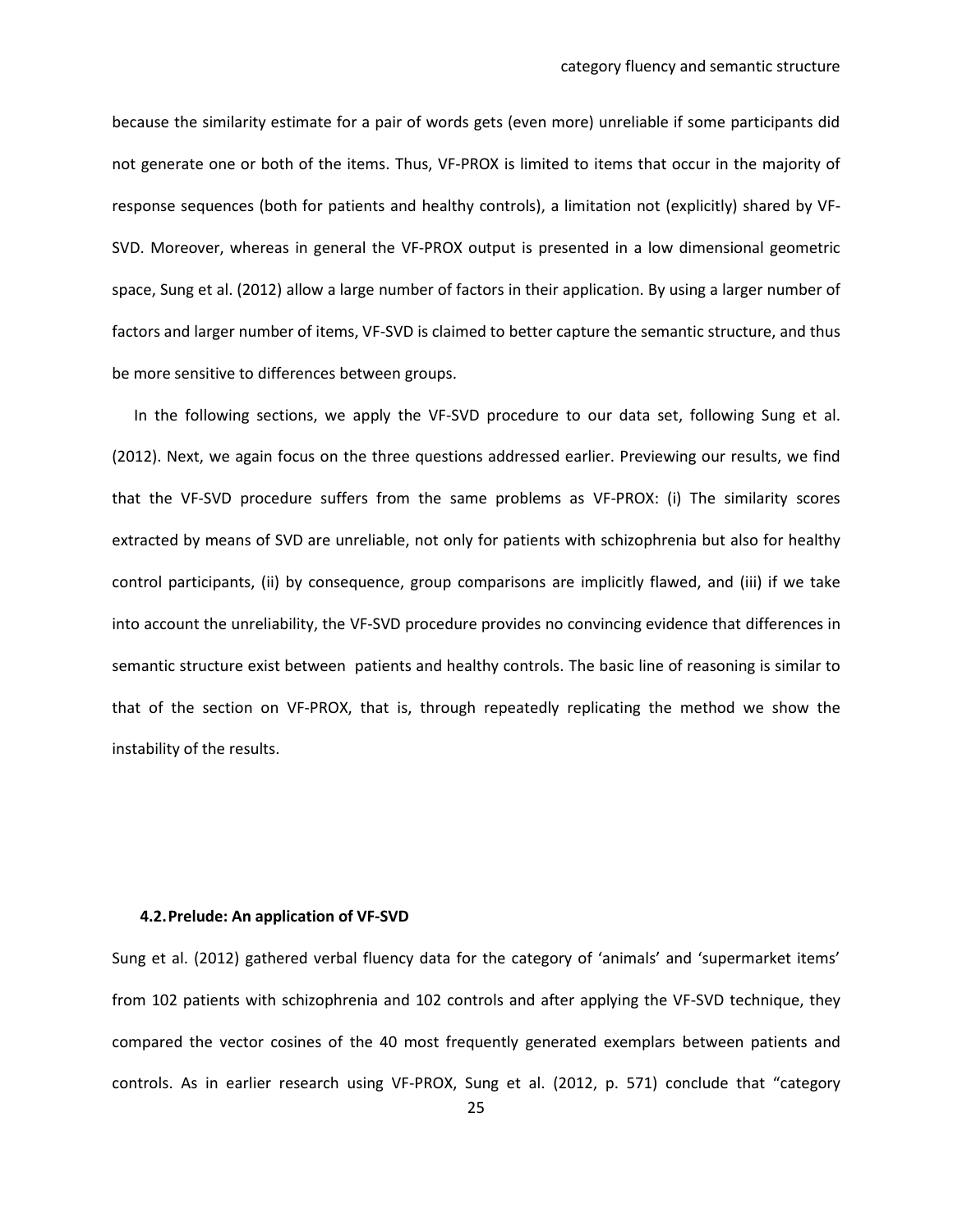exemplars reported by persons with [schizophrenia] form less coherent semantic clusters than exemplars reported by healthy adults." We apply the VF-SVD technique with parameter settings identical to those used by Sung et al., restricting our analyses to the category 'animals'.

# *4.2.1. Procedure*

We randomly sampled one group of patients with schizophrenia and one group of healthy controls, both of size 102, similar to Sung et al. (2012), from our larger pool of patients and controls. Their category fluency responses for the category 'animals' were transformed to item by participant matrices, which served as input to the singular value decomposition. For the analyses we used PROPACK (Larsen, 2004). Following Sung et al. (2012) we set the number of factors at 25 and focus on the 40 most generated exemplars (across patients and controls) and compared the similarity values resulting from the cosine of the angle between each two word vectors.

#### *4.2.2. Results and discussion*

The correlation between the pairwise similarity scores of the patient and control groups, across all possible pairs, provides a convenient measure of differences in semantic structure between the groups. The observed correlation was .22, at first sight suggesting that there indeed is a difference between the similarity scores extracted from the patient data and the control data. In turn, it is tempting to conclude that this is due to a systematic distortion of semantic memory of the patient groups. Following the same general scheme as in our evaluation of the VF-PROX procedure, we now examine whether this conclusion is valid, keeping in mind that observing a difference does not necessarily reflect a true difference between populations, as illustrated in our T-shirt example. The difference should be replicable, both qualitatively and quantitatively. In what follows we show that this is not the case when using VF-SVD.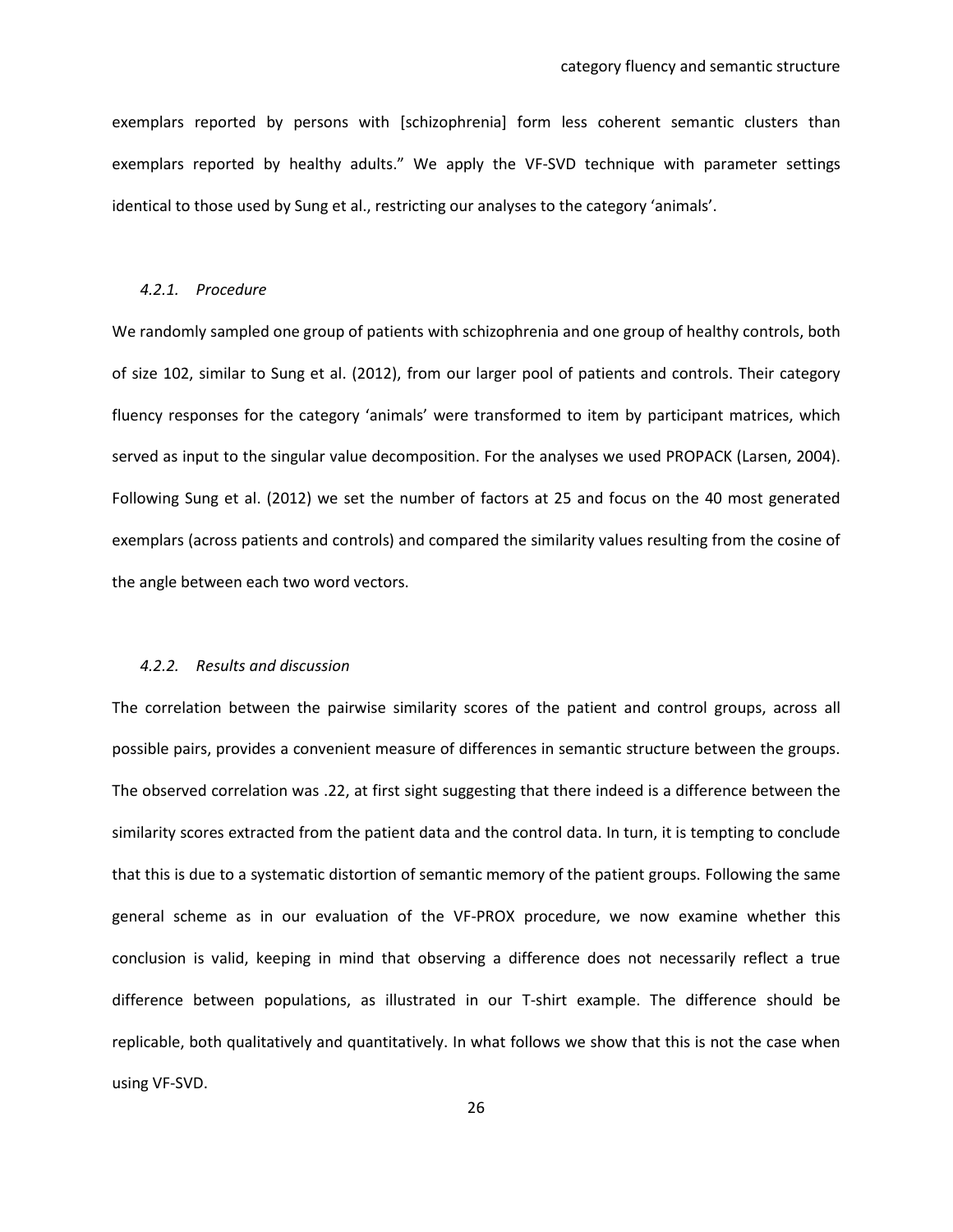#### **4.3.Does VF-SVD yield reliable data? (i)**

 $\overline{\phantom{a}}$ 

To evaluate the stability of similarity scores derived through VF-SVD across repetitions within the same population, we repeatedly divide<sup>7</sup> a group into two subgroups of equal size (the size of the subgroups is 102). Each iteration, we perform the VF-SVD procedure for both subgroups separately and derive the cosine similarity scores between all pairs of exemplar vectors. This results in a set of 780 pairwise similarity scores for each subgroup, which can be correlated. The resulting correlation is a measure of reliability, in that a high correlation suggests stability across repetitions within the same population. If the VF-SVD procedure produces reliable output, we expect high correlations between each two subgroups of the same population. The procedure is repeated 500 times for the patient group and the control group. In the two top panels of Figure 5, the histograms of the 500 correlations are shown, one for each group.

The correlation between two halves of a group is rather low, both for the patients and the controls. On average, the correlation is .20 for the controls and .17 for the patients. This means that the similarity scores derived by means of singular value decomposition are extremely unstable across samples of the same population, and by consequence they are bad estimates of the true population means. To make this point more tangible: Doing the analyses on two randomly selected samples of healthy controls would lead to the conclusion that the populations from which the samples are drawn, have different semantics, although they come from the same population, which is of course absurd<sup>8</sup>.

 $7$  We repeatedly divide the groups in two halves instead of drawing a large number of samples, because sampling 102 participants out of our population of 204 would lead to considerable overlap across samples and thus to a rise in correlation simply due to this overlap.

 $^8$  One can argue that it is far from absurd to assume interindividual differences in semantics within the same population. It is, however, an implicit but crucial assumption of both VF-PROX and VF-SVD that there exists a stable population average.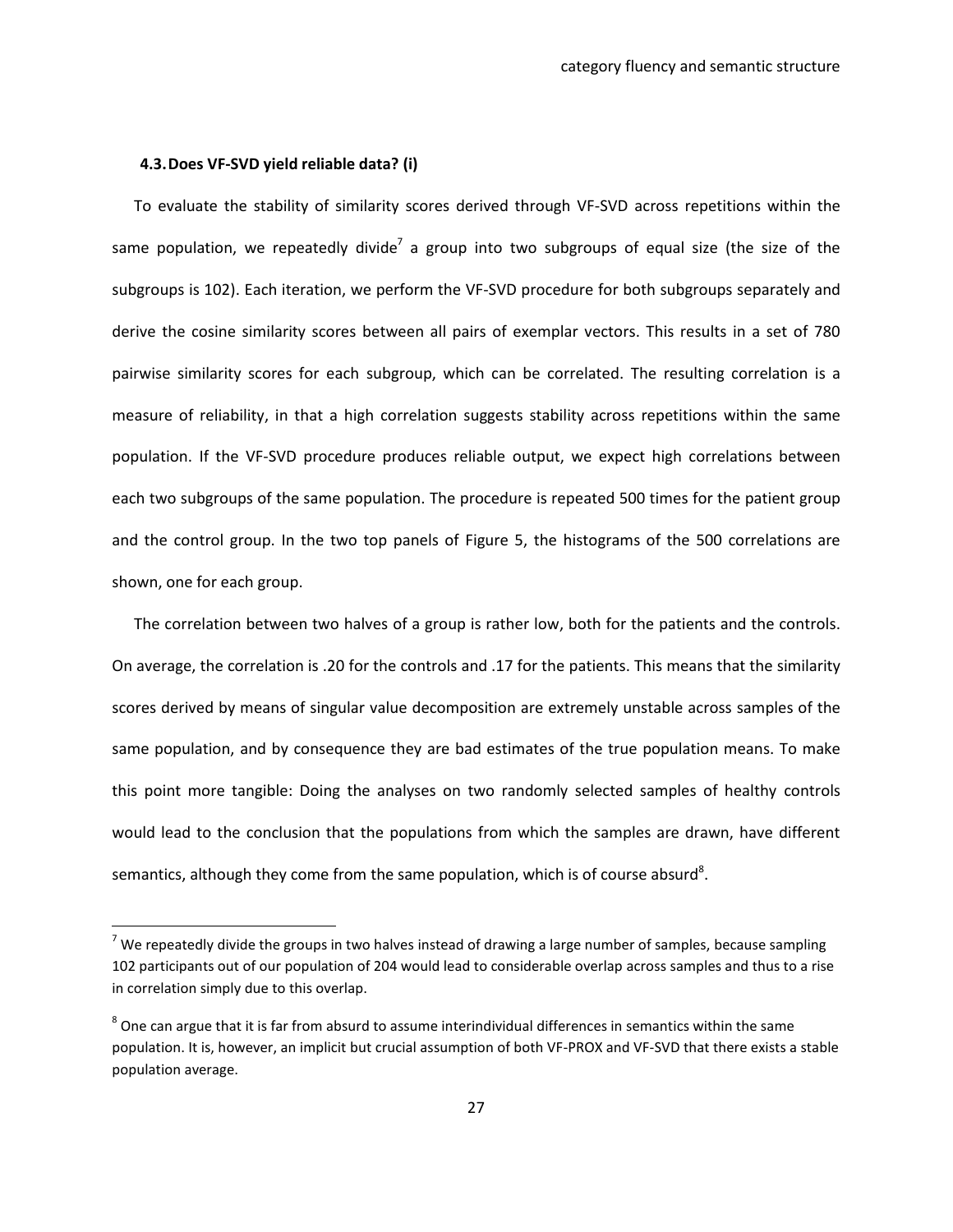# **4.4.Do group comparisons of VF-SVD data make sense? (ii)**

One could argue that the reported correlation between the patient groups' similarity scores and the control groups' similarity scores is sufficiently small to conclude that the patient groups' semantics are systematically different from the healthy controls' semantics. Yet, it is important to keep in mind that unreliability in the measures essentially is random noise added to the systematic variability, and random noise is not correlated to anything. Low reliability thus results in lower correlations. The question is whether the observed correlation is sufficiently low to conclude that there are differences.

Figure 5

----------------------------

---------------------------

One convenient way to decide whether meaningful differences between groups exist, is to compare the variability within a group with the variability between groups. In the present context, evidence for meaningful group differences exists if the correlation between two samples of the same population (patients or controls) is sufficiently larger than the correlation between samples of different populations. This would indicate that the differences we observe within a group are smaller than differences between groups, which in turn would suggest that the groups are indeed meaningfully different. In more technical terms, we test whether the variability between groups is sufficiently large in the light of the variability within groups to conclude that the observed difference is meaningful (this is very similar to what a t-test would do in our T-shirt example).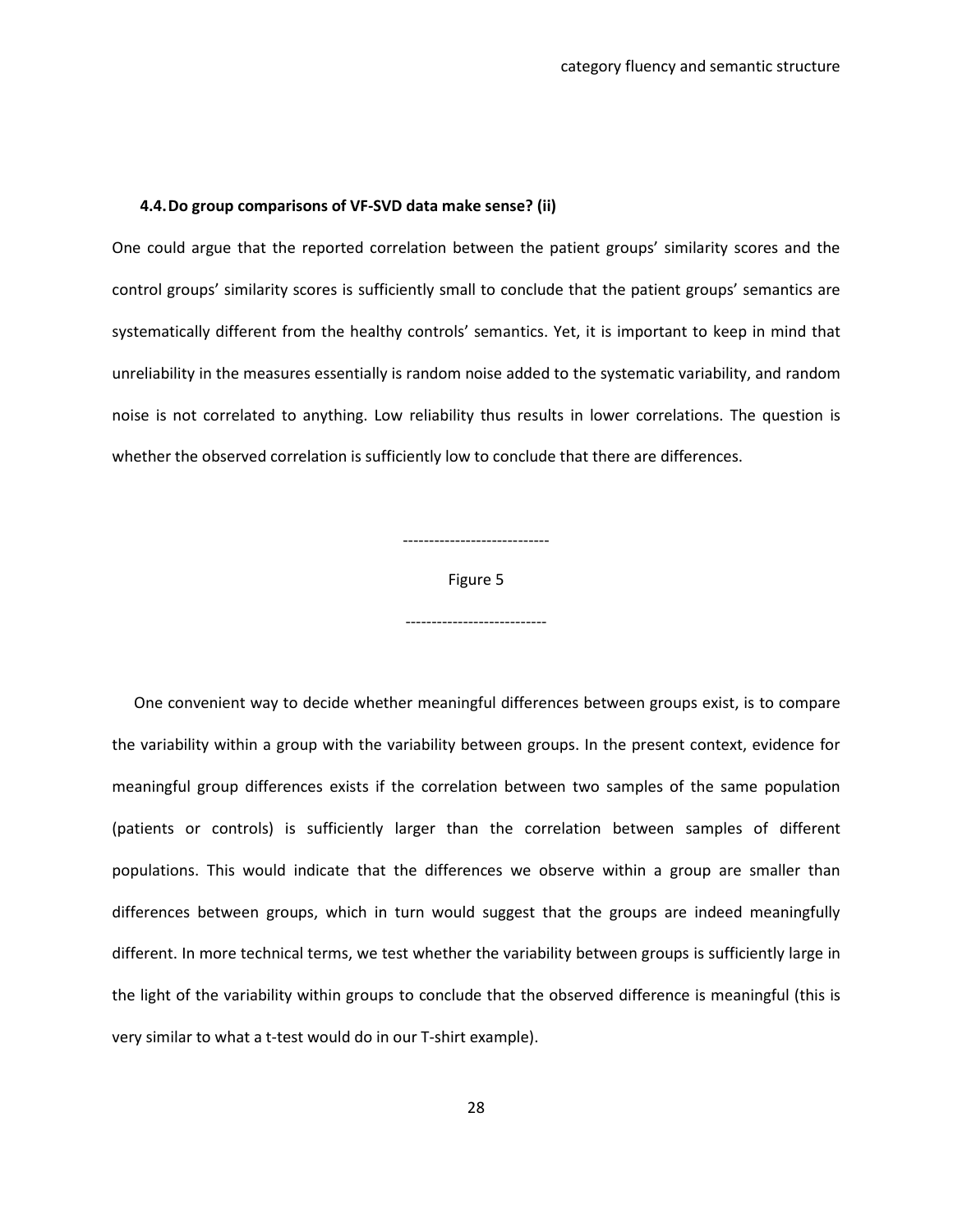We use a procedure identical to that in the previous section. The difference is that, in addition to calculating correlations only between samples of the same group, now we also compute "crosscorrelations", that is, correlations between a sample of the control group and a sample of the patient group. Figure 5 presents a visual comparison of histograms of the resulting correlations, within the control group (upper panel), within the patient group (middle panel) and between control and patient samples (lower panel).

With an average correlation of .20 between a control and a patient group, it is clear that the differences in similarity scores between groups are not larger than the differences within group, as the correlations between groups are not significantly different from the correlations within groups (.20 and .17 for controls and patients respectively). This result indicates that similarity scores derived by applying VF-SVD do not warrant the conclusion that systematic distortions in semantic memory of patients suffering from neurological conditions underlie the differences observed. Obviously, given the unreliability of the similarity data, it is near impossible to observe group differences. In the following section, however, we will show that the best bet is that there are no real differences between patients and controls, and that any observed differences are due to variability in the scores that are compared (keep in mind the T-shirt study).

# **4.5.What conclusion can we draw on the basis of VF-SVD? (iii)**

Finally, we make use of all the data available in our data set to make the group comparison, instead of only subgroups, effectively doubling the sample size of that of Sung et al. (2012). Following the law of large numbers, this should raise the reliability, and potentially allow conclusions regarding group differences.

For the 204 patients and the 204 matched controls, we apply the VF-SVD procedure with settings identical to Sung et al. (2012), that is with 25 factors and the 40 most frequently generated items. The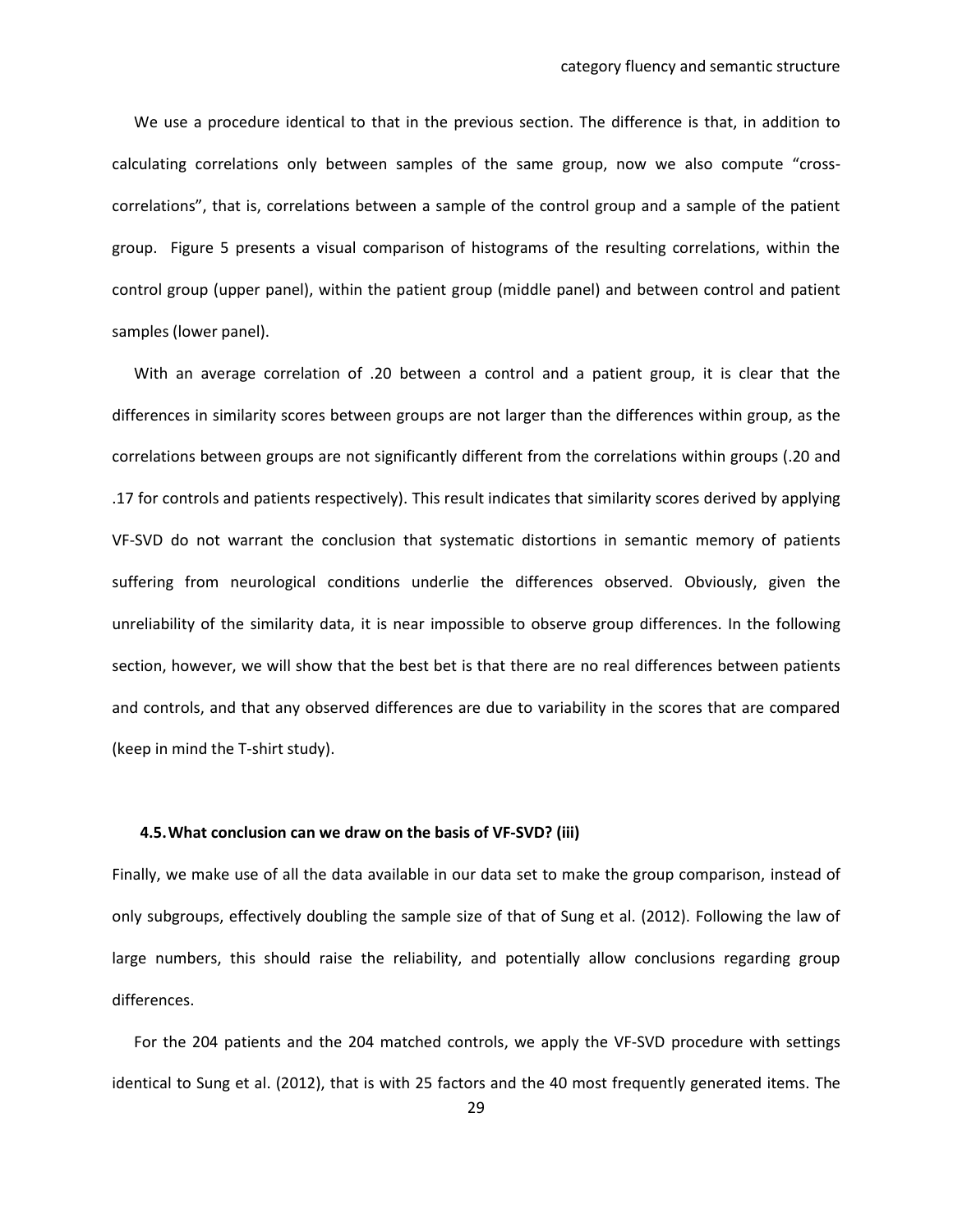correlation between similarity scores derived from the patient category fluency data and the scores derived from the control category fluency data is .29, which is only slightly higher than in our prelude study. Thus, by doubling the sample sizes, it appears we have uncovered further evidence that the underlying semantic structure of patients and controls are considerably different. Yet, again, the resulting correlation should be interpreted in light of the reliability of the data.

Figure 6

---------------------------

----------------------------

The reliability of the similarity data extracted through use of the VF-SVD procedure is estimated using split-half correlations, corrected by the Spearman-Brown formula. Reliabilities are estimated at .33 and .29 for the controls and the patients, respectively. These values are the average reliability estimate across 500 different divisions of the groups, and they are very low. Similar to our evaluation of the VF-PROX procedure, we can use classical psychometric methods to estimate the correlation between controls and patients were we to have perfectly reliable data.

Figure 6 presents the empirical distribution of the estimated correlation, taking into account that the reliability estimates, and by consequence the estimate of the correlation, depend on the particular split halves one considers. By dividing repeatedly in different halves, we can construct an empirical distribution of the reliability of each group, and of the expected correlation<sup>9</sup>.

On the basis of Figure 6, the thesis that a perfect correlation exists between controls and patients cannot be refuted. The distribution of the correlation between controls and patients, assuming we have

 $\overline{\phantom{a}}$ 

 $^9$  This can be easily seen by considering Figures 5, presenting correlations on which reliability analyses are based.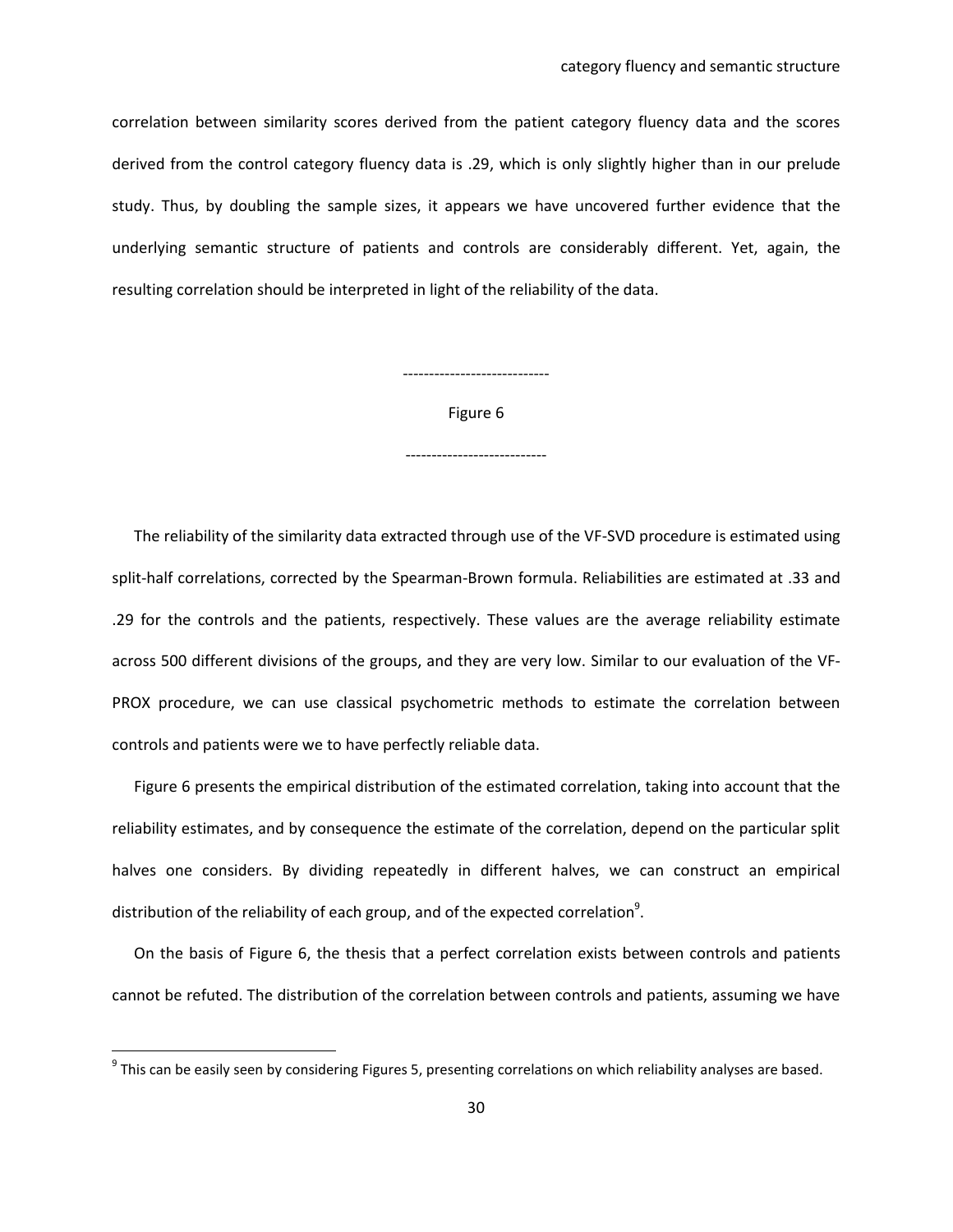perfectly reliable data, clearly contains 1 (a perfect correlation, implying no differences): While the average estimate of the correlation is .95, which is not perfect, the 95% confidence interval runs from .79 to  $1.24^{10}$ .

#### **4.6.Conclusions**

 $\overline{\phantom{a}}$ 

While at first sight displaying considerable advantages as compared to the VF-PROX procedure, the VF-SVD does not warrant strong conclusions that the observed group differences are due to systematic differences in underlying semantics. Overall, the similarity scores that are derived from VF-SVD are less reliable than the ones extracted through VF-PROX. Moreover, taking into account the unreliability using psychometric and statistical techniques, we find that the procedure does not provide convincing evidence that group differences in semantics between patients with schizophrenia and healthy controls exist. The reason we consistently observe differences in a particular comparison of two samples (as in our prelude study, and in Sung et al., 2012) is the enormous variability across samples, be it samples from different populations or samples from the same population. The observed differences thus arise from random deviations that are sample dependent rather than systematic population differences, and no valid and reliable inferences to the population level can be made.

In light of the presumed advantages of VF-SVD over VF-PROX mentioned earlier (see also Sung et al., 2012), the finding that VF-SVD produces less reliable similarity scores may seem surprising. Yet, it is interesting to consider that essentially, the VF-SVD discards information in the verbal fluency data that is taken into account by VF-PROX; namely the rank-order of generated items. Indeed, Sung et al. (2012) correctly note that the rank-order information can be misleading: In the sequence {*pig*, *goat, cow, lion, tiger}*, the pair *cow*-*lion* is awarded higher similarity than *pig*-*cow*. However, one can expect these

 $10$  The distribution relies on estimates of the true correlation, and can therefore exceed 1.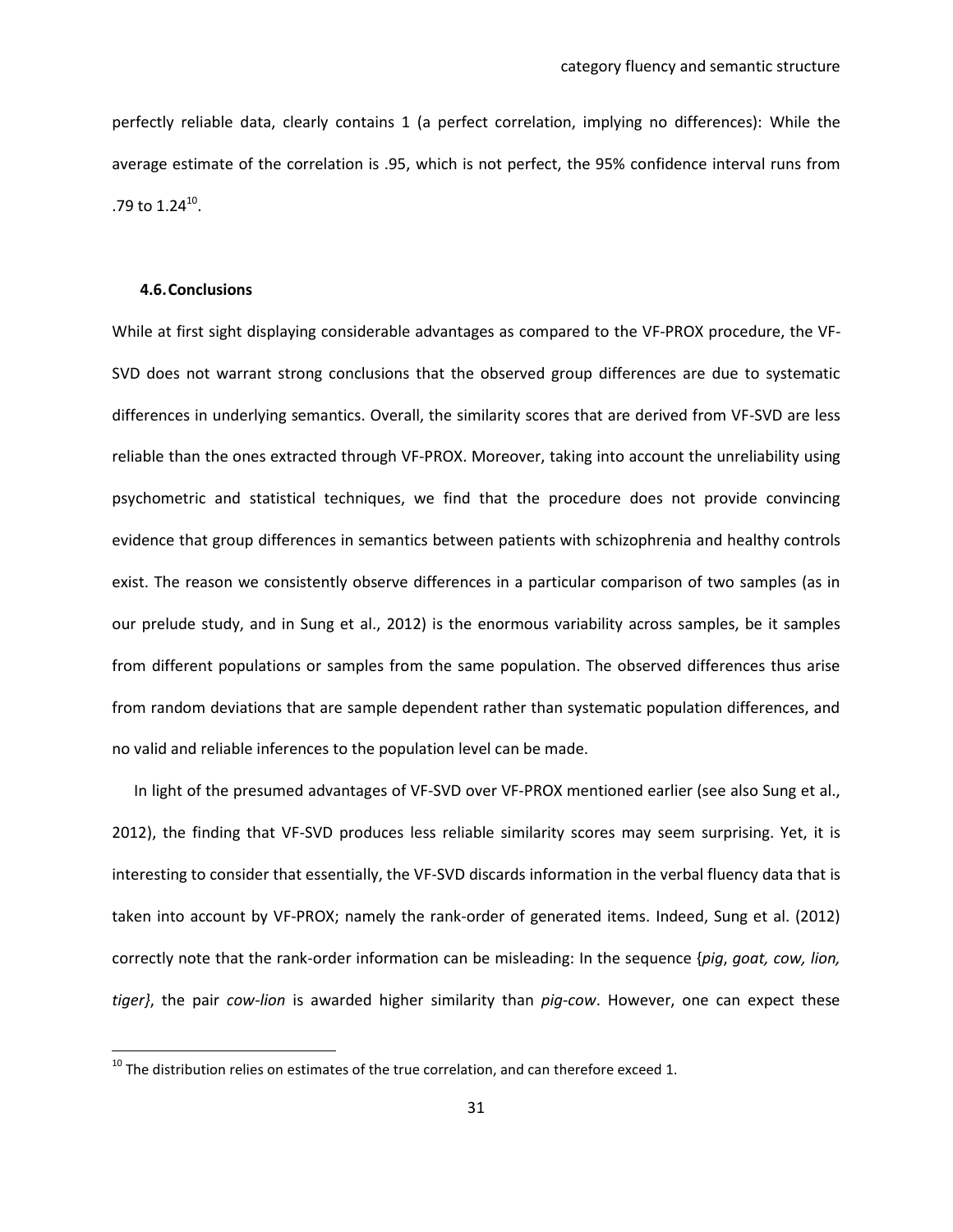effects to disappear to a certain extent across a larger number of participants. That is, while most participants will cluster *pig* and *goat*, only rarely will *lion* and *cow* be this close in a sequence.

In a way, the VF-SVD procedure assumes little in terms of cognitive processes that underlie the category fluency task, except that the items in a response sequence are related (which is trivial, since the nature of the task requires them to be related). As can be seen in our analyses, the co-occurrence information is not sufficient to derive pairwise similarity scores. Taking into account that words generated in close proximity are more likely to be similar, as is done in VF-PROX, apparently can be considered an improvement.

This is not to say that singular value decomposition is not useful, on the contrary, it has been successfully applied in a large array of research domains, even in contexts very similar to the present one. Rather, the problem with the present application of singular value decomposition is the data that are entered into the algorithm. Apparently, occurrence in response sequences in a category fluency task simply does not contain sufficient information to capture the underlying semantic similarity between words. However, when used in other contexts - with different input -, singular value decomposition can be a useful instrument. For example, Elvevåg et al. (2007, experiment 2) examined the response sequences of patients with schizophrenia and healthy controls in a category fluency task, and in particular the relatedness of two successive words, measured through the cosine of two words in a Latent Semantic Analysis (LSA) space. The LSA space was derived from text corpora by means of SVD, using as input a large database of word occurrences in text fragments (close to forty thousand text fragments and almost 100000 unique words), resulting in a 300 dimensional semantic space. Likewise, Roll et al. (2012) apply SVD to an even larger corpus containing near 20 million words and successfully use the resulting LSA space to better understand association to cue words in a complex cortical disorder such as Broca's aphasia. Indeed, LSA spaces constructed with SVD on the basis of large text corpora have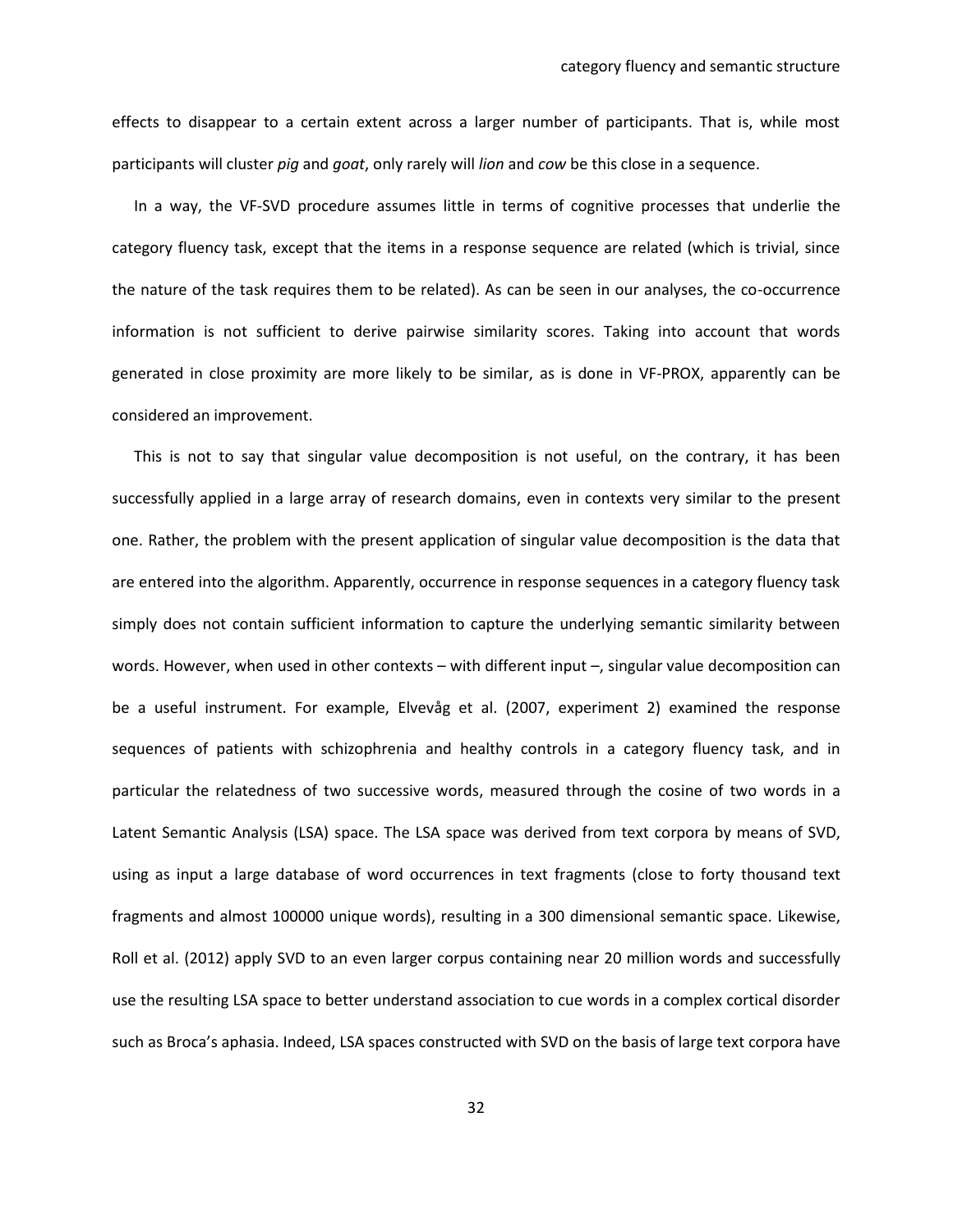been validated by a number of studies, relating it to human sorting and category judgments, similarity judgments, lexical priming tasks and so on (Dumais, 2005).

# **5. General discussion**

The aim of the present article was to evaluate whether two techniques, VF-PROX and VF-SVD, that are used to extract pairwise conceptual similarity from category fluency data, lead to valid conclusions. A prerequisite of the techniques to warrant any conclusion is that they provide a reliable measurement of pairwise similarity. If the estimates are too noisy, that is, if they reflect too much random deviation from the corresponding true population values, they provide an unstable basis to draw inferences, regardless of the subsequent analysis. This is true for any measure of whatever quantity one aims to measure, and thus is a condition *sine qua non* for any measurement and, by extension, any comparison of measurements.

In our analyses we have shown that both VF-PROX and VF-SVD fail to satisfy the condition of producing reliable measurements, to the extent that group comparisons become highly uncertain. Through repeated sampling from a large group of patients and controls, we have revealed that the pairwise similarity scores extracted from category fluency data by means of VF-PROX or VF-SVD vary greatly across samples of the same population, not only for patients, but also for controls. If a population measurement is reliable, one expects it to be stable across different samples (that is, if the underlying characteristics are sufficiently homogeneous in the population, we come back to this later). Moreover, we have demonstrated that this is detrimental for any comparison of the groups in terms of the similarity scores: Depending on the particular sample one considers, a wide range of conclusions can be drawn. If we observe differences using VF-PROX and VF-SVD, these differences emerge due to unreliability, that is, random deviations in the data.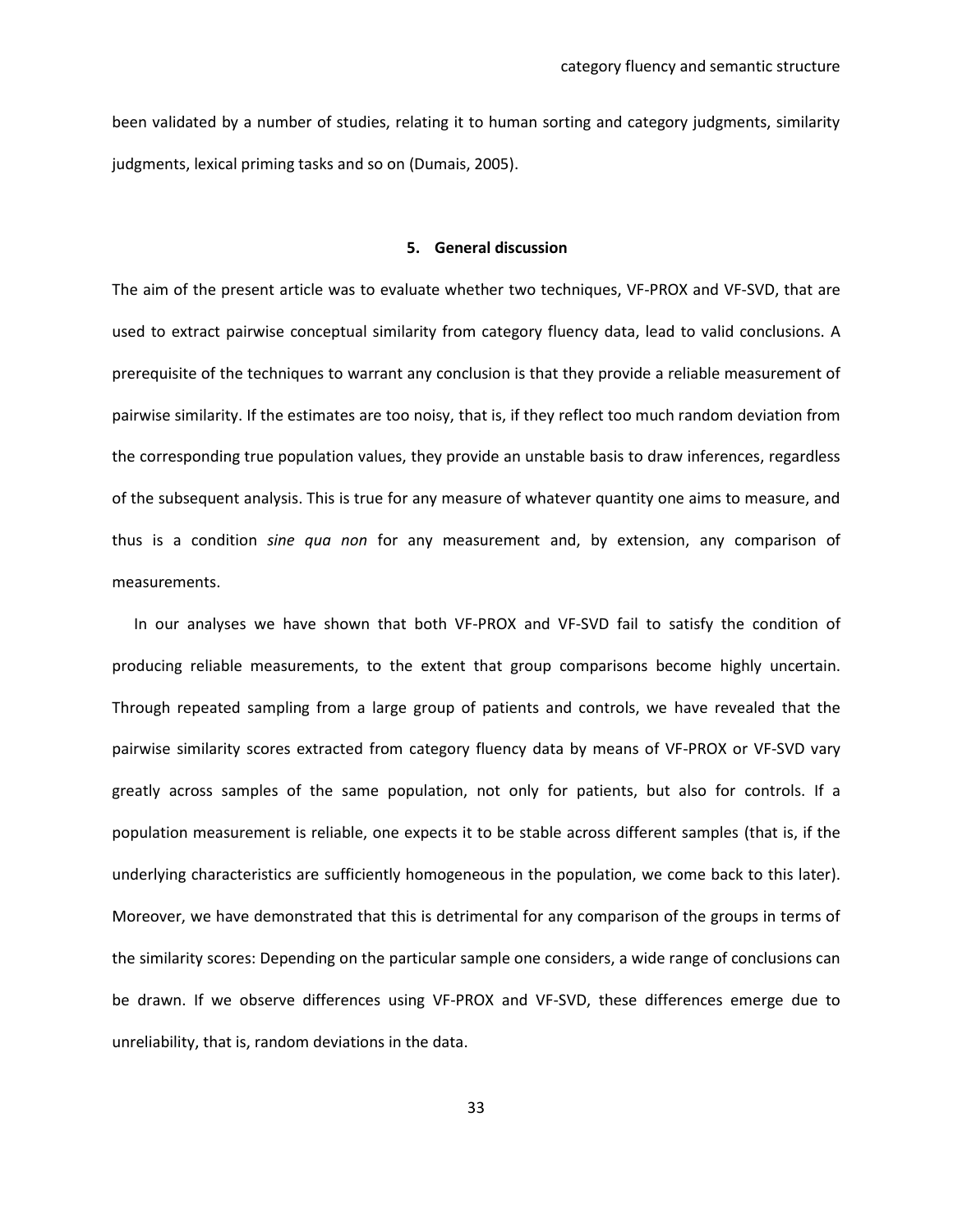Importantly, we did not only observe problematic unreliability in the patients, but also, and equally so, in the healthy controls. This finding has far-reaching consequences. While one could argue that patients with schizophrenia are more erratic in their response behavior in a category fluency task, which would restrict our findings to this target group, it is highly discouraging to find the same problematic variability in healthy controls. In effect, the present findings generalize to any comparison which involves a group of healthy controls, and thus all comparisons of patients suffering from cortical disorders with healthy control participants. As such, the importance and impact of our results cannot be underestimated: VF-PROX and VF-SVD simply do not yield a reliable measurement of semantic structure, that is, pairwise similarity, on the basis of reasonably sized samples as large as 204 participants, and this is most likely the case for any population in which the techniques have already been applied (e.g., Aloia, et al., 1996; Chan et al., 1993; Chang et al., 2011; Crave and Prescott, 2003; Iakimova et al., 2012; Jarrold et al., 2000; Rossell et al., 1999; Prescott et al., 2006; Schwartz et al., 2003; Sumiyoshi et al., 2006a, 2006b; Sung et al., 2012; Winkler-Rhoades, 2010).

In sum, while our findings do not exclude the possibility that some cortical disorders lead to systematic semantic distortions, they do unmistakingly imply that VF-PROX and VF-SVD are inappropriate, too unreliable, and not sufficiently sensitive to pick up real differences.

#### **5.1.What about idiosyncratic semantic deficits?**

One could argue that patients with schizophrenia do have semantic deficits, yet not consistently the same across patients, that is, that the semantic deviations are of a more idiosyncratic nature. Indeed, idiosyncratic deficits would account for the considerable and problematic variability we observed across different samples of patients with schizophrenia. Three considerations are appropriate here. First, earlier research shows that the variability in similarity data in patients with schizophrenia is not consistent across judgments by the same individual made at different times (Elvevåg and Storms, 2003),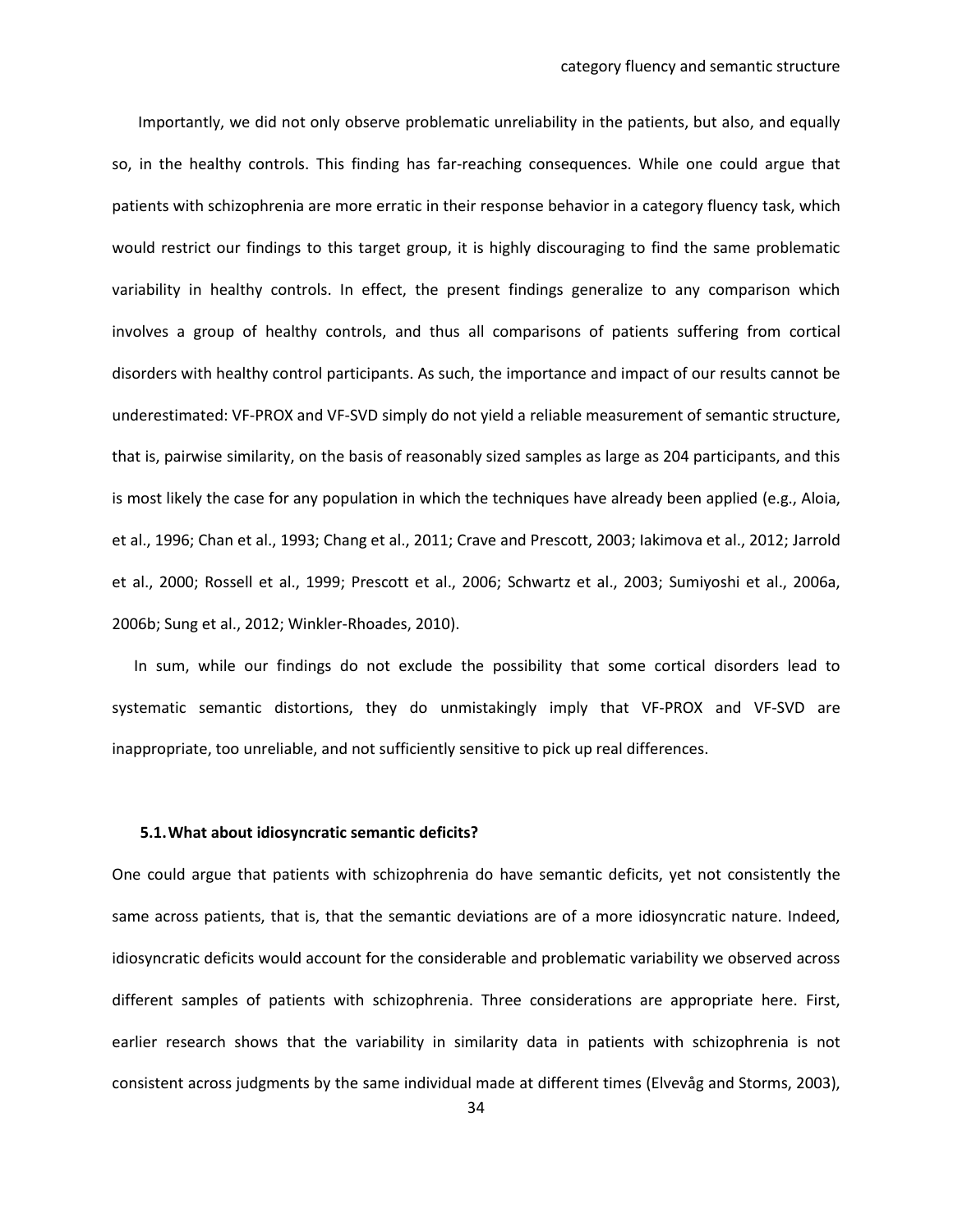suggesting that the variability does not rely on a stable idiosyncratic semantic distortion. Second, we have clearly shown that samples of healthy control participants also reflect a similar variability across samples. This suggests that the problematic variability is a characteristic of VF-PROX and VF-SVD rather than a characteristic of a particular population. Importantly, due to the instability in healthy control participants, we do not have a gold standard to compare an individual patient's deviances with.

Third, it is imperative to appreciate that by yielding mean similarity scores, VF-PROX and VF-SVD are only useful to detect systematic, consistent differences between populations. Both procedures lead to a population estimate for a target population, that is, basically an average value in the population. Even if the procedures were reliable – which is clearly not the case – such an average only makes sense if one assumes the to-be-estimated value is sufficiently consistent across members of the population. Group estimates are sensible only to the extent that participants are inter-individually consistent (see Storms et al., 2003a, for a more elaborate discussion of this issue in the context of patients with cortical dysfunctions). In more specific terms, even if VF-PROX and VF-SVD were reliable techniques, they would only be appropriate to detect when every single patient with schizophrenia would, for example, consider the giraffe a domesticated rather than a wild animal. If, on the contrary, the patients with schizophrenia are heterogeneous, in that different patients differ in different ways from healthy controls (and from each other), treating them as a homogeneous group with a meaningful population average, does not make sense. In this case, data from every participant should be analyzed separately.

#### **5.2.So, are there differences or not?**

In the present study, our aim was rather modest, namely to evaluate whether VF-PROX and VF-SVD satisfy a crucially important condition so as to warrant conclusions concerning systematic differences between groups. However, we have also attempted to take into account the unreliability in the data in order to extrapolate what the result would be if the data were perfectly reliable. More precisely, taking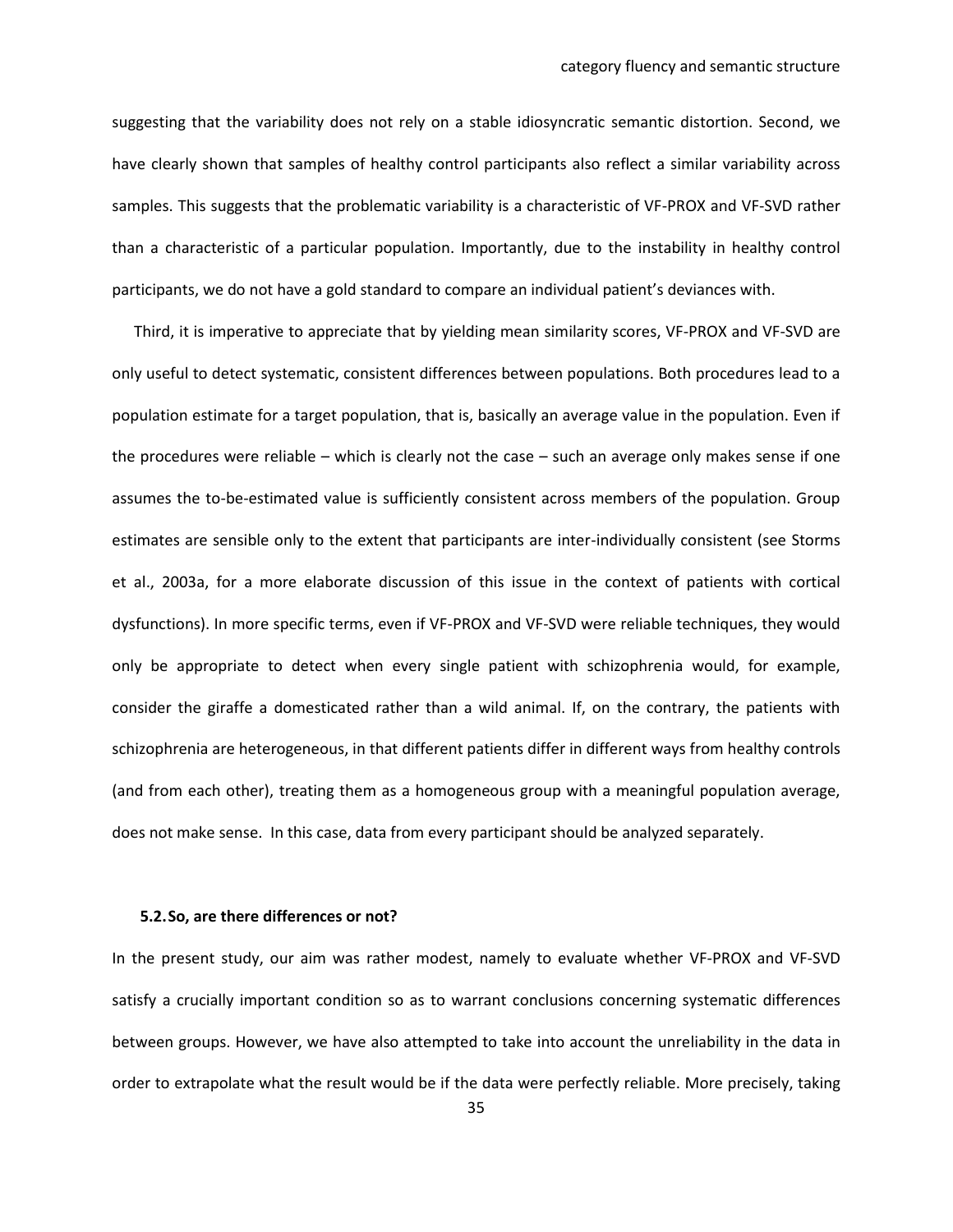into account the variability due to random noise in the data, the analyses demonstrate, both for VF-PROX and VF-SVD, that the correlation between similarity scores of patients with schizophrenia and healthy controls is not significantly different from 1. Put differently, our best bet, on the basis of the unreliable techniques, is that no systematic differences exist between patients with schizophrenia and healthy control participants.

While the conclusion that no differences exist, in turn is rather tentative due to the enormous instability in the data, it does converge to findings in earlier studies using different techniques. For example, Elvevåg et al. (2005) showed that patients with schizophrenia do not differ significantly from healthy controls in the content and organization of beliefs regarding animals and food. The patients produced similar exemplars in a member generation task, with similar frequencies. Moreover, patients and controls did not differ in their judgments of the member's typicality, and application of the instantiation model (Heit and Barsalou, 1996) to account for the typicality judgments revealed that the organization of the beliefs in patients with schizophrenia paralleled the organization of the control participants. Consistent with this, it has been shown that verbal fluency data of patients with schizophrenia is qualitatively very similar to data from healthy controls, in that the same ideas (i.e., clusters) are accessed, but that the patients's data deviate on a number of parameters because they are slower and less effective at generating ideas (Elvevåg et al., 2002).

#### **5.3.Implications for category fluency data?**

Importantly, our results do not show that category fluency data are useless. On the contrary, there are a number of characteristics of response sequences that can be – and have been – usefully examined and compared between patient groups with disorders affecting cortical function and healthy control participants, such as the number of words generated (e.g., Bokat and Goldberg, 2003; Tröster,et al., 1989), the extent to which clusters are exhausted (e.g., Moelter et al., 2001), number of errors, the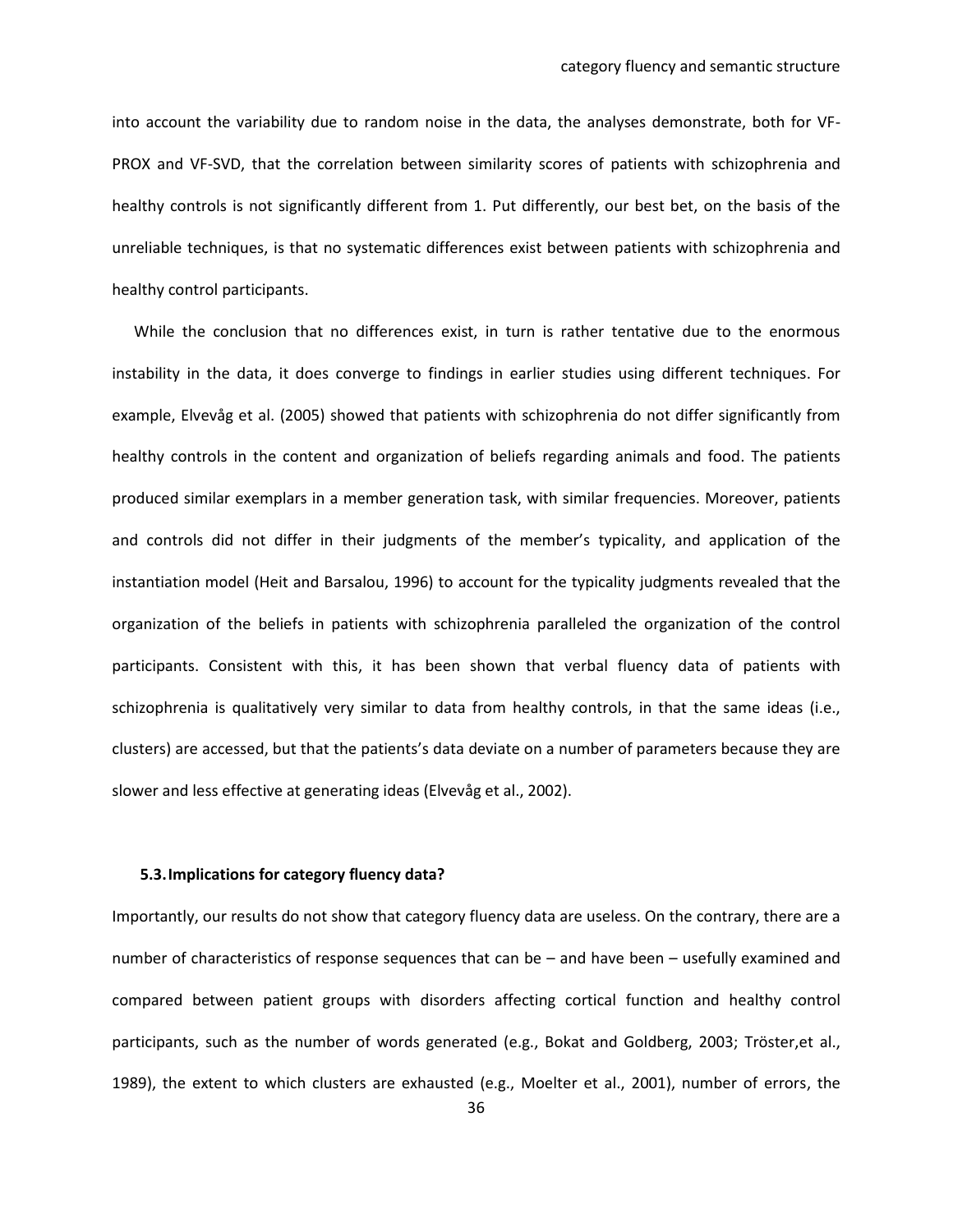association between two subsequently generated exemplars (Elvevåg et al., 2007), and characteristics of the generated words (e.g., Roll et al., 2012).

As to extracting pairwise similarity and semantic structure from verbal fluency data, this seems to be a more complicated matter. Both techniques discussed in our study clearly fail to do so, due to the instability of the measurements the techniques yield. A question that has remained unanswered throughout the present article is the precise origin of this variability. While our conclusions regarding VF-PROX and VF-SVD remain unaltered whatever the origin of the problematic variability in pairwise similarity scores, it is interesting to consider in more detail potential sources of interindividual differences (and even intra-individual differences, Verheyen et al., in preparation). Category fluency data – that is, the particular sequence of words rather than the extracted similarity scores – has been shown only moderately reliable within individuals and even less so between individuals in terms of overlap between responses by the same participant at different times or different participants (Bellezza, 1984). One potential source of inter-individual variability are differences in semantic storage, as is the general, but erroneous, conclusion on the basis of VF-PROX and VF-SVD. Apart from the semantic storage, however, there are numerous cognitive components involved in category fluency, each of which can lead to inter-individual and intra-individual differences. These components belong to two more general classes: Differences in cognitive processes that operate on the semantic representations (e.g., access disorders; see Joyce et al., 1996), and differences in more general cognitive mechanisms (e.g., attention deficits; see Storms et al., 2003b). For example, one can expect that participants vary in the extent to which they are able to exhaust semantic clusters and the relative ease with which they switch clusters (e.g., Elvevåg et al., 2002; Robert et al., 1998), the strategy that is used to select the next cluster, the attention they attribute to the task, the memory they have for exemplars already mentioned, whether they are inclined to revisit clusters after a while, the ability to keep their mind on the task, what general strategy they use and so on.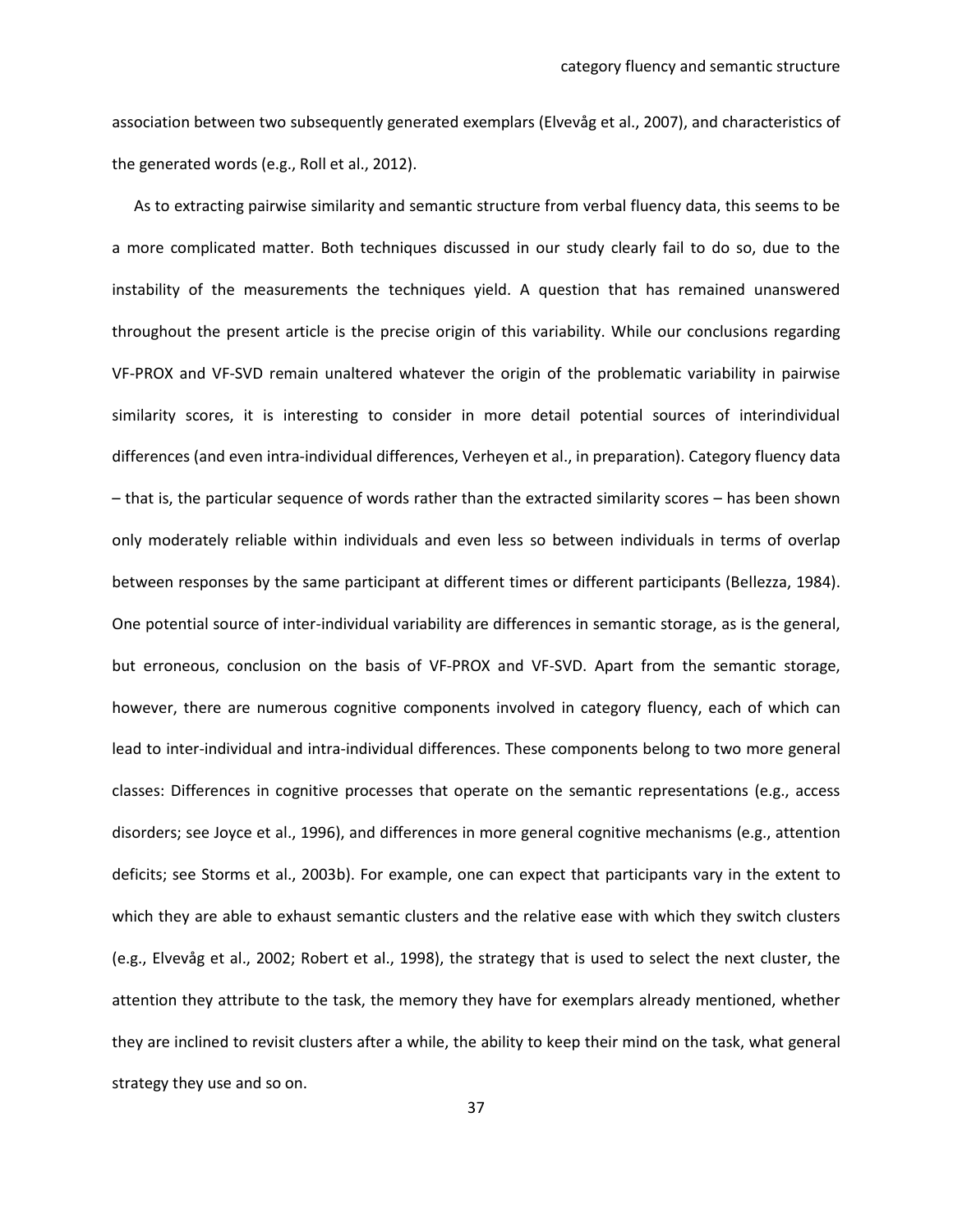Keeping in mind these different aspects of generating a response sequence, one can expect a high degree of variability in response sequences across participants, even under an assumption of identical semantic structure. Consequently, the reconstruction of the underlying semantic structure solely on the basis verbal fluency data presents an enormous challenge, one at which VF-PROX and VF-SVD fail. One reason for the techniques' failure is that they are blind to many of the components at work in a category fluency task, and thus cannot accommodate much of the variability in response sequences. For example, VF-SVD is blind to the observation that participants visit and exhaust semantic clusters. While VF-PROX takes into account clustering by relating inter-item distance to similarity, the technique is somewhat blind to the observation that participants switch between clusters: For example, in the sequence {*cow*, *sheep*, *horse*, *whale*, *dolphin*}, the pairwise similarity value attributed to *horse* and *whale* is identical to the value attributed to *cow* and *sheep*.

One path that may lead to success is to implement the different processes that are involved in generating a response sequence in the analyses that are aimed at reconstructing the semantic structure. The potential of this strategy is supported by the present findings, and deserves some elaboration. A quick comparison of the reliability analyses of VF-PROX and VF-SVD reveal that the latter yields similarity data that are even more unreliable than the VF-PROX data (for 204 healthy controls, the estimated reliabilities were .33 and .78, for VF-SVD and VF-PROX respectively). Keep in mind that VF-SVD relies only on the co-occurrence of items across response sequences of different participants, assuming no further process underlying the generation. VF-PROX on the other hand, does take into account clustering to some extent, by considering the proximity between any two response items. Clearly, although far from perfect, the assumed process enables the algorithm to perform better in terms of reliability of the output similarity data.

More elaborate implementation of the processes underlying a response sequence could lead to additional raising of the output similarity data, and thus allow a precise measurement of semantic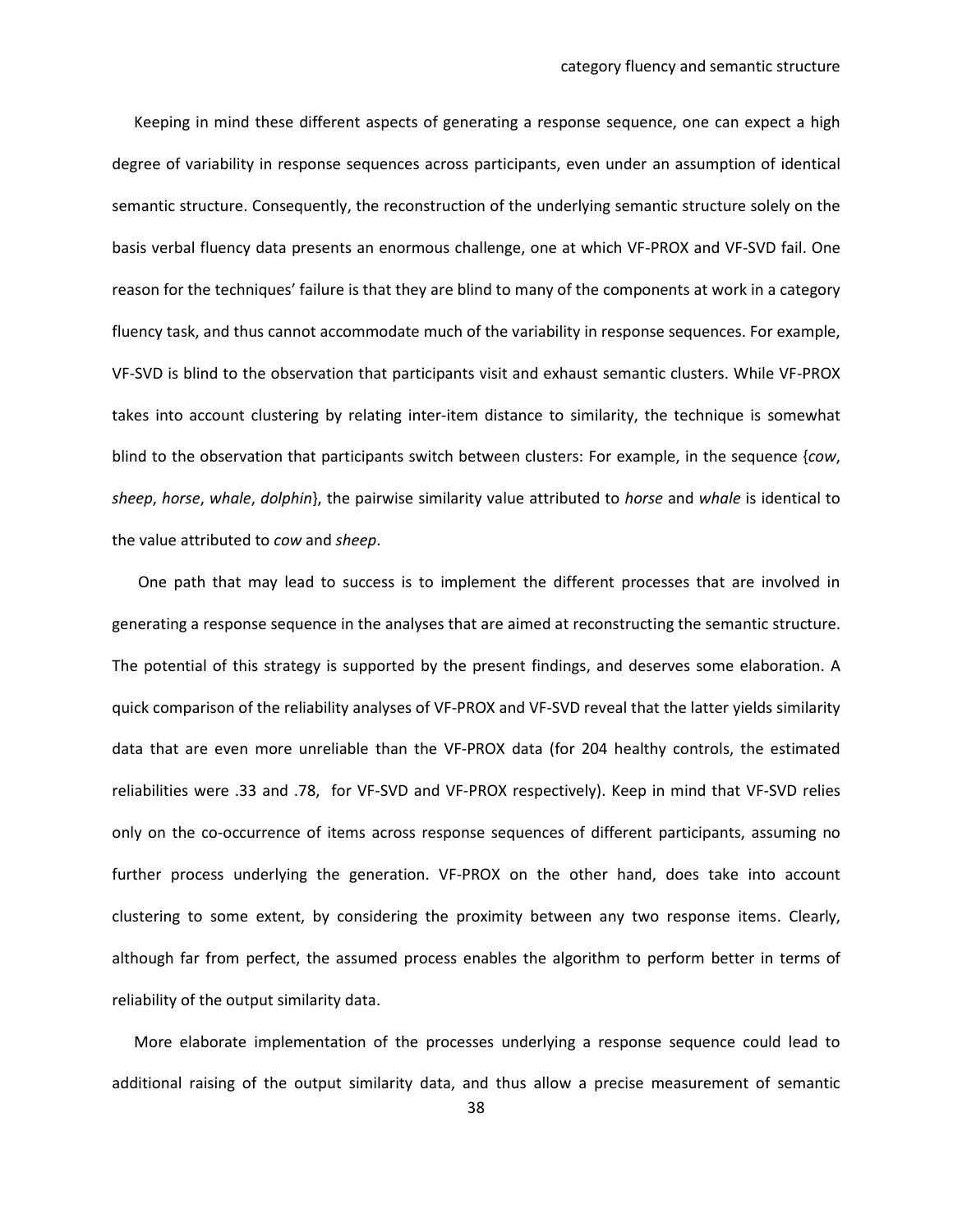structure on the basis of category fluency data. For example, one may expect that the first exemplars in a response sequence rely more on a clustering approach whereas after a while, participants start searching the semantic space more erratically. In estimating the population pairwise similarity between two exemplars, one could choose to attribute more weight to inter-item distances as they appear earlier in a response sequence. Likewise, one might expect that switching clusters, and searching for a new cluster, takes time. The latency between two items can therefore be informative to infer whether participants have switched clusters between two generated items. Such additional assumptions on the processes that underlie the response sequence, will perhaps allow the extraction of more reliable similarity data from category fluency data.

# **6. Conclusions**

Verbal fluency is a convenient measure for assessing the flow of thought and speech. While it undoubtedly offers a window into cortical functioning, and in particular into semantic storage, it is important to appreciate that participants' responses rely on a variety of cognitive and cortical processes that are not merely of a strictly semantic nature (e.g., Bellezza, 1984). In the present paper, we have evaluated two techniques that aim at deriving a measure of conceptual similarity between category members from category fluency responses, in order to compare the semantic memory of patients with cortical dysfunctions with healthy controls. We have clearly shown, on the basis of an extensive sample of patients with schizophrenia and healthy controls, that these two techniques do not yield reliable measurements, and thus lead to highly uncertain conclusions. Importantly, this was the case for both the patient group and the healthy controls. Given the size of our samples, and the robustness of our findings in patients and in controls, we can conclude that the two techniques are not adequate to make comparisons between any two groups (that is, this conclusion does not only apply to comparisons with patients suffering from schizophrenia), on the basis of reasonably sized samples (as large as 204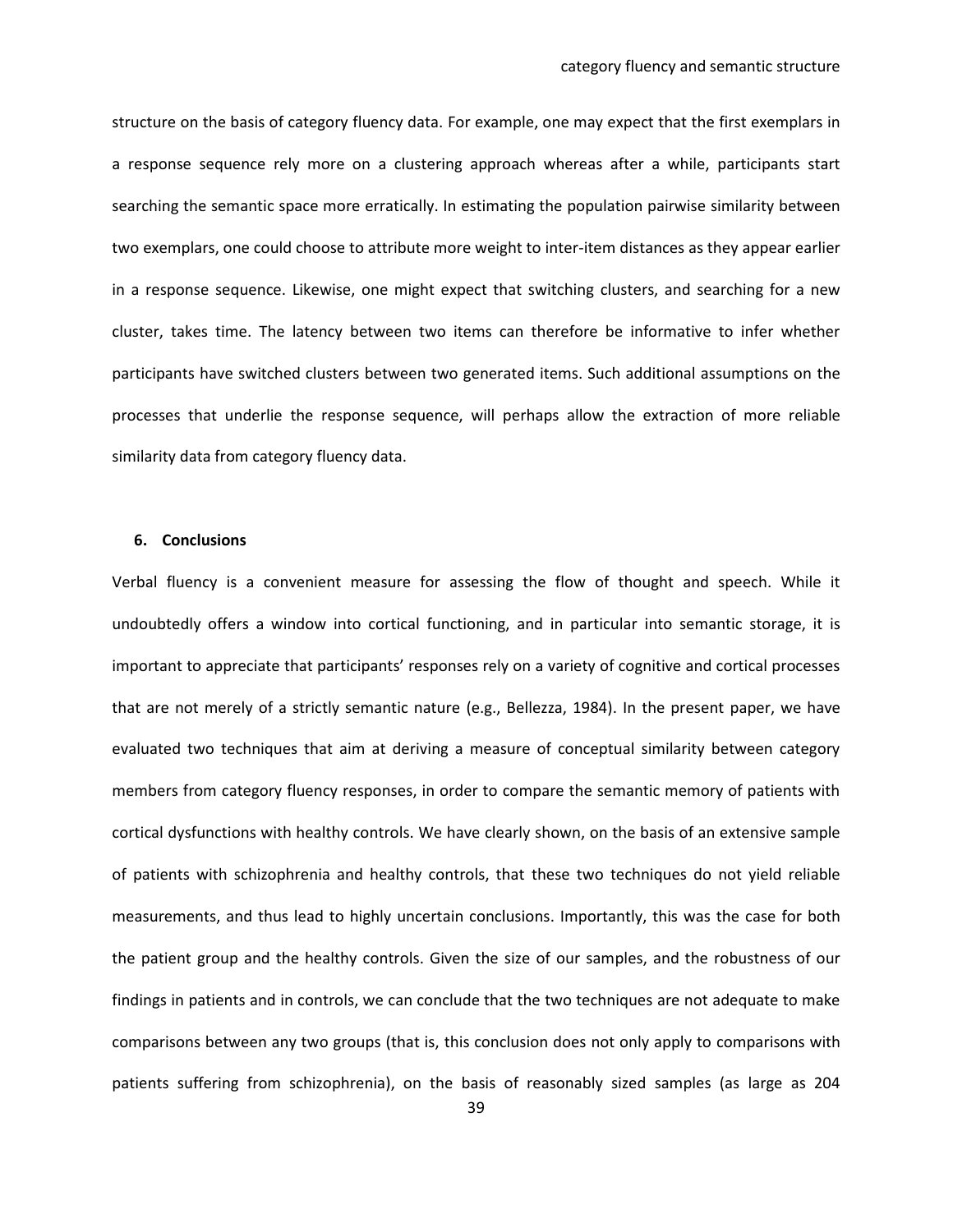participants). We propose that, in order to make a measurement regarding semantic memory from category fluency data, techniques should be refined to incorporate more cognitive components that are known to be influential in a category fluency task. Before applying such refined techniques in comparisons of the semantic structure in patient groups with healthy controls, it is imperative that their output is tested for reliability of the outcome measures both in patients and controls.

# **7. References**

- Aloia MS, Fourovitch ML, Weinberger DR, and Goldberg TE. An investigation of semantic space in patients with schizophrenia. *Journal of the International Neuropsychological Society*, 2(4): 267- 273, 1996.
- Arabie P and Carroll JD. MAPCLUS: A mathematical programming approach to fitting the ADCLUS model. *Psychometrika*, 45(2): 211-235, 1980.
- Bellezza FS. Reliability of retrieval from semantic memory: Common categories. *Bulletin of the Psychonomic Society*, 22 (5): 324-326, 1984.
- Bokat CE and Goldberg TE. Letter and category fluency in schizophrenia patients: A meta-analysis. *Schizophrenia Research*, 64(1): 73-78, 2003.

Borg I and Groenen P. *Modern multidimensional scaling: Theory and applications*. Springer, 2005.

- Bousfield WA. The occurrence of clustering in the recall of randomly arranged associates. *Journal of General Psychology*, 49(2): 229-240, 1953.
- Bousfield WA and Sedgewick HW. (1944). An analysis of sequences of restricted associative responses. *Journal of General Psychology*, 30: 149-165, 1944.
- Bousfield WA, Sedgewick HW, and Cohen BH. Certain temporal characteristics of the recall of verbal associates. *American Journal of Psychology,* 67: 111-118, 1954.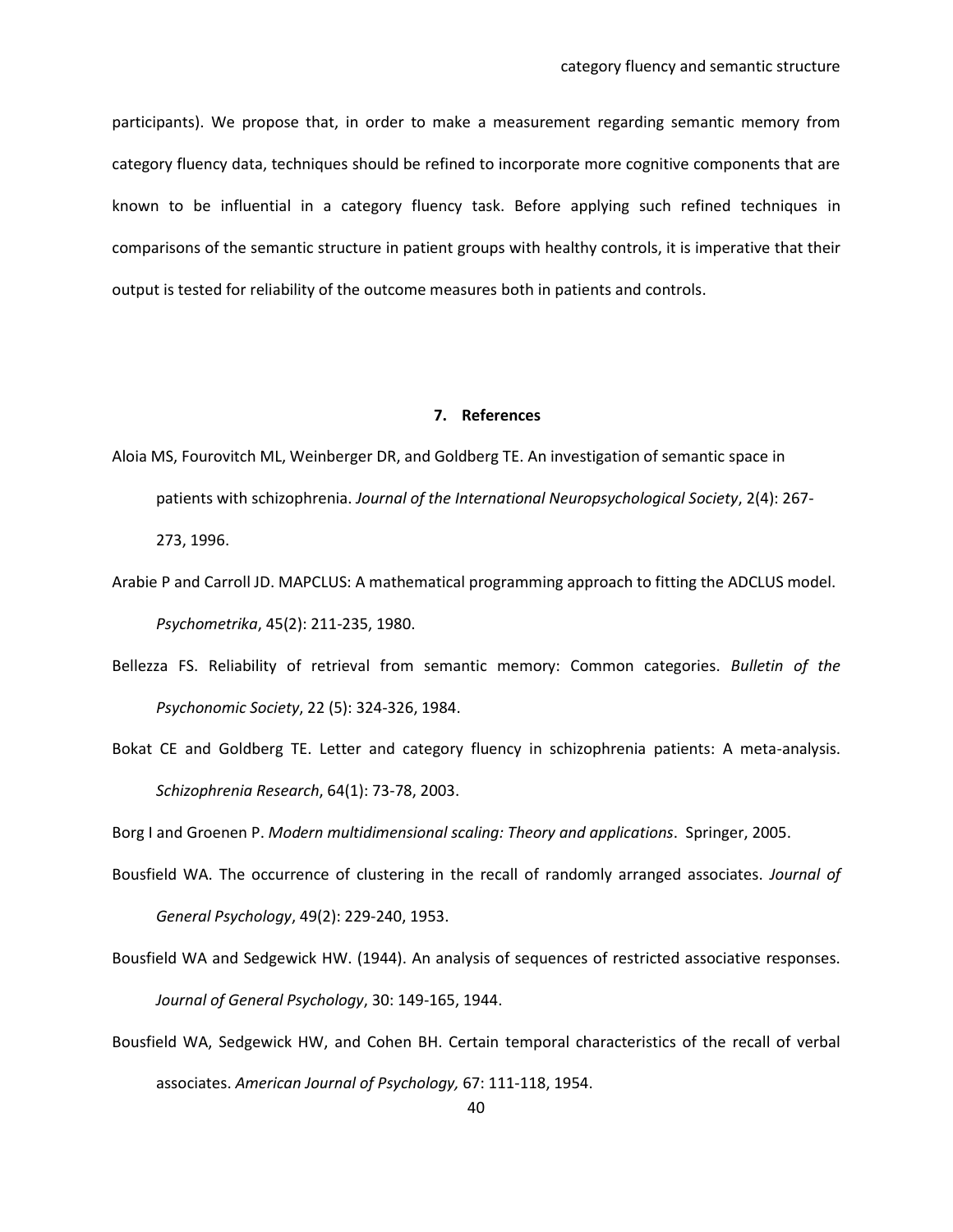- Chan AS, Butters N, Paulsen JS, Salmon DP, Swenson MR, and Maloney LT. An assessment of the semantic network in patients with Alzheimer's disease. *Journal of Cognitive Neuroscience,* 5(2): 254-261, 1993.
- Chang JS, Choi S, Ha K, Ha TH, Cho HS, Chai JE, Cha B, and Moon E. Differential pettern of semantic memory organization between bipolar I and II disorders. *Progress in Neuro-Psychopharmacology and Biological Psychiatry,* 35: 1053-1058, 2011.
- Crowe S and Prescott TJ. Continuity and change in the development of category structure: Insights from the semantic fluency task. *International Journal of Behavioral Development,*27: 467-479, 2003.
- Dumais ST. Latent semantic analysis. *Annual Review of Information Science and Technology*, 38: 188- 230, 2005.
- Egan MF, Goldberg TE, Gscheidle T, Weirich M, Bigelow LB, and Weinberger DR. Relative risk of attention deficits in siblings of patients with schizophrenia. *American Journal of Psychiatry,* 157(8): 1309-1316, 2000.
- Elvevåg B, Fisher JE, Gurd, JM, and Goldberg, TE. Semantic clustering in verbal fluency: Schizophrenic patients versus control participants. *Psychological Medicine*, 32: 909-917, 2002.
- Elvevåg B, Foltz PW, Weinberger DR, and Goldberg TE. Quantifying incoherence in speech: An automated methodology and novel application to schizophrenia. *Schizophrenia Research*, 93(1-3): 304-316, 2007.
- Elvevåg B, Heit E, Storms G, and Goldberg T. Category content and structure in schizophrenia: An evaluation using the instantiation principle. *Neuropsychology,* 19(3): 371-380, 2005.
- Elvevåg B and Storms G. Scaling and clustering in the study of semantic disruptions in patients with schizophrenia: A re-evaluation. *Schizophrenia Research,* 63(3): 237-246, 2003.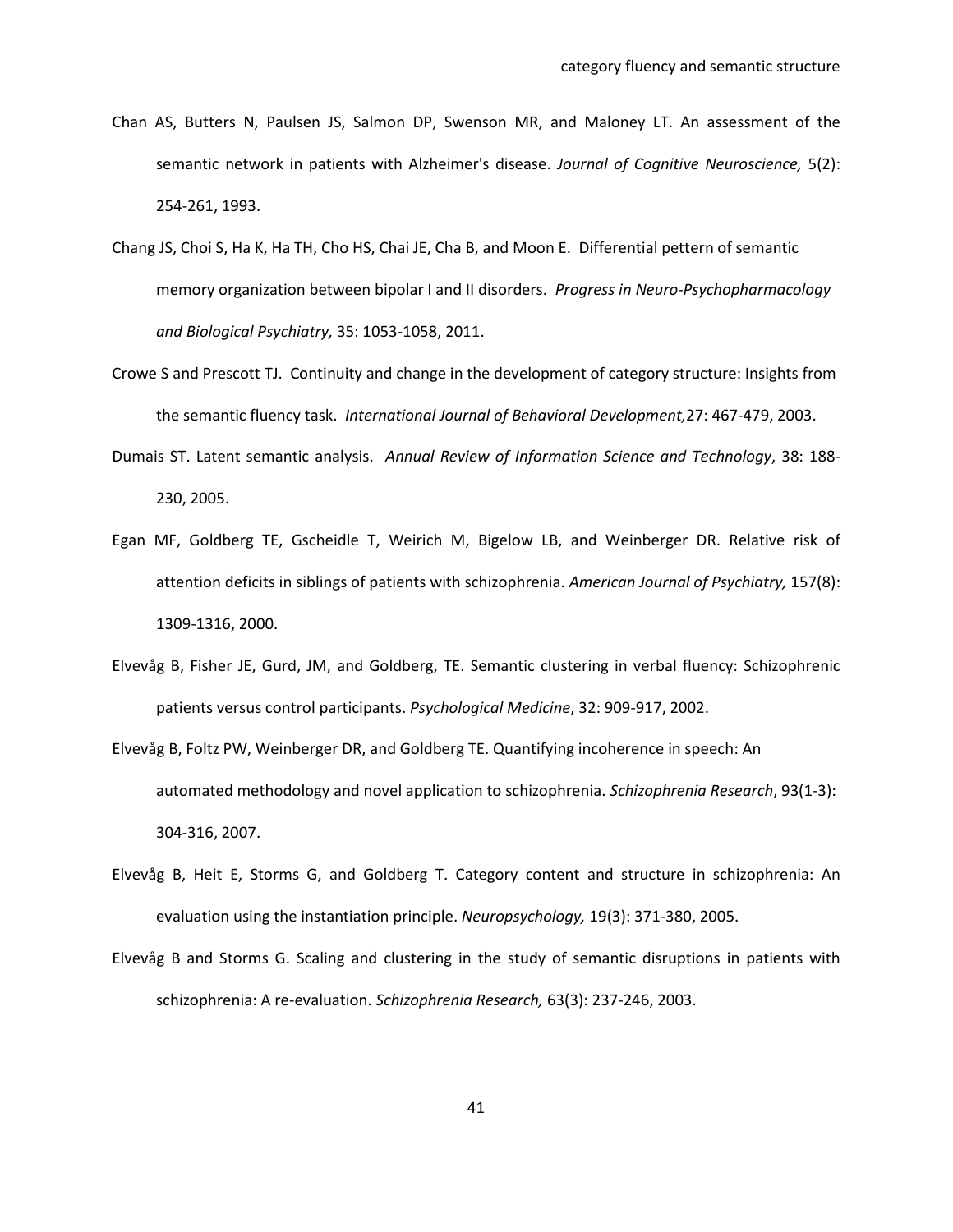- First MB, Spitzer RL, Gibbon M, and Williams JBW. *User's guide for the Structured Clinical Interview for DSM-IV Axis I disorders, Research Version, Non-Patient Edition (SCID-I/NP)*. New York Biometrics Research, New York State Psychiatric Institute, 1996.
- Gruenewald PJ and Lockhead GR. The free recall of category examples. *Journal of Experimental Psychology: Human Learning and Memory,* 6(3): 225-240, 1980.

Heit E, and Barsalou LW. The instantiation principle in natural categories. *Memory*, 4(4): 413-452, 1996.

- Iakimova G, Serret S, and Askenazy F. P-1246 functional specificities of semantic memory between earlyonset schizophrenia and autism-spectrum disorder: Quantitative and qualitative analyses of the verbal fluency task. *European Psychiatry,* 27: Supplement 1, 2012.
- Jarrold C, Hartley SJ, Phillips C, and Baddeley AD. Word fluency in Williams syndrome: Evidence for unusual semantic organisation? *Cognitive Neuropsychiatry*, 5(4): 293-319, 2000.
- Jastak S and Wilkinson GS. *WRAT-R: Wide range achievement test administration manual.* Western Psychological Services, Los Angeles, 1984.

Johnson SC. Hierarchical clustering schemes. *Psychometrika,* 32(3): 241-254, 1967.

Joyce EM, Collinson SL, and Crichton P. Verbal fluency in schizophrenia: Relationship with executive function, semantic memory and clinical alogia. *Psychological Medicine,* 26(1)*:* 39-49, 1996.

Kruskal JB and Wish M. *Multidimensional scaling*. Beverly Hills; London: Sage Publications, 1981.

- Landauer TK and Dumais ST. A solution to Plato's problem: The Latent Semantic Analysis theory of the acquisition, induction, and representation of knowledge. *Psychological Review,* 104(2): 211-240, 1997.
- Larsen RM. *PROPACK for Matlab 1.1,* 2004. Retrieved from

[http://soi.stanford.edu/rmunk/PROPACK/index.html.](http://soi.stanford.edu/rmunk/PROPACK/index.html)

Lezak MD. *Neuropsychological assessment* (3rd ed.). New York: Oxford University Press, 1995.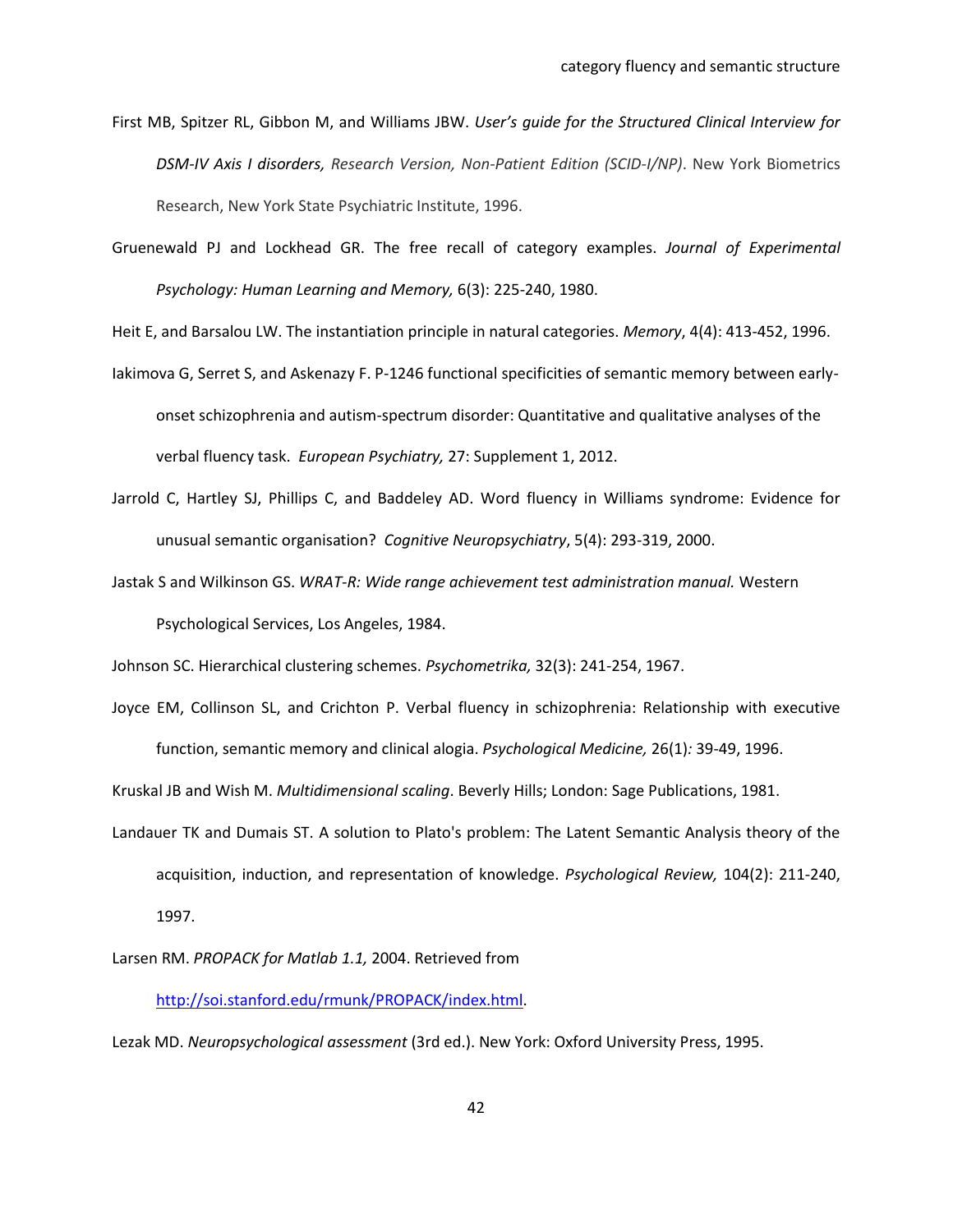- Lord FM and Novick MR. *Statistical theories of mental test scores*. Reading, MA: Addison-Welsley Publishing Company, 1968.
- Missar CD, Gold JM, and Goldberg TE. WAIS-R short forms in chronic schizophrenia. *Schizophrenia Research*, 12**:** 247-250, 1994.
- Moelter ST, Hill SK, Hughett P, Gur RC, Gur RE, and Ragland JO. Organization of semantic category exemplars in schizophrenia. *Schizophrenia Research,* 78: 209-217, 2005.
- Moelter ST, Hill SK, Ragland DJ, Lunardelli A, Gur RC, Gur RE, and Moberg PJ. Controlled and automatic processing during animal word list generation in schizophrenia. *Neuropsychology*, 15(4): 502-509, 2001.
- Paulson JS, Romero R, Davis AV, Heaton RK., and Jeste DV. Impairment of the semantic network in schizophrenia. *Psychiatry Research*, 63(2-3): 109-121, 1996.
- Prescott TJ, Newton LD, Mir NU, Woodruff PWR, and Parks RW. A new dissimilarity measure for finding semantic structure in category fluency data with implications for understanding memory organization in schizophrenia. *Neuropsychology,* 20(6): 685, 2006.
- Robert PH, Lafont V, Medecin I, Berthet L, Thauby S, Baudu C, and Darcourt G. Clustering and switching strategies in verbal fluency tasks: Comparison between schizophrenics and healthy adults. *Journal of the International Neuropsychological Society,* 4: 539-546, 1998.
- Roll M, Mårtensson F, Sikström S, Apt P, Arnling-Bååth R, and Horne M. Atypical associations to abstract words in Broca's aphasia. *Cortex,* 48(8): 1068-1072, 2012.
- Rossell SL, Rabe-Hesketh S, Shapleske J, and David AS. Is semantic fluency differentially impaired in schizophrenic patients with delusions? *Journal of Clinical and Experimental Neuropsychology*, 21(5): 629-642, 1999.

Sattah S and Tversky A. Additive similarity trees*. Psychometrika,* 42(3): 319-345, 1977.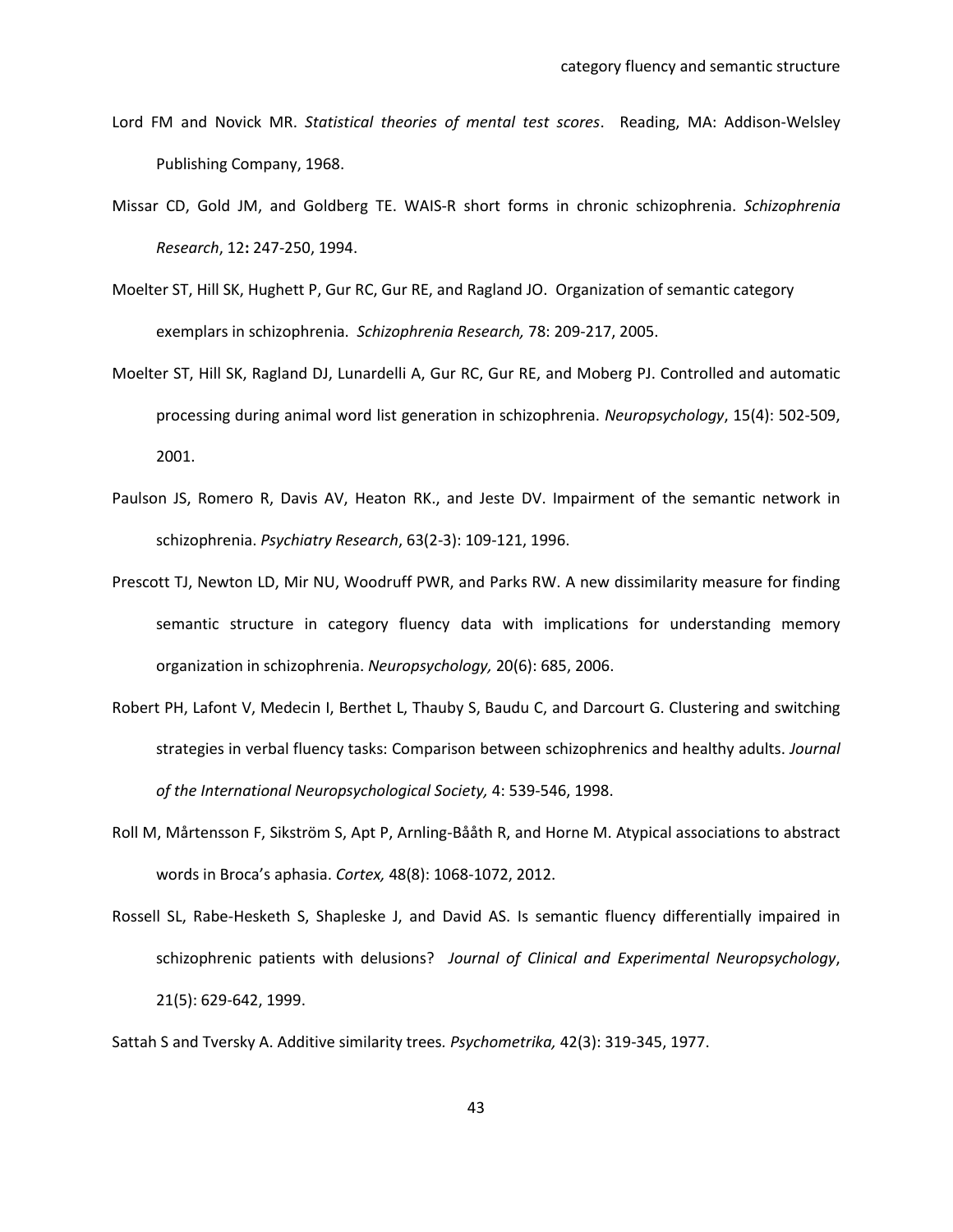- Schwartz S, Baldo J, Graves RE, and Brugger P. Pervasive influence of semantics in letter and category fluency: A multidimensional approach. *Brain and Language,* 87: 400-411, 2003.
- Sibson R. Studies in the robustness of multidimensional scaling: Procrustes statistics. *Journal of the Royal Statistical Society, Series B,* 40(2): 234–238, 1978.
- Storms G, De Boeck P, and Ruts W. Prototype and exemplar based information in natural language categories. *Journal of Memory and Language,* 42(1): 51-73, 2000.
- Storms G, Dirikx T, Saerens J, Verstraeten S, and De Deyn PP. On the use of scaling and clustering in the study of semantic deficits. *Neuropsychology, 17(2):* 289-301, 2003a.
- Storms G, Dirikx T, Saerens J, Verstraeten S , and De Deyn PP. On what we cannot learn from proximity data. *Neuropsychology,* 17(2): 323-329, 2003b.
- Sumiyoshi C, Matsui M, Sumiyoshi T, Yamashita I, Sumiyoshi S, and Kurachi M. Semantic structure in schizophrenia as assessed by the category fluency test: Effect of verbal intelligence and age of onset. *Psychiatry Research,* 105(3): 187-199, 2001.
- Sumiyoshi C, Sumiyoshi T, Roy A, Jayathilake K, and Meltzer HY. Atypical antipsychotic drugs and organization of long-term semantic memory: Multidimensional scaling and clustering analyses of category fluency performance in schizophrenia. *The International Journal of Neuropsychopharmacology,* 9: 677-683, 2006a.
- Sumiyoshi T, Sumiyoshi CT, Roy A, Jayathilake K, Meltzer HY, and Kurach M. Atypical antipsychotic drugs and organization of long-term semantic memory: Multidimensional scaling and clustering analyses of category fluency performance in schizophrenia. *Annual Report of the Pharmacopsychiatry Research Foundation,* 37: 165-168, 2006b.
- Sung K, Gordon B, Vannorsdall TD, Ledoux K, Pickett EJ, Pearlson GD, and Schretlen DJ. Semantic clustering of category fluency in schizophrenia, examined with singular value decomposition. *Journal of the International Neuropsychological Society*, 18: 565-575, 2012.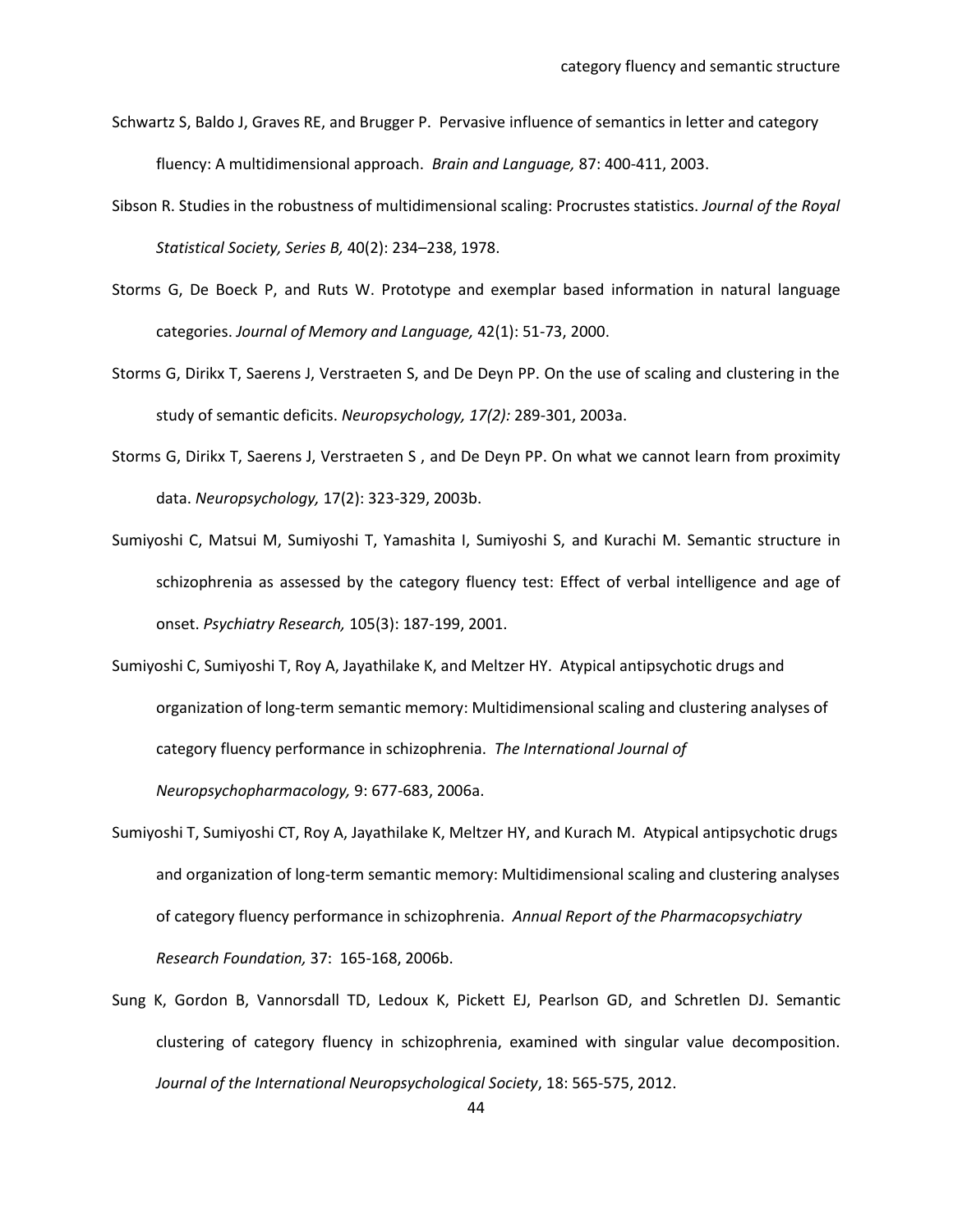- Thurstone LL. Primary mental abilities. *Psychometric Monographs*, Vol. 1. University Chicago Press, Chicago, 1938.
- Tröster AI, Salmon DP, McCullough D, and Butters NA. comparison of the category fluency deficits associated with Alzheimer's and Huntington's disease. *Brain and Language,* 37 (3): 500-513, 1989.
- Troyer AK, Moscovitch M, and Winocur G. Clustering and switching as two components of verbal fluency: Evidence from younger and older healthy adults. *Neuropsychology,* 11(1): 138-146, 1997.
- Unsworth N, Spillers GJ, and Brewer GA. (2010). Variation in verbal fluency: A latent variable analysis of clustering, switching, and overall performance. *The Quarterly Journal of Experimental Psychology,*  64(3): 447-466, 2010.

Verheyen S. Intra-individual differences in category fluency, (in preparation).

Wechsler D. *WAIS-R manual.* New York: The Psychological Corporation, 1981.

- Weickert TW, Goldberg TE, Gold JM, Bigelow LB, Egan MF and Weinberger DR. Cognitive impairments in patients with schizophrenia displaying preserved and compromised intellect. *Archives of General Psychiatry,* 57: 907-913, 2000.
- Winkler-Rhoades N, Medin DL, Waxman S, Woodring J, and Ross NO. Naming animals that come to mind: Effects of culture and experience on category fluency. *Journal of Cognition and Culture,* 10: 205-220, 2010.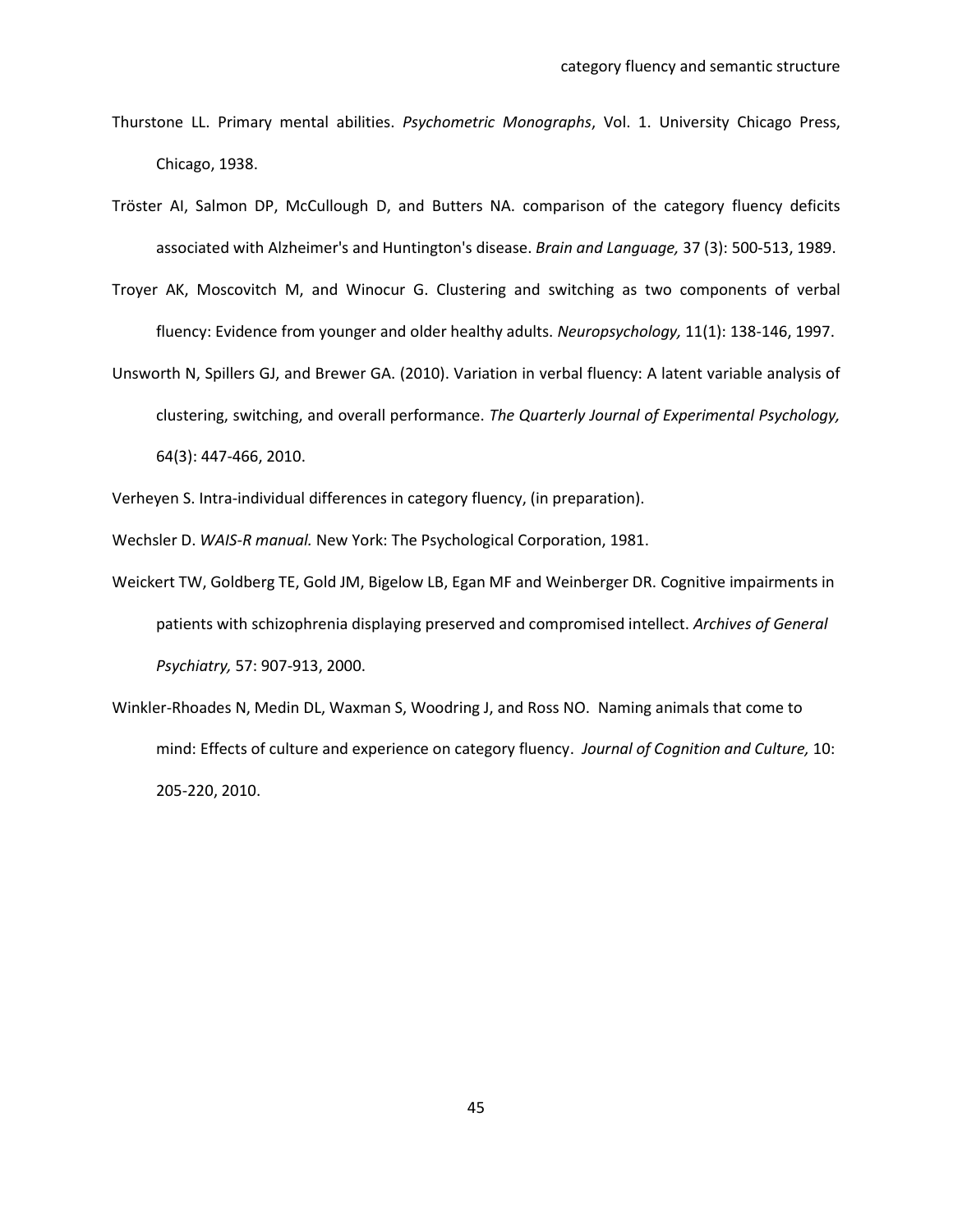# **Table Legend**

Table 1. Basic demographics for the two groups, matched for WRAT-R scores. WRAT-R is used as an estimate of putative pre-morbid intelligence in patients with schizophrenia because there is often reported a substantial drop in intelligence from estimated pre-morbid function (Weickert et al., 2000). Mean values and standard deviations are shown for each variable. The bottom three rows refer to fluency data: Letter Fluency is the number of words generated for the letter F, A, and S in three minutes (one minute per word). 'Category fluency general' refers the number of words generated for the categories, "animals", "fruits", and "vegetables" in three minutes (one minute per category). 'Category fluency animals', refers to the number of words generated for animals in one minute.

|                            | patients  |       | controls |      |         |
|----------------------------|-----------|-------|----------|------|---------|
|                            | average   | SD    | average  | SD   | p       |
| <b>General information</b> |           |       |          |      |         |
| Age, yrs                   | 35.51     | 9.96  | 32.63    | 9.44 | 0.003   |
| Gender, males (%)          | 156 (76%) |       | 84 (41%) |      | < 0.001 |
| <b>Education, yrs</b>      | 13.91     | 1.94  | 16.02    | 1.93 | < 0.001 |
| <b>WRAT-R</b>              | 102.66    | 9.62  | 104.19   | 8.86 | 0.095   |
| <b>WAIS-R</b>              | 91.86     | 10.51 | 105.61   | 9.41 | < 0.001 |
| <b>Fluency data</b>        |           |       |          |      |         |
| letter fluency             | 33.59     | 10.88 | 42.64    | 9.37 | < 0.001 |
| category fluency general   | 35.99     | 9.45  | 50.16    | 9.41 | < 0.001 |
| category fluency animals   | 15.23     | 4.41  | 20.43    | 5.75 | < 0.001 |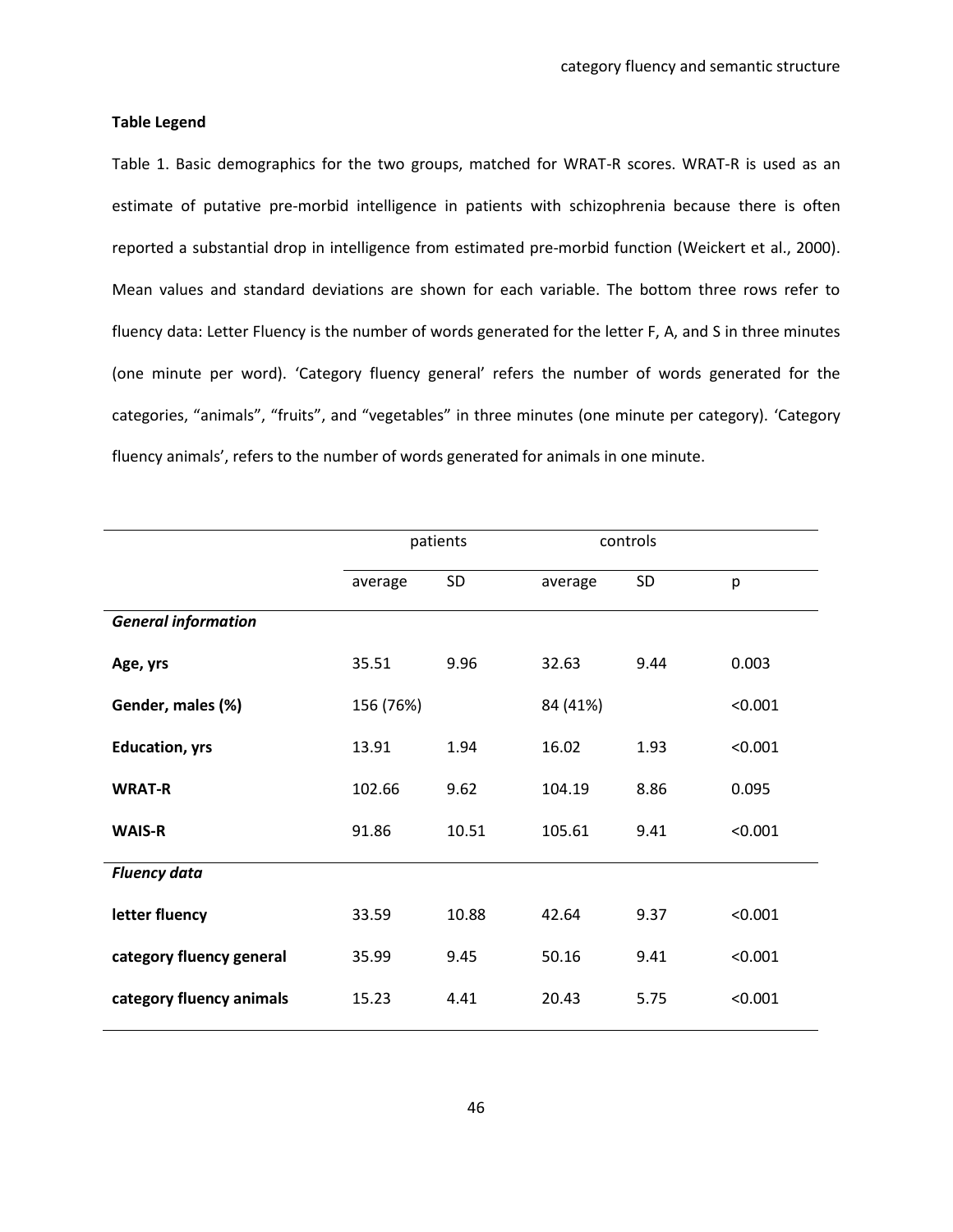Figure 1. Geometric representations of 12 exemplars of the category of animals, derived from 20 patients' and 20 controls' responses on a category fluency task. The crosses indicate the position of a particular animal. For one pair *cow*-*giraffe*, the corresponding points are connected in both groups (solid line).

Figure 2. Geometric representation of the semantic structure of the animal category for the previously sampled group of 20 controls (left panel) and 20 patients (right panel). The crosses refer to the animals as positioned on the basis of the original sample. The points illustrate the location of *giraffe* for 100 repetitions of the experiment for each group. The encircled cross refers to the location of *giraffe* in the prelude study for the respective groups.

Figure 3. Presentation of the category exemplars, indicated by crosses, according to the geometric representation of the original control group. For each of the 100 control samples and 100 patient samples, the location of *giraffe* is projected in the space (after a procrustes transformation). The control giraffes are represented by the upward triangles, the patient giraffes are represented by the downward triangles. The circles represent the location of *giraffe* in the original sample of 20 patients and 20 controls.

Figure 4. Histogram of all correlations between patient and control data on the basis of 100 samples of varying sample size from each group. For example, the upper graph presents the counts of all possible correlations between any pair of a patient and control sample of size 20 (in total this amounts to 10000 correlations: every sample of patients is combined with every sample of healthy controls, resulting in 100 x 100 correlations).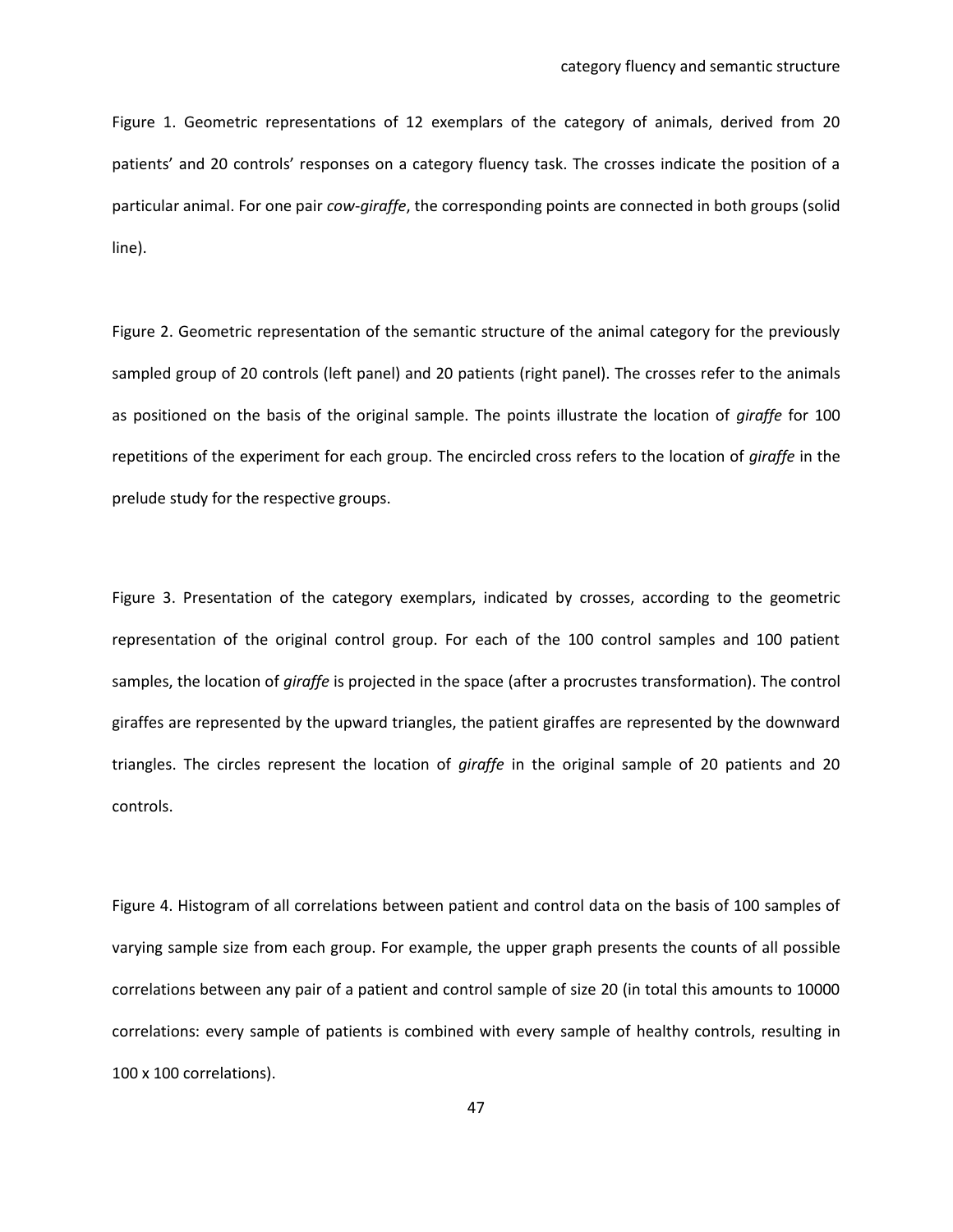Figure 5. Comparison of the correlations between similarity scores derived from VF-SVD. The upper panel shows a histogram of 500 correlations between halves of the control participant sample. The middle panel presents a histogram of 500 correlations between halves of the patients sample. The lower panel shows the histogram of all correlations between a control group and a patient group (on the basis of the groups used for the upper and the middle panel).

Figure 6. Distribution of the estimated correlation between similarity scores of 204 healthy controls and 204 patients. The histogram reflects the uncertainty in the estimation of this correlation, resulting from the distribution of the reliability estimates across different split halves. That is, the reliability estimates vary somewhat across different iterations of the split halves method. The solid line represents the hypothesis that there are no differences between groups (i.e., the correlation is 1).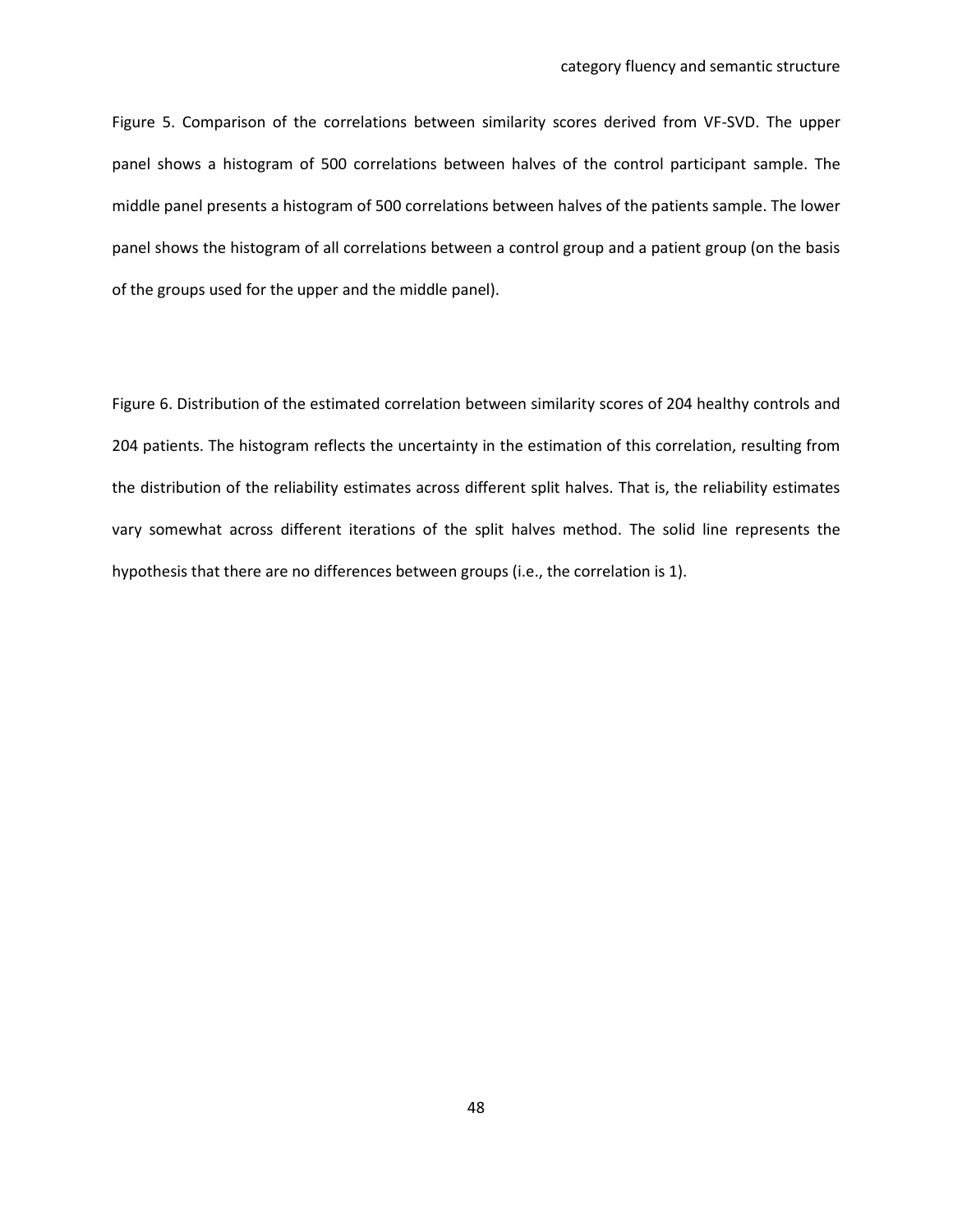# Figure 1.

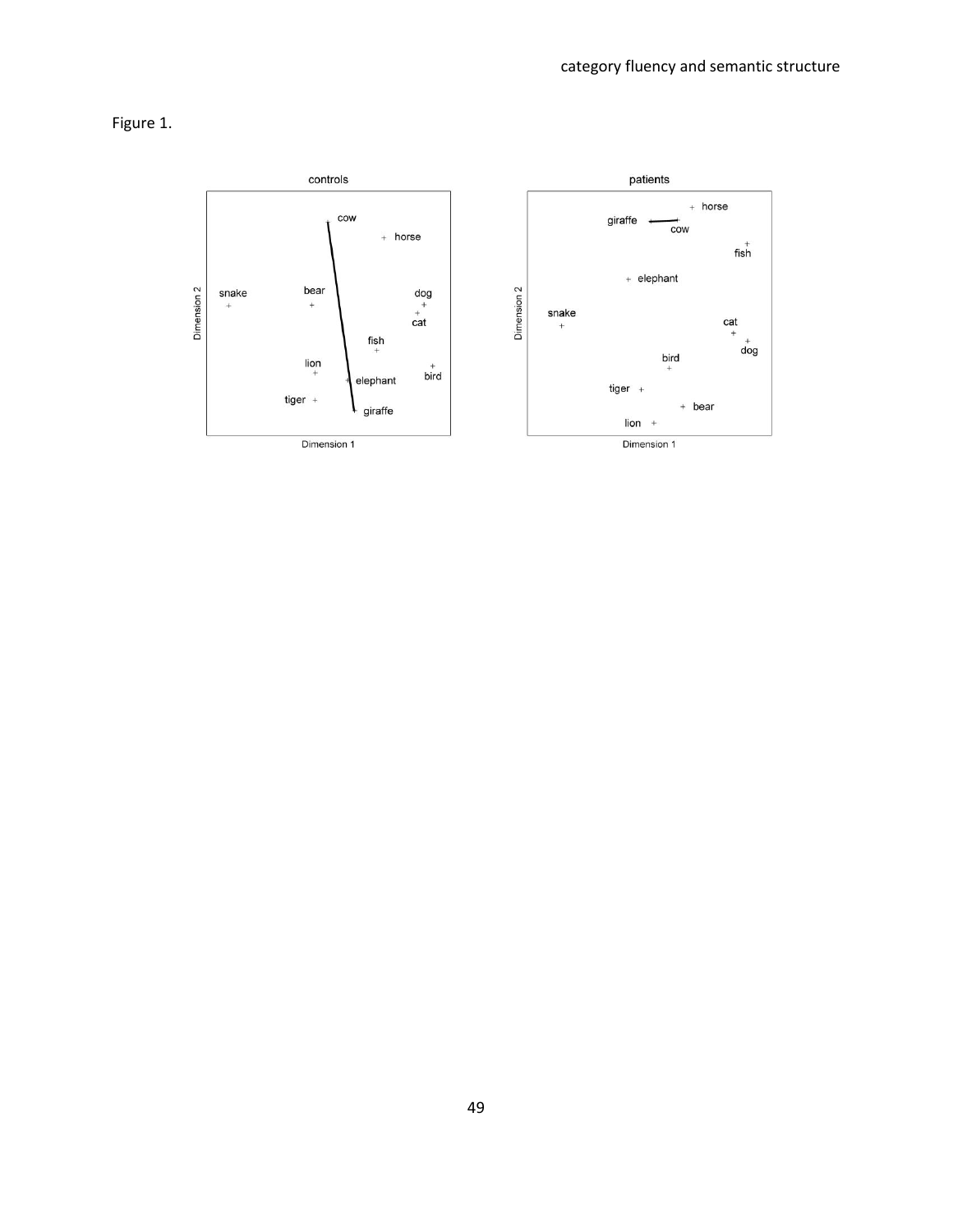# Figure 2.

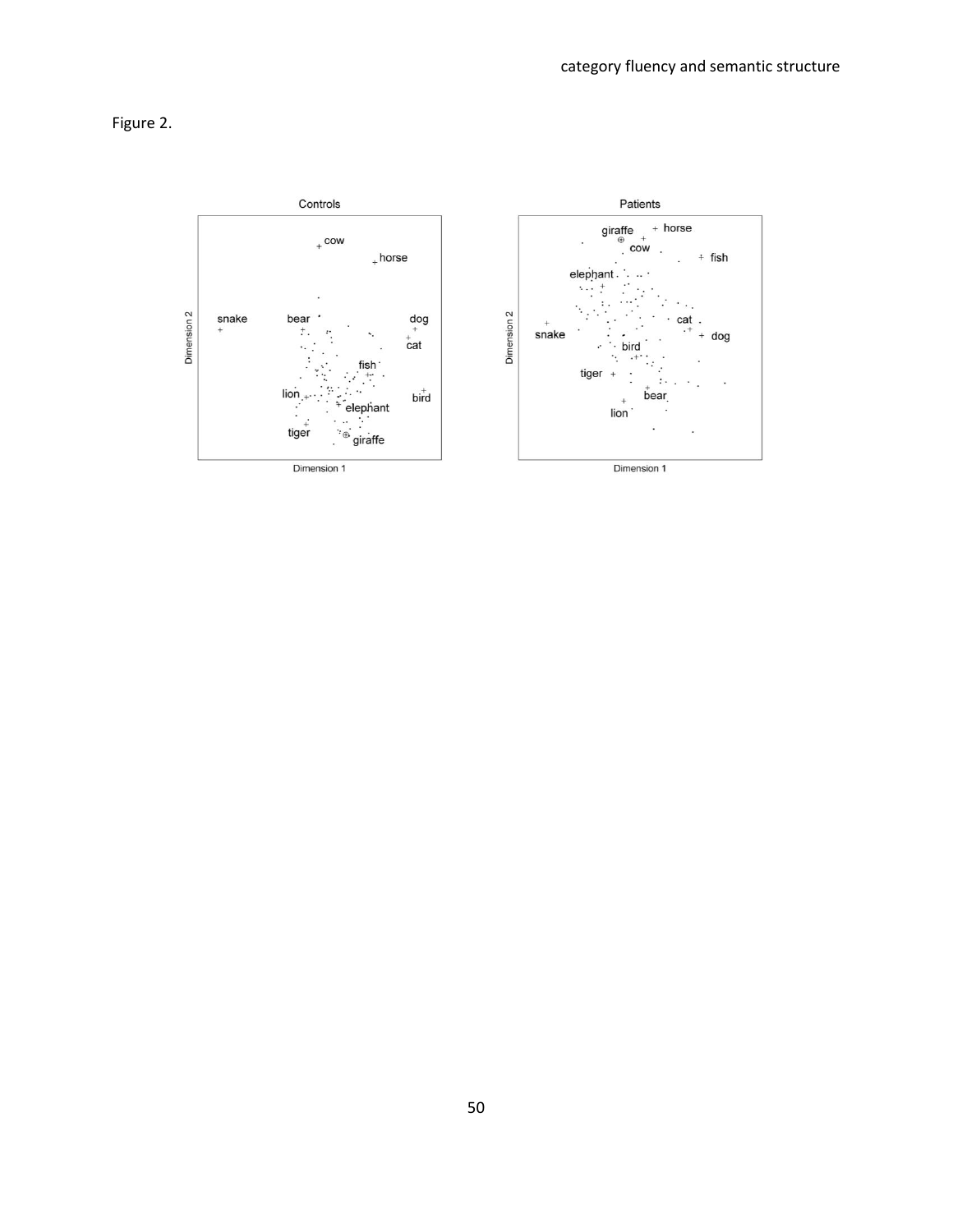

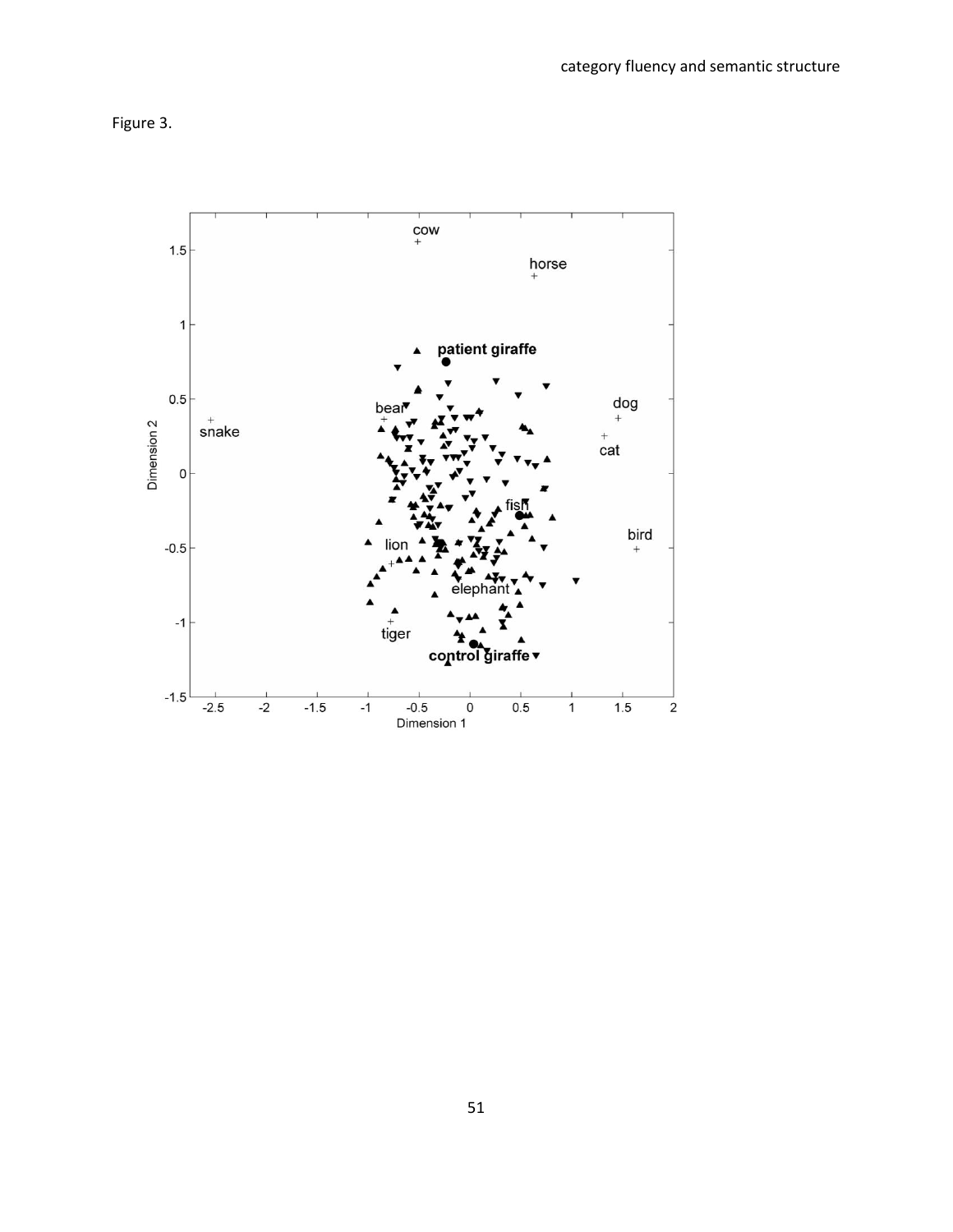



correlation between patients and controls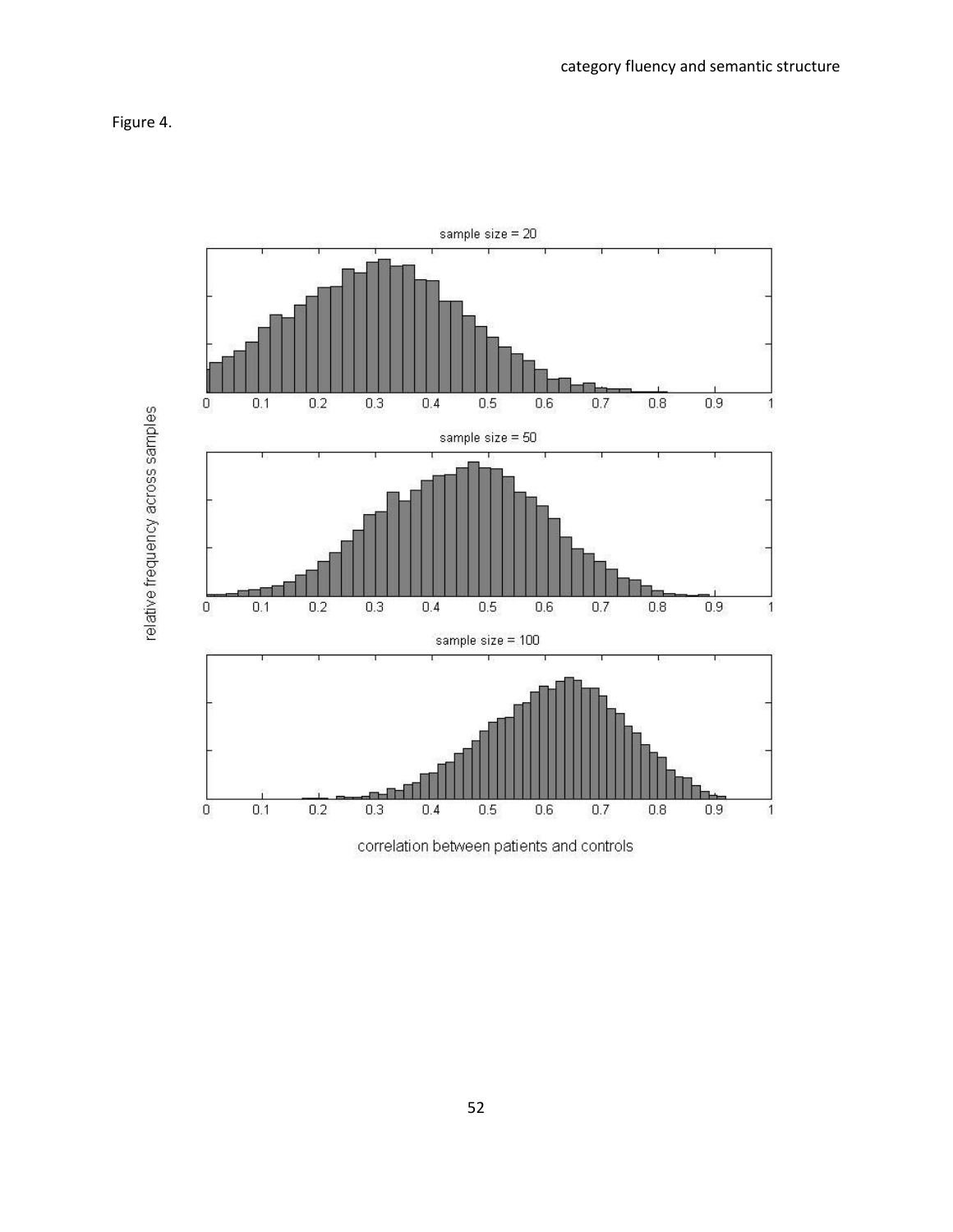Figure 5.



correlation